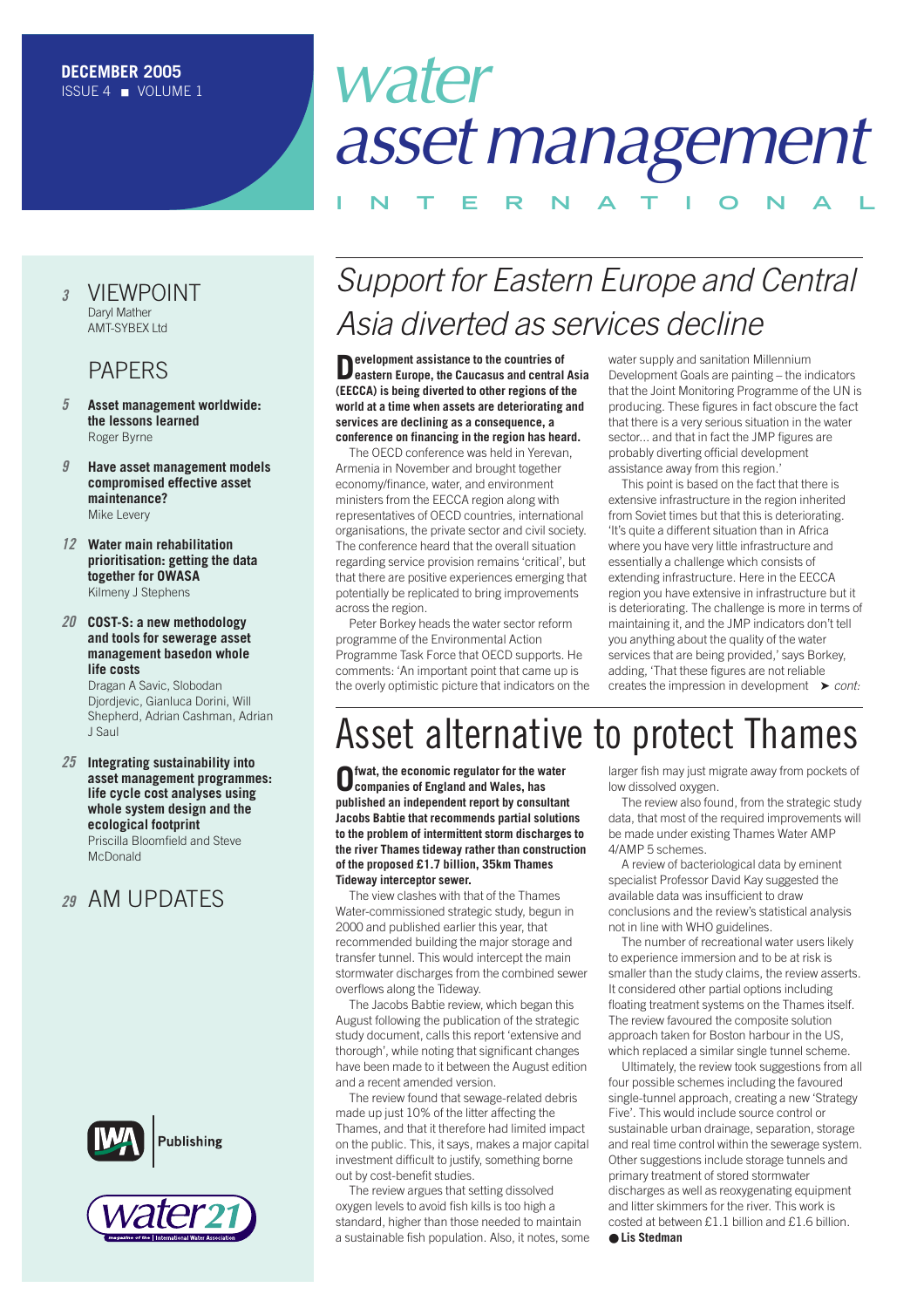#### **NEWS**

#### EDITORIAL

#### **Editors**

Steve Allbee allbee.steve@epamail.epa.gov

Andrew Foley at\_foley@hotmail.com

Andrew Smith andrew.smith@yorkshirewater.co.uk

**Water Asset Management International is an international newsletter on asset management in water and wastewater utilities. The focus of the newsletter is on the strategic aspects of this developing field, providing utilities with international perspectives on infrastructure planning and maintenance as they seek to deliver cost-effective services to their customers.**

Instructions for authors are available at: www.iwapublishing.com/ template.cfm?name=iwapwami

Papers for consideration should be submitted to the editors or to:

Oisin Sands Publishing Assistant osands@iwap.co.uk

#### PUBLISHING

**Associate Publisher** Keith Hayward khayward@iwap.co.uk

**Publisher** Michael Dunn

Water Asset Management International is published four times a year (March, June, September, December) by IWA Publishing. Statements made do not represent the views of the International Water Association or its Governing Board.

**IWA Publishing Alliance House, 12, Caxton Street, London SW1H 0QS, UK** Tel: +44 (0)20 7654 5500 Fax: +44 (0)20 7654 5555 Email: publications@iwap.co.uk Web: www.iwapublishing.com

#### **SUBSCRIPTIONS**

Water Asset Management International is available as either a print or an online subscription.

2005 price (4 issues):  $f165 / f219 / f320$ (IWA members: £150 / €225 / \$299)

**Contact** Portland Customer Services Commerce Way, Colchester, CO2 8HP, UK Fax: +44 (0)1206 799 331 Email: sales@portlandpress.com

**Or visit:** www.iwapublishing.com/ template.cfm?name=iwapwami

**Design & print** Original design: John Berbuto Printed by Ashford Overload, UK

ISSN (print): 1814-5434 ISSN (online): 1814-5442

© IWA Publishing 2005

# Scottish progress on delivery

**Areport on Scottish Water's performance has found signs of progress in the authority's capital investment and asset maintenance programmes, but notes that there is room for further improvement.**

Scottish Water was set up in April 2002 as a 'public corporation of a trading nature'. In this role it is expected to behave as a commercial enterprise, in that it should cover its costs from the charges levied, but it has no shareholders and does not pay dividends in the same way as the privatised companies in England and Wales.

The basic remit on unification was for the new authority to make the Scottish water industry more efficient and competitive, improve value for money as a result of economies of scale, and harmonise charges across the country by no later than 2005/06.

The report, by Scotland's Auditor General, notes that Scottish Water has made some progress in improving the efficiency of its capital investment programme to upgrade and replace its assets. It still faces significant challenges in delivering this programme to 2006 while achieving the efficiency savings demanded by the Water Industry Commission [the industry's economic regulator].' As will happen in England and Wales next year, the single economic regulator has been replaced by a board.

Much of the improvement is attributed to Scottish Water's (and its predecessors') efforts to refurbish

➤ assistance agencies that water is not an issue in this part of the world. So, I think the implications in terms of development cooperation are in fact quite serious.'

The conference heard that energy costs and unaccounted-for water are two to three times higher in EECCA countries compared to OECD countries. Furthermore, investment is said to be only 10-20% of that required to maintain and renew existing water infrastructure.

The conference highlighted slow progress in reform at the municipal level as being one of the most important obstacles to improved provision of urban water supply and sanitation services. Related to this, there is still much work to be done, for example, in order to facilitate financing of improvements. An issues paper prepared for the conference noted that public budgets will be essential in most countries, particularly for capital costs. Fiscal transfers from central and regional authorities to the local level have an important part to play and such transfers should be designed to provide a predictable stream of revenues and incentives for sound financial management at the local level.

The issues paper describes reform of the relationship between local governments and service providers as being 'critical'. Rather than utilities being departments within local government, the paper points to international experience as having demonstrated that policy and regulation should be separated as functions from service provision. Performance contracts between municipalities and utilities are said to be 'helpful' in clarifying the roles and responsibilities of the two sides. Alongside this, local authorities should set consistent and stable objectives for the water supply and sanitation sector, elaborate realistic finance strategies to achieve these objectives, and to translate these into rolling, medium-term investment programmes, rather

service reservoirs and upgrade or replace smaller water treatment works. Improvements in surface waters are due to investment in wastewater treatment works.

The report notes that the authority has responded well to a series of targets set in the auditor's 2001/02 report, having either addressed them or being in the process of addressing them. These required Scottish water to compile a consolidated fixed asset register, carry out a review of its fixed assets, formulate an infrastructure maintenance plan, harmonise nondomestic income systems, review debt management arrangements and control the harmonisation of its financial systems.

Scottish Water's current £1.8 billion (\$3.2 billion) capital investment programme has a deadline of April 2006 and it is estimated that £253 million (\$450 million) worth of work will remain to be undertaken at that point. Meeting the deadlines of the capital investment programme is essential for future performance and efficiency gains.

Audit Scotland is to undertake a separate study of the issue of achieving the capital programme and will report on this in late 2006.

The report adds that Scottish Water can improve efficiency and performance still further. It notes that while the body has set a sound base for strategic and business planning and performance reporting, it can do better there as well. ● **Lis Stedman**

than the annual programmes that many municipalities currently follow.

Perhaps the biggest note of optimism arising from the conference is that there is an increasing number of positive experiences on which to draw. Examples include Surgat and Yaroslavl in the Russian Federation and Yerevan in Armenia. The important features of such experiences are that the municipalities have adopted plans with clear objectives and have identified the means for achieving them. In some instances it has even been possible to take on debt to finance improvements, although such cases are 'very much the exception' in terms of what has been achieved. Alongside this, the EAP Task Force now has a considerable range of tools available to support reforms. These tools include a computer tool (Feasible) that allows identification of realistic infrastructure development objectives, a multi-year investment planning tool for municipalities, and a toolkit for benchmarking water utility performance.

This provides grounds for optimism, but Borkey warns of the substantial challenges that exist away from the main cities. 'Another thing that came up quite strongly in the conference was that the medium and small cities, and especially the rural areas, are essentially left aside at this stage. The water quality problems are much bigger than in the large urban areas and at the same time the financial challenges and the financial problems are also much more serious. Also, there are no mechanisms in place at this stage to provide specific assistance to these areas, so that's a big challenge. There is a lot of work that needs to be done, especially in these areas, and clearly capacity constraints at the local level are a very big problem. They are problems in the big cities, but in the small cities it is even worse.' ● **Keith Hayward**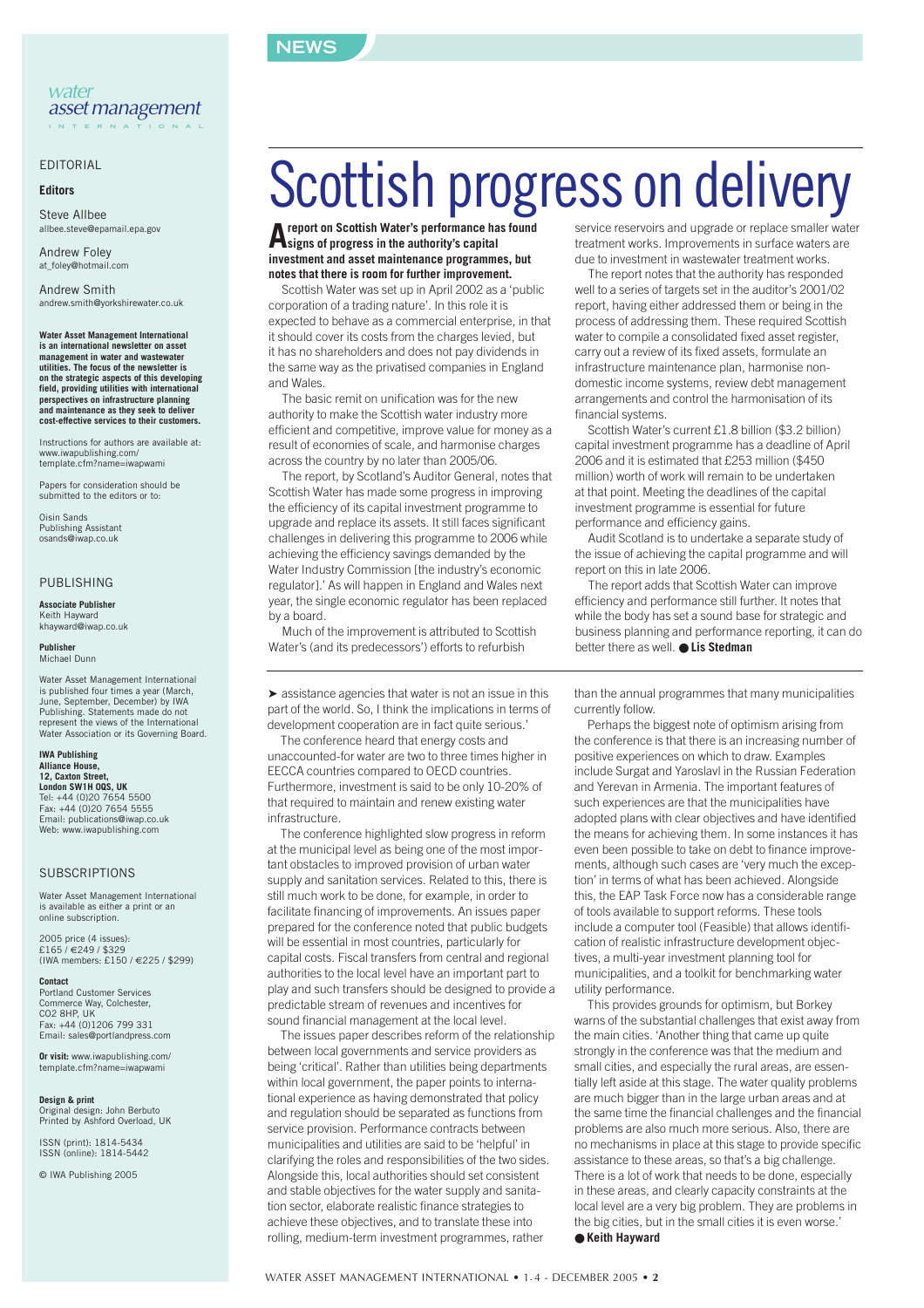# <span id="page-2-0"></span>**A view of AM across the sectors**

● Strategic asset management in the water sector is developing in the broader context of such an approach being used in other sectors. **KEITH HAYWARD** spoke with **DARYL MATHER**, an asset management consultant and author of a new book, about the wider picture of asset management.

**Asset management is, according to Daryl Mather, an approach for asset-intensive sectors whose time has come. 'I think we are really seeing a dramatic change in the landscape of asset management. We've got a lot more capability than we used to have in terms of methodology, technology, etc. Not only that, but the area itself is becoming vastly more important. We're at point now – you see it all over the world – where the whole focus on the way capital expenditure is funded has become a lot more difficult.** 

There is increasing pressure on reducing operating expenditure, and we've got to a situation whereby a lot of the easy benefits have gone – depending on what industry you are talking about. The large savings have been made, so there's really a need to look in other areas, to look at more sophisticated methods of developing, implementing and performing asset management.'

Alongside this Mather notes the developing area of corporate risk management. 'I think that's an area also where we are seeing dramatic shifts in thinking around risk, particularly the risk of safety issues.'

It in this context that Mather has authored a book, 'The maintenance scorecard: creating strategic advantage' which he says 'basically talks about asset management as a whole, in terms of developing the area as one where we can get further economic value from the physical asset base and developing the area of corporate risk management.'

Mather is senior asset management consultant with AMT-SYBEX Ltd and has worked in over 20 countries and in the majority of industrial sectors, including the rail industry in Spain and the water industry in the UK. It is from such a perspective that he can see how the general pressures can be manifested in different sectors. 'Asset management as a corporate

discipline is definitely moving forward,' he says. Some examples of drivers for this around the world include the US electricity blackouts in August 2003 driving reliability improvements in electricity in the States, pressures in the mining industry driving down capitalization, and the regulatory framework for water in the UK driving increased efficiencies in capital and operating expenditure. 'Around the world we are seeing a massive drive towards smarter ways of doing things – more sophisticated ways of getting value from the assets,' says Mather.

All of this means progress is being made outside of what were the traditional strongholds. 'Geographically, until now you could really see places like South Africa and Australia being pockets of excellence, and I don't say that merely because I'm an Australian. I think [having] industrial economies coupled with isolated environments meant people had to improvise and [this] really gave a focus to reliability and really getting the most out of things... So, up to recent times you've definitely seen those two countries as being relatively well developed. Now, some of what is going on in the UK is particularly impressive, and I think we are really tending towards a fourth generation thinking in asset management.

Alongside these country-based experiences, Mather identifies experiences from different sectors that form the approaches he says leading-edge companies are adopting. 'If you look at the way that proactive risk management is managed in the rail industry, it's quite impressive. If you look at the way that risk in general is managed in oil and gas, it is relatively impressive. I would say the airline industry and the medical industries are exceptionally good in terms of performance reliability.' He also cites the condition monitoring practices in the electricity industry, and highlights the benefits demonstrated by the automation and data management in the manufacturing industry in the States which, he says, is 'mainly because it is under such pressure now'.

Such are the pressures and the general awareness of possible solutions that Mather feels there are no great barriers to gaining acceptance of the need to take asset managementbased approaches. The challenges lie in implementation. 'The barriers to be quite frank

#### *Around the world we are seeing a massive drive towards smarter ways of doing things.*

are less than you would think. Knowing that more economic value is needed and better management of risk is required is no surprise at all to asset

managers or asset-centric organisations. The challenge for them really, and it's really not a welcome challenge... the challenge is obviously working out how. The barrier, the challenge, is getting people who may not be of an asset management background to understand that there are more sophisticated means of tying this all together.'

Mather's book is obviously intended as a contribution on this front. It it he explains that, currently, most organizations are either working with or planning to work with, large-scale enterprise asset management or enterprise resource planning systems for driving inefficiencies out of their administration functions. Yet many of these systems are yet to realize the full benefits offered by such data capturing and analysing systems. When managed correctly asset data can power decisions such as how and when to extend asset life, determining the return on investment of asset acquisitions or interchanges, ➤ *cont:*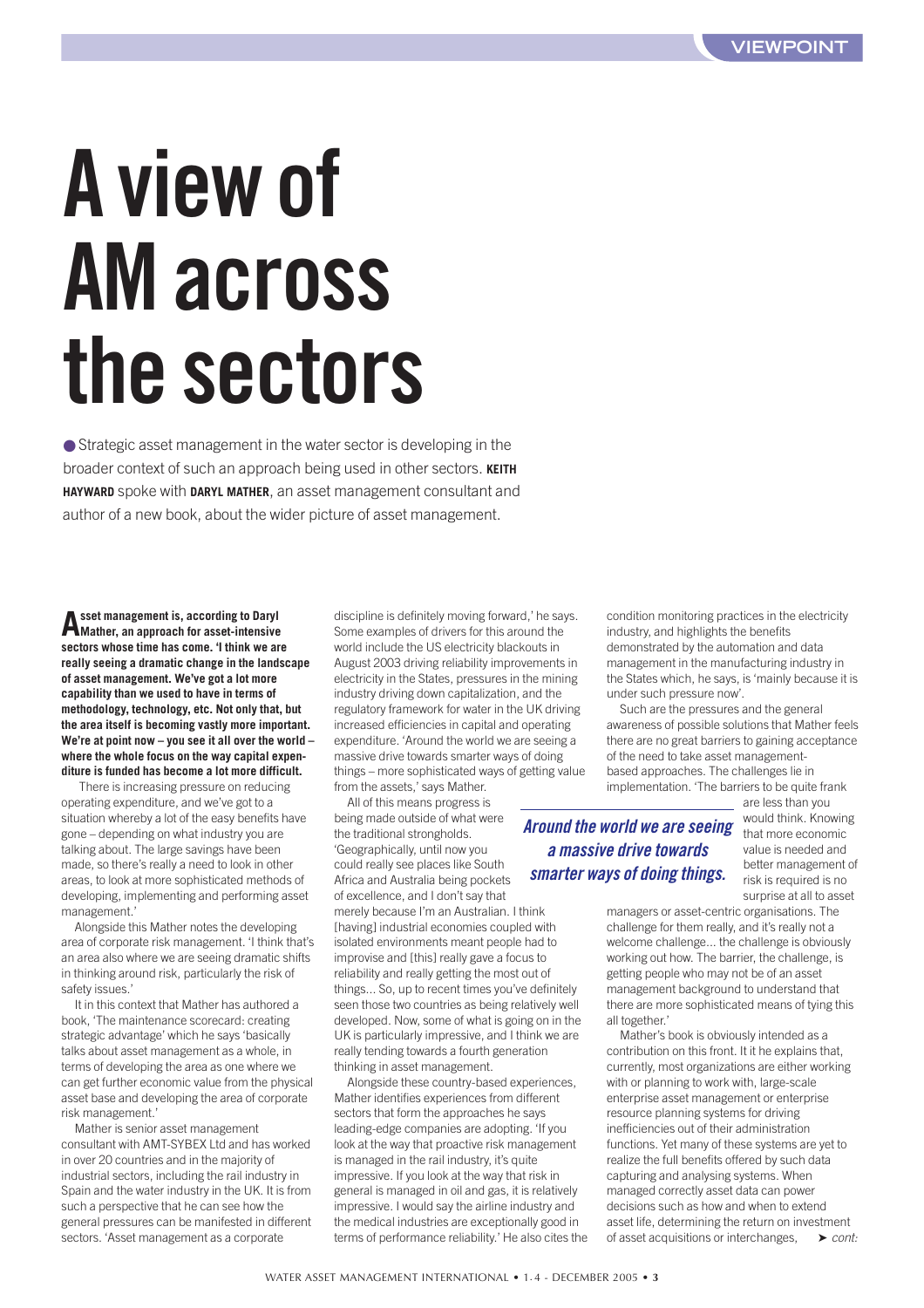

➤ analysing whether risk profiles are being adequately managed, and determining which assets are not being maintained or operated in a manner that supports the minimum whole-of-life cost profiles.

The book explains that such an approach

needs to be supported by asset knowledge, which is contained within the experience of the workforce, the manufacturers, and similar equipment users throughout the industry.

This presents the problem of knowledge capture. This requires a comprehensive approach that must enable people to contribute their experience, understanding, judgment, and suggestions in a structured and controlled manner. If structured correctly, a knowledge gathering process could become a valuable improvement initiative in itself. Within modern asset management there are a range of initiatives that support this form of knowledge collection. Methods such as reliability-centered maintenance, whole-of-life progression management, problem elimination logic and technical change management processes are all examples of collaborative working practices.

Mather highlights areas in which there have been particularly useful developments: proactive methods of measuring risk exposure and proactive measures of implementing risk management. He also draws attention to the method in the book of achieving business control of day to day actions though performance indicators and key performance indicators.

On this basis, organisations have much experience to draw upon when taking a strategic approach to asset management. But a problem they face is in knowing just what advice to follow. Is there, then, the potential for standardisation? 'I think without a doubt there is a need for further standardisation,' says Mather. 'Without doubt

standardisation is a good thing – good for industry in terms of leading practice and method selection. It also reduces the likelihood of getting it wrong.'

But he does add a note of caution. 'We are talking about a very, very big area here, so one

> of the dangers that we get into when we start standardising asset management as a discipline is that it can be potentially restrictive. The discipline is evolving rapidly. Not only that but the whole thing may not be suitable for

everybody.' Because of this he suggests a better approach is to standardise elements of the discipline, using standards as a means of focusing on potential minimum criteria as component methods within asset management. Here is points to the International Society of Automotive Engineers' Standard JA1011 'Evaluation criteria for reliability-centred maintenance (RCM) processes' as an example. Such an approach would, he says, give 'flexibility while still maintaining that drive towards leading practice and the clarity of vision there'. ●

**Daryl Mather is Senior Asset Management Consultant for AMT-SYBEX Ltd. His book, 'The maintenance scorecard: creating strategic advantage', (Industrial Press, ISBN 0831131810) is available at www.industrialpress.com.**

### New CIS for Alaskan utility

**Indus International Inc, a leading Service<br>
<b>Delivery Management (SDM) solution provider, ndus International Inc, a leading Service have announced the rollout of a new Indus SDM solution at Anchorage Water & Wastewater Utility (AWWU), successfully replacing the utility's antiquated mainframe-based system with a highly accessible and flexible Web-based application for customer service and billing.** 

Alaska's largest water and wastewater utility, AWWU, has installed the new Indus customer information system (CIS) as part of an aggressive initiative to provide world-class customer service to its 55,000 customers. AWWU recognised the urgent need to install newer, more advanced technology that is less expensive to maintain and more flexible in order to adapt to evolving technology and customer expectations. The new Indus solution met these goals by providing a Web-based platform that provides customer service account representatives with efficient access to diverse customer information. Among other features, it offers and manages 'customer choice' options in deregulated utility areas, enrolling customers and automatically handling provisioning, pricing and contract renewals.

The solution also provides streamlined integration to key third-party systems such as interactive voice recognition and online service options for customers.

'A new era has begun at AWWU,' said John J McAleenan Jr, manager of AWWU's Customer Service Division. 'Indus' comprehensive CIS provides highly advanced billing capabilities, and it goes 'beyond the bill' to help us manage all aspects of customer service, providing all the processes and information we need to quickly respond to our customers' needs.' ●

### Black & Veatch announce IT services partnership with EDS

**Global engineering, consulting and construction company Black & Veatch have announced a seven-year strategic relationship with EDS, a leading global technology services company. The agreement provides Black & Veatch with expanded global IT capabilities, which will supply the IT foundation needed to help meet the growing international demand for energy, water, information and government services.**

'This partnership creates a strategic fit that enhances our ability to meet our clients' needs in a more robust manner, at the same time it provides us with expanded global IT capabilities and further strengthens our ability to focus on our core business,' said Len C. Rodman, Chairman, President and CEO of Black & Veatch.

'EDS' global IT and industry capabilities and proven operational excellence complement our business attributes, provide us with a reliable and cost-effective solution, and enables BV Solutions Group to continue providing technology solutions to its clients.'

EDS will manage the IT infrastructure for Black & Veatch's worldwide enterprise including desktops, servers, communication networks and software applications. EDS Agility Alliance partners will provide their products and ongoing technology development support.

'EDS has committed to go beyond IT in delivering services to Black & Veatch. We will use our experienced industry, technology and business development resources worldwide to help build upon its engineering, procurement and construction processes,' said EDS US Energy Industry Leader Mike O'Hair. 'Like Black & Veatch, we equally value our people, processes and culture, and look forward to welcoming our new team members.'

The new agreement also calls for EDS to manage applications development and maintenance, project support, desktop computers, and provide helpdesk and user support for desktops and networks for more than

7000 employees in approximately 90 locations worldwide. EDS will also be responsible for the related asset management, procurement and third party provider relationships.

As part of the agreement, EDS will acquire selected assets and accounts of BV Solutions Group (BVSG), a subsidiary of Black & Veatch. EDS will continue to support and build upon BVSG services, which deliver IT services to clients throughout the United States.

Approximately 280 Black & Veatch and BVSG professionals will join EDS and complement its growing Utilities Industry Group as well as continue to build a scalable global IT infrastructure at Black & Veatch.

With 150-plus utility clients in 17 countries, EDS works with the energy, water, chemical, oil and gas and telecommunications sectors around the world. For more than 30 years, EDS has helped utility clients improve operations through advanced technology and business processes. ●

#### *I think without a doubt there is a need for further standardisation.*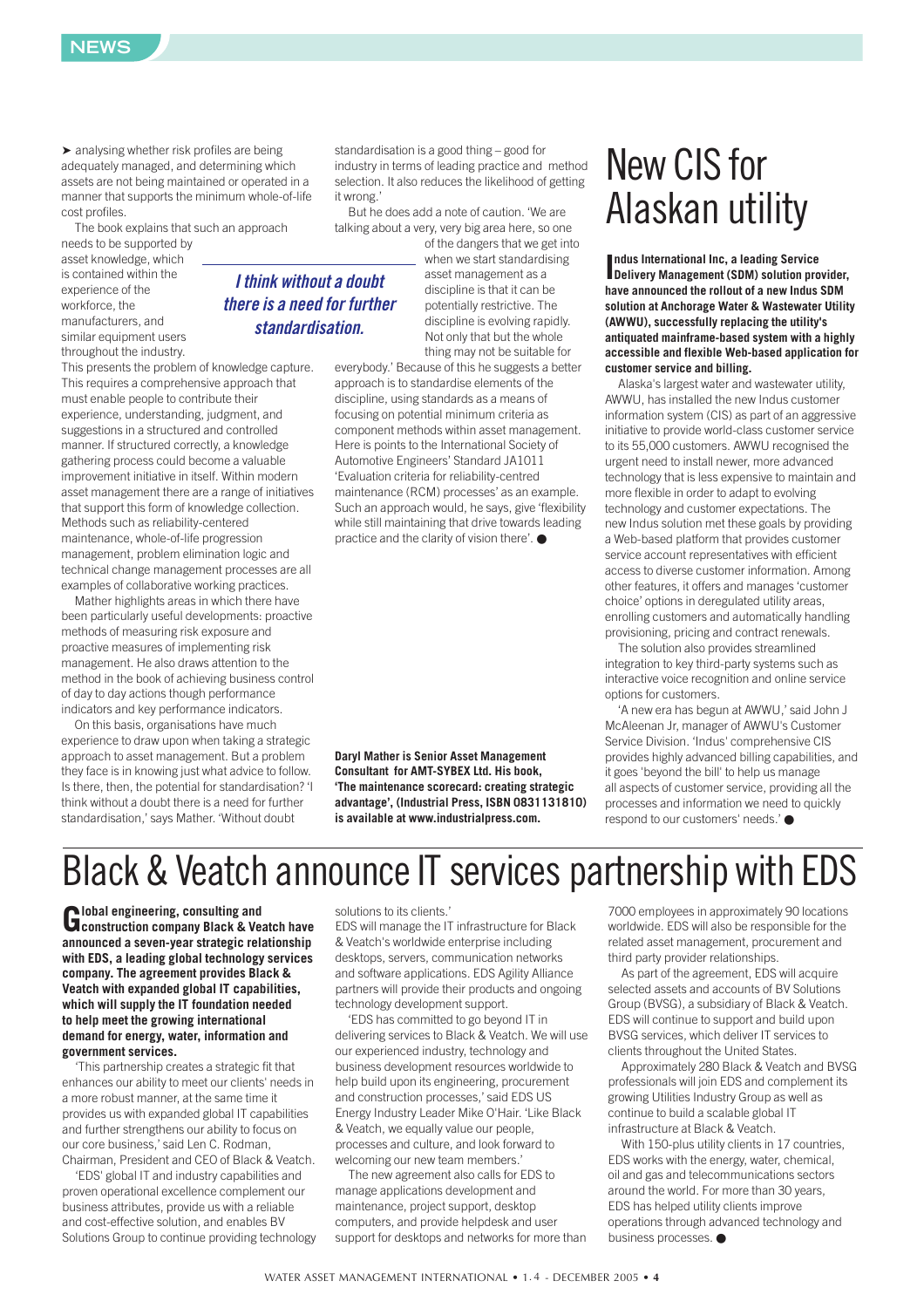### <span id="page-4-0"></span>**Asset management worldwide: the lessons learned**

This article tries to find answers to the question asked by asset managers and owners around the world: how can we drive logical, sustainable, cost effective asset management across my organisation to derive the benefits available through advanced asset management techniques? To achieve best value asset service delivery at the lowest sustainable triple bottom line cost for present and future generations of customers and stakeholders.

In 1999, after completing the initial draft of the International infrastructure management manual (IIMM) I was extremely concerned that although Australia and New Zealand were leading the world in this area, the performance in both countries' states, regional areas and across all municipal agencies varied considerably.

GHD's Asset Management Group had helped over 200 organisations to start down the path of AM improvement in both countries and throughout SE Asia. However, what we found was that although many clients were adopting the advanced practices and deriving significant benefits, this performance was not uniform across the entire group and many were deriving less than 40% of the benefits others derived, while many had lost their way altogether. We decided we needed to know why?

Although our approach, processes and tools had improved significantly over the years we were able to complete hindsight assessments that enabled us to compare them with the more modern approaches being undertaken at this time.

This article looks at the steps that have been taken to address these issues and try to make asset management and integral part of all municipal activities.

**At the GHD Asset Management Group,we started by undertaking a survey of many of our clients in order to review: the progress they had made; the benefits they believed they had derived; the issues that had contributed to improved performance in this area; the issues that had detracted from improved performance; items that would help in driving cost effective improvements in asset management.**

The results of this survey were a bit of a shock to us, with the key conclusions being:

- many clients who have rated highly on our TEAMQF quality rating (85) had dropped back,losing over 75% of their gains made – to their scores prior to commencing asset  $m$ anagement – for example, (50);
- the changes that had been evident five years after they started were now lost and they reported continuous

improvement activities were not practised;

- data on asset condition,performance and cost was no longer being maintained and in several organisations the data had been lost or discarded;
- some clients believed they had derived significant benefits from the improvement that had been implemented, while other senior management teams didn't even know what we were talking about;
- clients expressed concern over their ability to decide how to set the best appropriate practice for their organisation and the assets to which it should be applied;
- they felt that the processes being promoted by the industry organisations and consultants like GHD were incapable of being tailored to their specific problems and needs;
- they were unable to effectively monitor the progress they were

**Roger Byrne** GHD, Australia © IWA Publishing 2005

making (or decline);

- $\bullet$  they found the benefits difficult to quantify and although they knew asset management was good it didn't actually save money against existing budgets;
- $\bullet$  they were unable to decide what was really important:what to do next;what would represent the best 'bang for their buck';
- they were unable to keep the council and senior management focussed on the program as it went on for too long.Other issues arise and distract the senior management and councillors from what the staff see as core activities – the delivery of community services using infrastructure-rich programmes;
- inadequate budget and application of resources means that most AM improvement programmes never meet their timelines or achieve their original objectives;
- organisations that had purchased all the original AM Manuals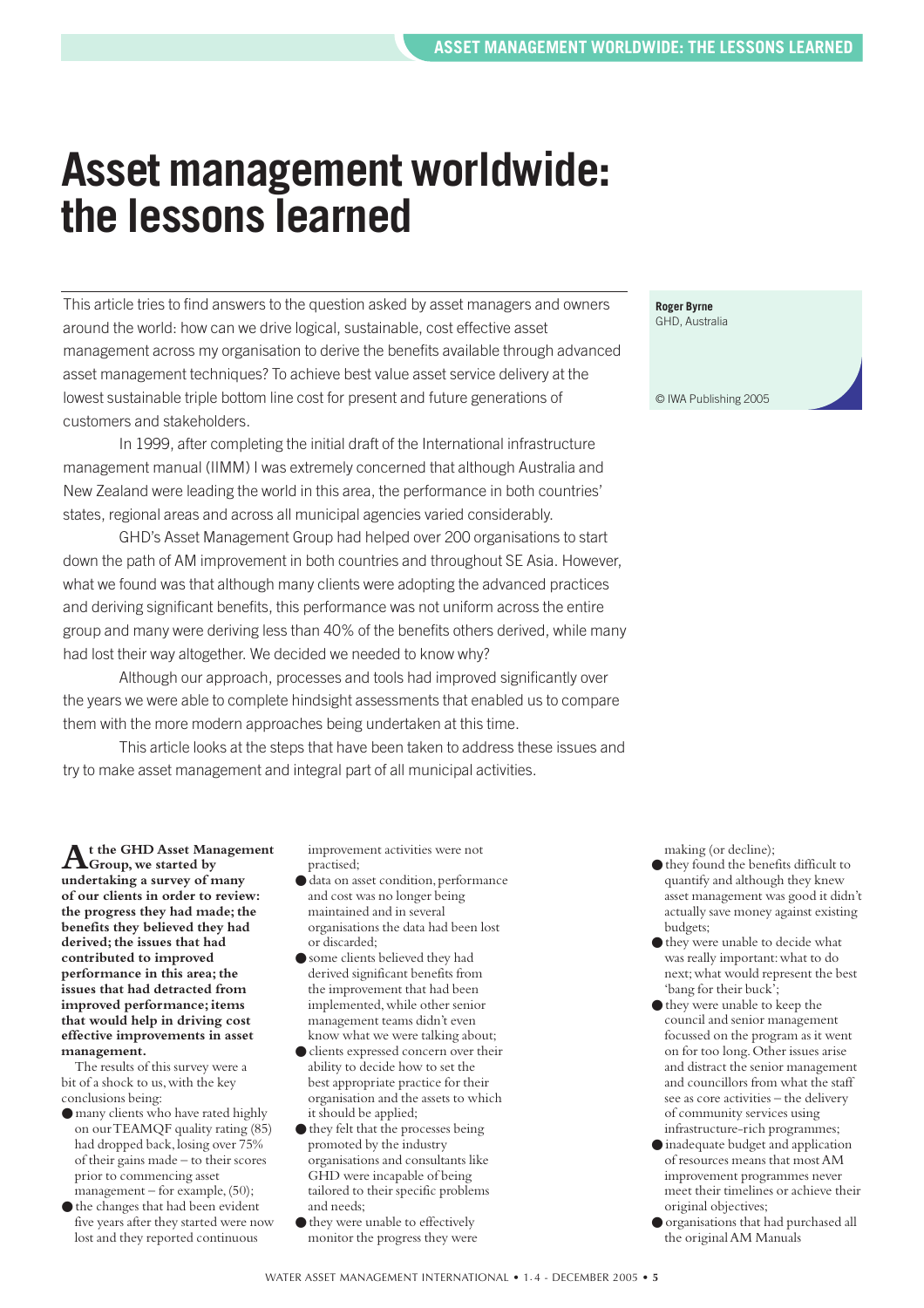(Australian/ New Zealand and the IIMM) and full sets of GHD AM manuals could not find any of them. It was presumed that departing staff had taken them with them.

#### **Conclusions**

The key conclusions reached by our group of clients around the world were:

- the life cycle processes of sound asset management are now becoming a science and are common world wide for similar services;
- the specific best practice techniques applicable to individual asset types are also well known (for instance condition assessment, maintenance, valuation, rehabilitation and so on);
- the data we need and the information systems required to store and manipulate the data are meeting the life cycle asset management needs;
- $\bullet$  we had not successfully addressed the organisational and group/individual change management issues that ensure that the processes and practices were bedded into the organisation and set in stone;
- $\bullet$  the range of implementation success was significant, ranging from minus 25% to an over 200% increase, thereby resulting in an equivalent range of benefits being achieved;
- the waste of effort and investment in the poor performers was considered significant (a GHD view).

#### **Causes of poor performance**

The principal causes to the key problems identified were seen to be:

- $\bullet$  no clear ISO-based quality framework existed to enable organisations to fully understand where they are currently and what they need to do to improve;
- organisations allowed most asset management activities to be completed by their consultants and never really took ownership of the results;
- inadequate training was undertaken to raise the awareness and understanding of AM across the whole organisation (all business units) and vertically down through the organisation from its elected members to management and to the actual workforce carrying out the activities,whether contractors or in house staff;
- the way the organisation communicates its messages to all stakeholders, particularly its customers and ratepayers, and the community at large;
- difficulty in quantifying the benefits that have been derived by others and being able to apply them to their organisation,and more importantly convince the elected members that

they are real and tangible.

#### **Sustainable AM – a best practice model**

The outcomes of this survey resulted in the development of a sustainable best practice model that was the subject of a paper to the Institute of Public Works Engineering Australia (IPWEA) and Ingenium in 2003.The model can be applied to a single business,an industry (municipal councils) or even whole of state or federal jurisdiction.The key findings of that work were that there was:

- a need for a vision of best appropriate practice: this paints a clear picture of what a best appropriate practice organisation looks like,what it does to manage its infrastructure, and how it manages the different service programmes across the council;
- $\bullet$  a need to set minimum standards  $$ establish a minimum level of asset management that is necessary to manage the type and value of infrastructure involved: below that the assets are not being managed, and negligence could be involved. Letting assets decline is not a crime, not transparently reporting it is;
- a need to monitor performance against the best appropriate practice model outlined in the vision above and report on this.This needs some form of regulation, whether selfassessment or external validated audits is up for debate, though it is easy to prove that selective external audits improve the quality substantially;
- a need to implement a continuous improvement programme regime. Based on the above assessment, the organisation must continuously improve to meet best appropriate practice. However, it should be realised that the world of advanced asset management is not standing still.It is moving ahead at an incredible rate and all organisations need to improve to just keep pace.

The International Infrastructure Management Manual (IIMM) covers many of these issues,and the New Zealand Audit framework has covered other areas but the missing pieces are requirements, in order to:

- allow organisations to assess themselves against a best practice ISO quality framework;
- establish a methodology that enables each organisation to determine its own best appropriate practice level;
- improve the ability of organisations to estimate the benefits that will be derived by making these improvements;
- enable organisations to tailor their

improvement programme to suit themselves, their customers' needs and their asset portfolios and decide:

- $\bullet$  how far to go where to set their best appropriate practice;
- $\bullet$  what order to do them in the priority for their improvements;
- how fast to get there to match the budget limitations they may have;
- how to achieve clear ownership of the programme by all levels of the organisation and council;
- how to ensure skills transfer to the organisation's staff.We need a better way to train existing staff particularly new staff - within a good best practice framework;
- $\bullet$  how to begin accreditation for staff with asset management responsibilities as well as associated training programmes and education courses with full national (and international) accreditation;
- how to achieve better national and international coordination to ensure that there is no duplication of effort and ensure that best appropriate practices are disseminated to all practitioners as quickly as possible.

#### **What is being done to try and overcome these issues?**

Throughout the world there are developments being undertaken or in development that constitutes a movement towards this model.I list these for your information.They do not include all that is being done, but from my perspective constitute some real great steps.

#### *The MAV study (Victoria)*

For the first time anywhere in the world the Municipal Association of Victoria undertook a full input/ process-driven benchmark of all municipalities (98% in reality,as two refused for a year).

*Figure 1* **The GAP-EX tool, an ISO based quality framework that enables standardised benchmarking.**

This gap analysis process benchmarking doesn't try to assess the quality of service and the cost of service (output benchmarking), which is impossible to normalise.But it looks at the quality with which organisations

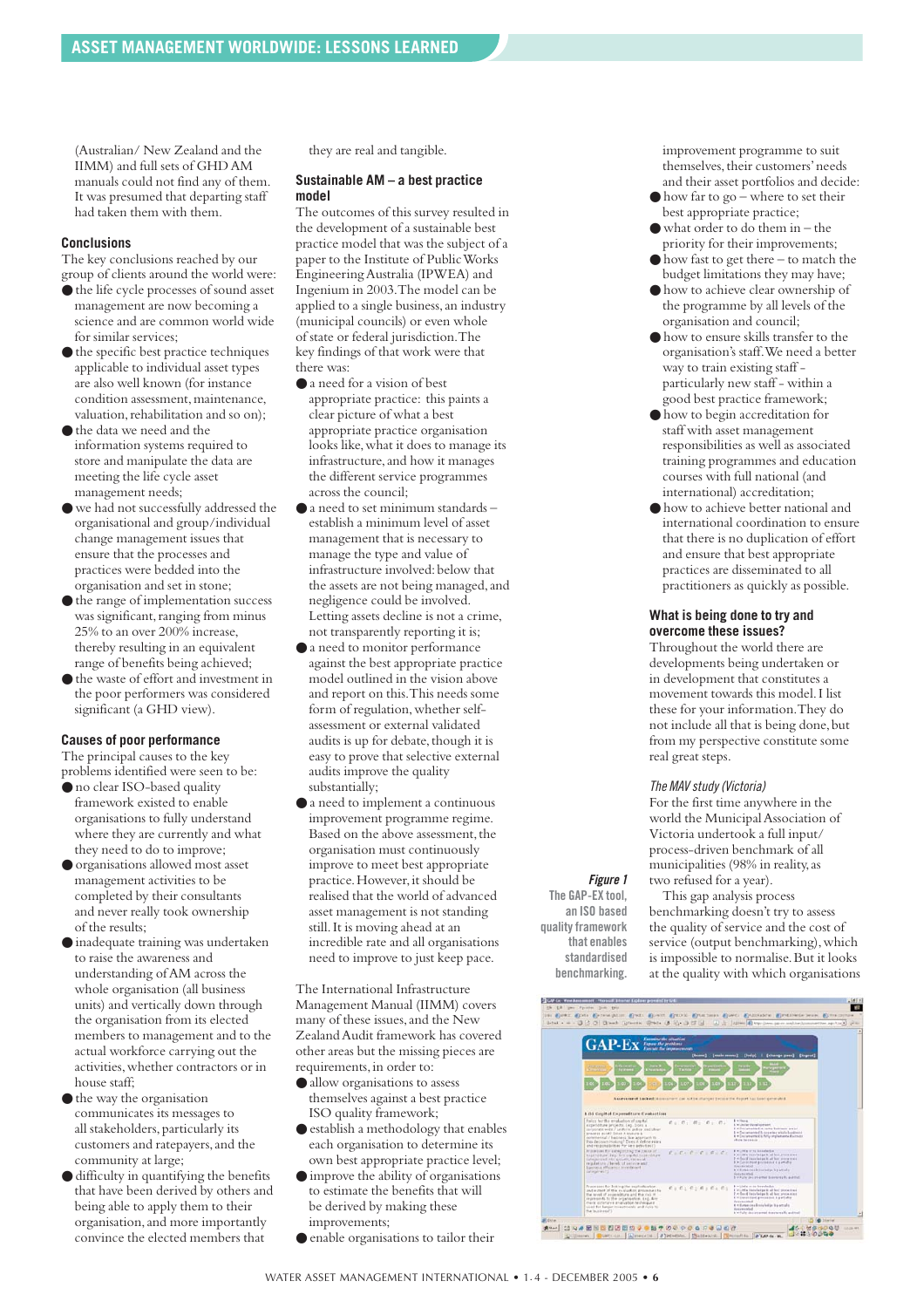

**Typical benchmark report from the GHD study tour.**

manage their infrastructure service delivery.This approach used the Beta prototype of the Gap Ex tool,which is an ISO-based quality framework now being used across the world.This study enabled us to analyse and verify the actual quality with which these councils were managing their infrastructure asset portfolio.

The MAV then instigated a 'step-bystep'programme to help all councils to drive improvements based on the priorities identified by the gap analysis. This study gave us a baseline for 2001 and will enable us to monitor the gains or losses made over the ensuing four years and monitor the effectiveness of the step-by-step programmes implemented.

Soon data will be available to enable benchmarking to be completed against like organisations from all over the world based on the same quality framework.

#### *Looking at worldwide performance*

By this stage in our development GHD had undertaken asset management projects in many parts of the world but had not studied the entire jurisdictions in any logical way.In 2001 we undertook a study tour that collected sufficient data to construct a picture of worldwide practice.

We equated this survey with the best practice picture we had established for sustainability as reported in our paper to the 2003 Ingenium conference on Achieving sustainable infrastructure asset management.The type of results derived are shown in Figure 2.

#### *Getting a broader vision - AMQI website*

This Penny Burns-created website represents a wonderful source of data and information on all aspects of asset management from a broad raft of participants.This approach gives users a broader range of experiences than is generally provided by industry-based web sites and Penny's unique way of presenting the information also helps sell the benefits and the desire to adopt these different approaches.

Awareness raising for non-experts Getting our management and elected members to better understand the benefits of advanced asset management has been achieved by the NAMS.nz group with their Ride of your life video and training programme. Although they have a new version, it doesn't hit the mark like the original one,which we continue to recommend throughout the world.

*Useful manuals and guidelines*  Valuable materials are available in a variety of locations:

- the International infrastructure management manual (IIMM) Australia and New Zealand,which has editions being completed in other jurisdictions.
- AM standards UK. The Institute for Asset Management has worked with the Standards Association to produce PAS 55.A great guide to the principles of asset management.
- Canadian Department of Infrastructure guides.
- the AMPLE project web-based learning experience.

This latter project attempts to address all the issues raised in these surveys and the feedback from clients.It is a web based asset management programme learning environment (AMPLE) that includes the following major modules:

- the TEAMOF Quality Framework -TEAM stands for Total Enterprise Asset Management and draws attention to the need for all organisations to work as a single team and cover all assets in their portfolio or system.
- best practice asset management processes covering the entire life cycle,with direct relationship to the TEAM quality framework listed above.
- $\bullet$  best practice practices related to each asset type or group covering all municipal service programmes
- $\bullet$  the gap analysis tools these have three levels that enable users to understand their current quality rating (CQR), and compare and



*Figure 3* **Programmes incorporated in the AMPLE tool.** benchmark this with a vast database of similar clients,as well as setting improvement targets for both short term and long term objectives.

- $\bullet$  the benefits module, which enables organisations to determine the benefit that will be derived in driving improvement.This has three main parts.
- the asset management improvement planning module, which allows companies to determine the most appropriate improvement programme to deliver the best costeffective solutions while moving them to becoming a sustainable asset management organisation.It will provide a road map for the journey, but the organisation will control how far, how fast, and how much it spends on it.
- $\bullet$  the effective implementation module,which covers all the issues that ensure successful implementations including planning, cultural change and organisational support issues.
- the training or learning environment modules,which enable staff at all levels in the asset management programme to learn using a web based curriculum.

These programmes can be developed for individual industries and businesses, covering all issues that need to be addressed.This is best shown in Figure 3.

#### **Linking this to education and training**

The educational aspects of asset management are not being effectively addressed.Industry associations and other commercial training agencies are undertaking nominal training activities that are driven as much by commercial profits as by educational aspects.We need to not only face the skills needed but also enable ourselves to replace the baby boomers who have held high positions in local government for many years.

We have not considered the key issues of identifying and understanding the skill sets required, developing the necessary curricula,and then driving national training through the normal education systems.Without these,we will never make the changes required. The AM positions, their roles and responsibilities need to be better developed and an educational qualification or accreditation or reward system needs to be developed.

We also need to address the ways in which we train existing staff at all levels.We have an enormous backlog, and a self-driven distance learning arrangement, so the web is the best way to achieve this.

In terms of educating our future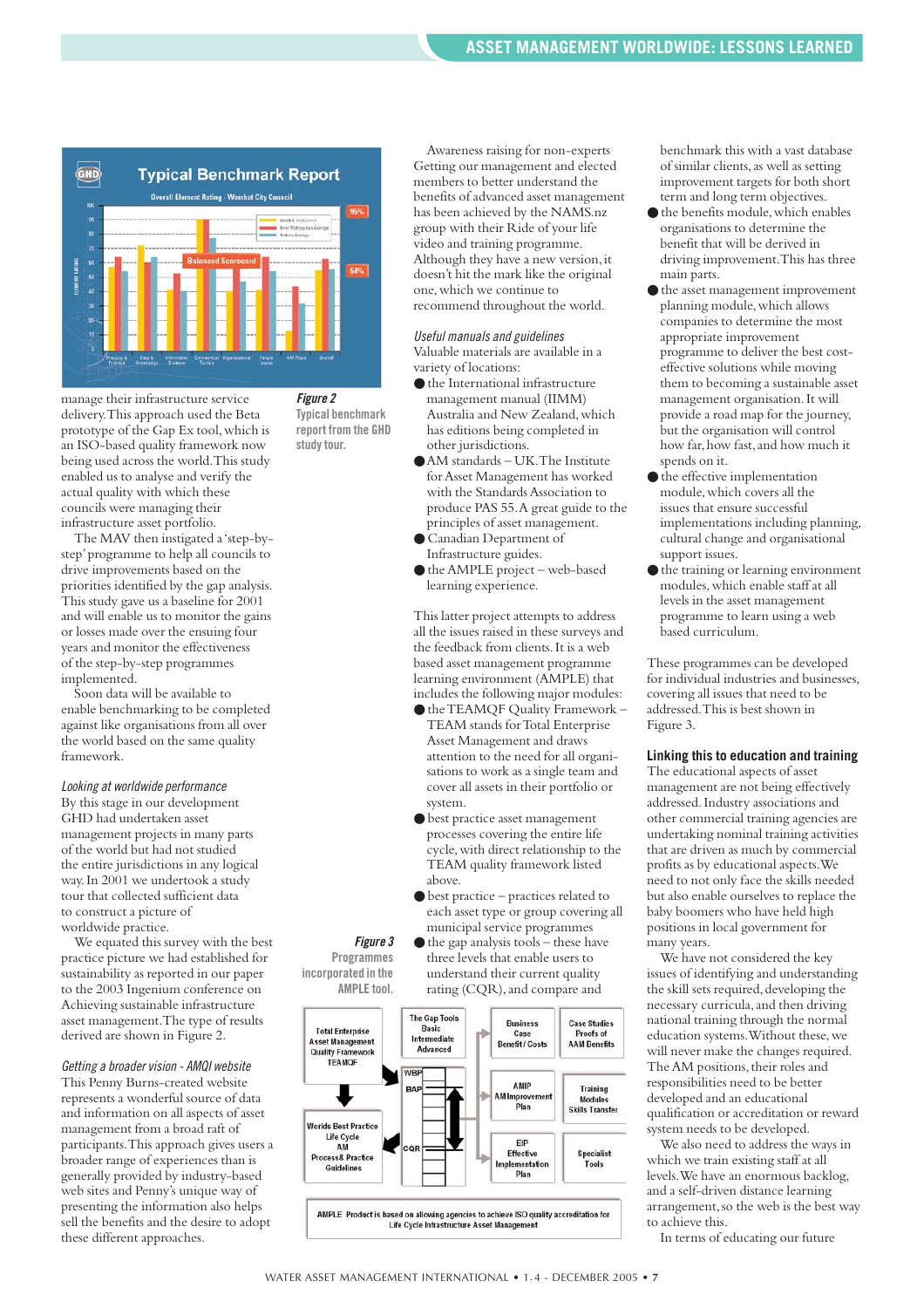industry leaders we need AM to be tied into the needs of the individual service industries and the key elements required for good succession planning. Figure 4 shows how AM,IT and data will feature in all future municipal management programmes.

#### **The National AM committees**

When I began working in AM we had no forum for debating these issues. Australia led the way with the National Asset Management Steering (NAMS) committee formed in 1991/92,which was responsible for completing the initial Australian manual (1993).This was closely followed by the New Zealand equivalent in 1995.

Now we have a network of similar bodies developing across the world.We all face identical challenges – delivering best value (lowest sustainable TBL cost) infrastructure services to our present and future generations of customers. Our problems are identical.The best appropriate life cycle processes are the same for all of us.The best practices for each asset type are the same. We now recognise that the differences that need to be accommodated are:

- the current status of the organisation in terms of its AM management quality (CQR);
- the size,value and condition or performance of its asset portfolios;
- $\bullet$  the expectations of its customers and their willingness and ability to pay for the levels of service required;
- the regulatory framework under which each body operates;
- the financial ability of our organisations to undertake this work and drive their AM improvement programmes.

We believe that the latest approaches being developed do enable all these issues to be addressed and applied via a 'one world'model that can be tailored to suit each individual agency within the greater jurisdictions:

- a single agency such as a water utility;
- a combined agency such as a municipality that delivers all typical services;
- a state wide approach;
- a federal or national approach.

#### **Overall conclusions**

The world of infrastructure asset management is shrinking.The rest of the world is recognising the benefits identified first fully recognised in Australia and New Zealand.

They have identified that sound and sustainable asset management significantly impacts on our communities and national standards and cost of living, and we are learning how to sell this perspective to all

#### The Extra Skills Required



stakeholders.

We have moved advanced life cycle asset management from a glorified art form to a pure science.We have begun to better understand our weaknesses and have learned from our failures and have addressed these in the approaches and tools that have been and are being developed.

We have integrated AM into the other key global issues of sustainability, risk management, triple bottom line reporting covering economics, social and environmental.The broader AM community is developing products that will expand our vision and capability of performing advanced asset management in a way we have never dreamed of before.

We just need to collaborate better, work better as one AM world, co-ordinate the research and development so we don't duplicate our efforts,and modify this one-world model to suit our jurisdictions.

#### **Where to from here?**

We have led the world in helping to show the benefits of advanced asset management.The rest of the world has resources that will drive the development of these products far faster and far more effectively than we could ever consider.All AM practitioners will benefit from these developments.

Our NAMS efforts need to recognise this, develop a niche where we dominate and make this our contribution,and draw off the best pieces from around the world to apply to our needs.As individual asset managers,we must learn from these lessons and failures, and make sure we deliver sustainable AM improvements to organisations.We must continue to learn and apply those processes and practices that are justified for each organisation.

We must continue to contribute to the pool of knowledge with lessons learned and what has been found to be most successful.We must participate, contribute,and encourage managers, peers and staff. ●

#### *Figure 4*

**Asset management, IT and data skills required in future municipal management programmes.**

#### **Acknowledgements**

I would like to acknowledge the role clients,colleagues and other dedicated people in the broader asset management community have played in helpng me get to this point in my career.I would also like to acknowledge the key role those clients and industry association leaders (The NAMS Committees) have played.It has been through our clients'courage and innovation that many of these ideas and approaches have been conceived, developed and taken through to successful outcomes.I and GHD are proud to have partnered these clients in this process and sincerely thank them for their part in this progression.

#### **References**

*Lessons learned in infrastructure asset management – world wide.IPWEA conference Adelaide,May 2005 (this paper).*

*The AMPLE tool suite – a response to the lessons learned in AM.Ingenium conference – Rotorua,New Zealand,October 2005. Infrastructure asset management – a global approach and model – WAMI – Water Asset Management International magazine,January 2006 GHD Asset Management Group –*

*Auditor General Victoria.Infrastructure asset management within (Victorian) local government.2001*

*AMQI asset management quality international http://www.amqi.com WERF – SIMPLE project http://www.ism.com.au/WERF*

*Institute of Asset Management UK www.iam.org.uk* 

*NAMS Australia is an initiative of the IPWEA www.ipwea.org.au/nams NAMS New Zealand - the development of asset management best practice within New Zealand.www.ingenium.org.nz/nams NAMS Council,US - the council is just being formed to develop asset management best practice within the US water industry. www.NAMS Council US .org (under construction).*

*Department of Infrastructure Canada:The national guide to sustainable municipal infrastructure.*

*www.infrastructure.gc.ca/info/innovation WORLEY-GHD and NAMS ALGENZ and IPWEA Australia, International infrastructure management manual,ALGENZ,First edition, November 2000,ISBN 0-473-09137-2. Later Editions also exist. RBYRNE.The evolution of advanced asset management in Australia and New Zealand.Paper to the US General*

*Accounting Office 2002.*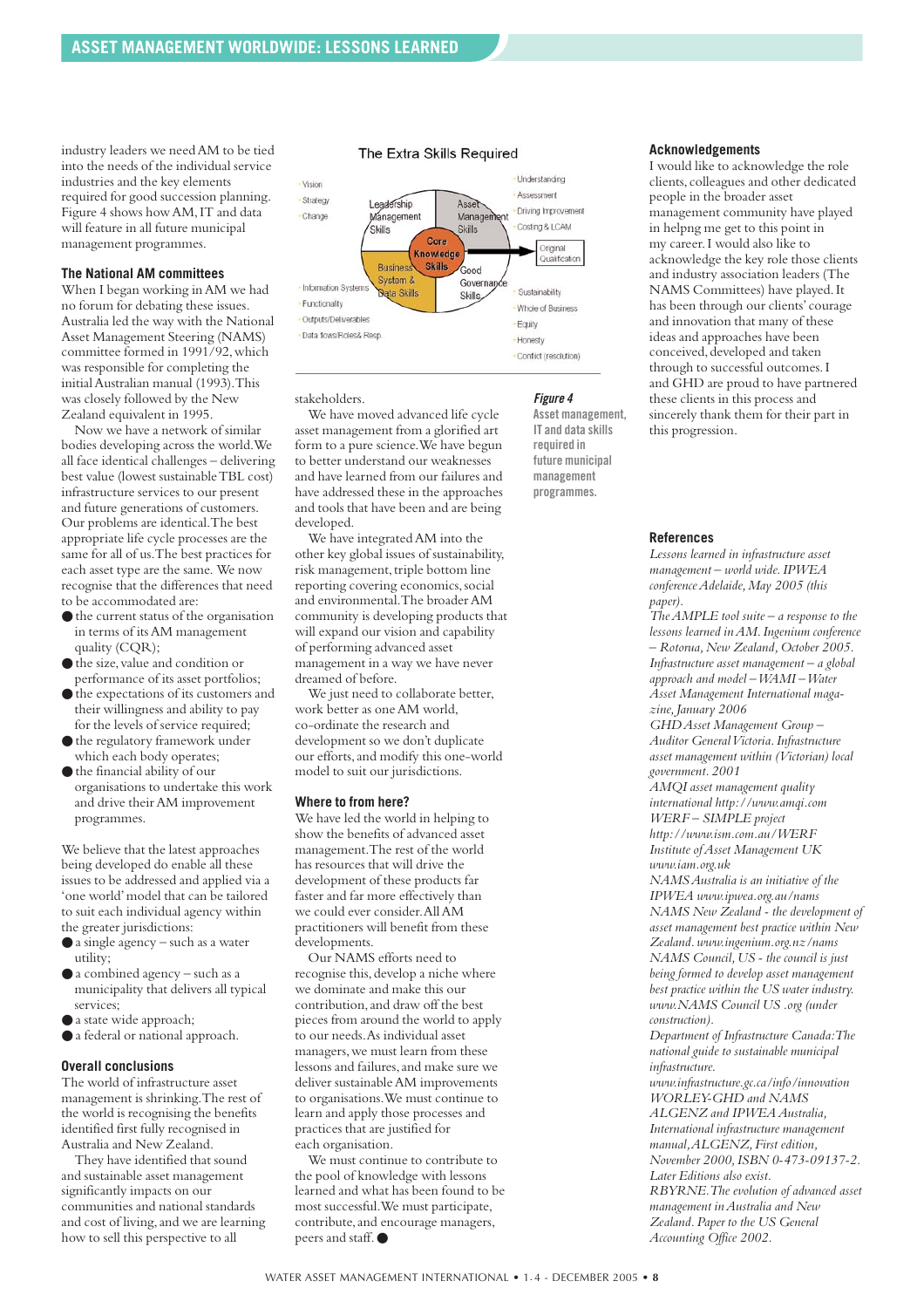### <span id="page-8-0"></span>**Have asset management models compromised effective asset maintenance?**

Different asset management philosophies and models were developed in the 1990s. But the basic approach to their application has been the same in different market sectors. This approach may provide a long-term focus for managing assets. However, it often fails to recognise the crucial relationship between capital investment associated with maintenance on the one hand, and operational maintenance costs on the other.

This paper asks:

- How should maintenance be dealt with as part of an asset management model?
- What is the relationship between operating costs and capital investment that maximises financial benefits whilst optimising asset performance?

**Mike Levery**  MCL Consultancy Ltd UK

© IWA Publishing 2005

**Outsourcing of maintenance grew significantly in the 1990s. Facilities management and construction companies started to take on asset maintenance contracts.At the same time asset management developed as a philosophy for the client organisations, particularly those managing infrastructure assets. For the first time in many organisations, the subject of maintenance became a boardroom topic.The attractiveness of delivering immediate financial benefits through outsourcing maintenance now needed to be matched by an understanding of how assets perform.**

Asset Management models help clarify the roles and responsibilities associated with firstly owning, secondly investing in, and thirdly operating and maintaining assets.

A typical hierarchical asset management model is shown in Figure 1.This model sets out the four core roles that have responsibility for the assets,and the relationships between them.

The Asset Owner is responsible for securing the operational expenditure requirements (OPEX) and both capital maintenance and strategic investment requirements (CAPEX) so that the Asset Manager can deliver the long-

term performance required by the Asset Owner.Capital maintenance includes large repairs outside the scope of operational expenditure and minor improvement work.

The Asset Manager must set the necessary operational performance criteria so that the Asset Operator has performance objectives and targets within the OPEX allocation. The Asset Manager is also responsible for delivering the necessary CAPEX investment to meet the long term performance objectives.



The Asset Operator must organise his resources to meet the operational performance objectives and targets. These will apply both to the Operator's activities and to work carried out on the assets delivered by Service Providers.

The Service Provider delivers services to the Asset Operator through vehicles such as service level agreements (SLA's) or other forms of contractual arrangements.

#### **Maintenance and Asset Management**

When organisations try to fit the maintenance activity into the Asset Management Model, they are usually determining whether it should be performed by the Asset Operator or by a Service Provider. There is a general failure to recognise that the maintenance activity is also a fundamental element of the Asset Manager's responsibility and therefore bridges three of the core elements of the Four-Tier Model,namely:Asset Manager, Asset Operator and Service Provider.

Inevitably the following questions then arise:

- ●Who is accountable for maintenance? Is it the Asset Manager or the Asset Operator?
- ●Who should hold the maintenance budget?
- Who should manage Capital Maintenance?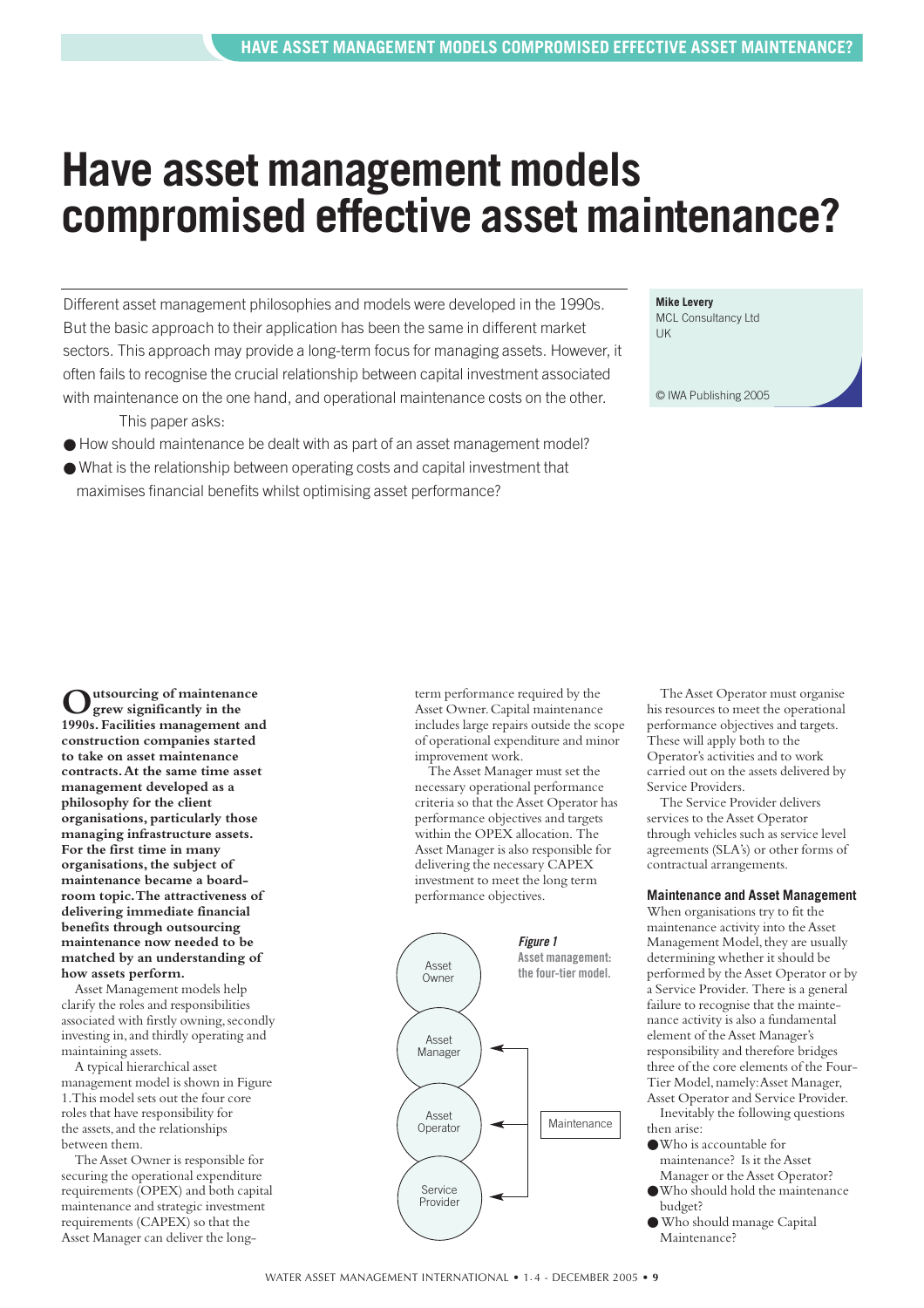Many organisations fail to grasp these questions.Instead they treat maintenance simply as an OPEX activity delivered as a service to the Asset Operator.The critical part played by Capital Maintenance in improving asset performance throughout the predicted life of the asset is thereby overlooked or ignored.

In some operations it is wholly appropriate that maintenance is a pure service provision.Where the risk for asset performance sits wholly with the Asset Operator, it is the operator's responsibility to determine the maintenance regime. Typically, these arrangements are appropriate where the quality of operation of the asset is crucial to asset performance and longevity. Elsewhere, the assets are effectively passive; there is no direct operational input that affects the performance of assets.Asset performance is wholly dependant on how well the assets are maintained both with operational expenditure and capital maintenance funding.

Take the railways as an example: is the performance of the infrastructure assets down to how well they are operated or how well they are maintained? Most of the railway infrastructure - including the network's bridges and structures, the rail itself including the points,and the signalling systems is effectively passive. Operational decision-making has little influence on the performance of the assets.How well the network is maintained is the main determinant of performance.

#### **Remodelling Asset Management**

The Four-Tier Asset Management Model fails to represent maintenance and presents a picture of the Asset Manager as the custodian of the assets. Those responsible for running the assets are merely depicted as the Asset Operators,usually with ongoing short term operational performance objectives and targets to meet.These operational targets are often in conflict with maintenance needs,and generally give the operator little or no interest in the long term resilience of the assets and their overall performance.

How often, no matter what sector of industry you may work in,do production/operations show an active interest in the long-term benefits of planned preventative maintenance? There still is,in many sectors,an "if it ain't broke don't fix it"mentality borne of a drive to maximise productive output.The Four-Tier Asset Management Model reinforces the thinking of the Asset Operator to continue operation without regard to the consequences of failure, as ownership of maintenance is not their responsibility.

The only way to get the production/

operations function to start taking ownership of the long-term performance of the assets is to remove the Asset Manager role and integrate it into the production/operations function.Production/operations then have full responsibility not just for the ongoing performance of the assets but for the whole life performance.No longer should they be judged simply on performance and financial targets associated with OPEX; they must now take a longer term view matching performance criteria with Capital Maintenance investment.This approach ensures that proactive initiatives such as planned preventative maintenance are taken on board by production/operations functions to deliver longer term operational performance and cost benefits.

The asset management model must now be redesigned to reflect this changing role.There is no longer a requirement for a separate role of Asset Operator. In effect, the production/ operations function is taking on the role of the Asset Manager and so becomes the custodian of the assets throughout their predicted life. Further, they are responsible for managing all externally delivered activities - usually those related to maintenance - that impact on the assets. Their

service provision arrangements must reflect the risk and accountability that the Service Providers impart when working on the assets.

The remainder of the Asset Manager's

responsibility; namely the development of existing assets beyond their predicted life, together with new investment, forms a separate function reporting to the Asset Owner.Asset Development and Investment focuses on delivery of capital projects,whether for infrastructure enhancement or renewal,or new build.

The result is the Infrastructure Management Model as shown in Figure 2.

#### **Financial Approach to Maintenance**

The financial distinction between OPEX and CAPEX has driven how organisations structure themselves as well as how they present their accounts.Investment is viewed as financing new requirements and not as a vital requirement for cost-effective operation of existing assets.Therefore, although maintenance has a foot in both camps, it is usually placed in the 'OPEX'part of the organisation.The result? – the CAPEX element of



*Figure 2* **Asset management: the infrastructure management model.**

maintenance gets neglected.CAPEX, however,however has a major impact on long-term OPEX – a point which tends to be overlooked by financial functions.

The need to drive down OPEX continuously,to deliver 'efficiencies' causes many organisations to bend their investment rules so as to appear to achieve their OPEX objectives.I have found that in a number of infrastructure organisations a significant and growing proportion of CAPEX is in reality the capitalisation of unpredicted,costly failures.What is really OPEX appears in the accounts as CAPEX.In some market sectors, and particularly in regulated businesses, there is a drive to maximise potential CAPEX in order to create sufficient resources to cope with unpredicted operating failure.

I have worked with a number of organisations which are struggling to deliver their predicted capital programme because of pressures on the CAPEX budget arising from unpredicted failures.It is now clear to me that a much more strategic approach needs to be taken to the financial management of existing assets. It is no longer appropriate to squeeze the OPEX funds to meet short-term shareholder expectations and expect CAPEX to bail out when there are crises.

I propose the following as key features of an improved Infrastructure Management approach:

- ●Those responsible for managing the assets on a day to day basis should also be responsible for the long term resilience of the assets within their predicted life.
- ●Appropriate funding must be provided in order that CAPEX is targeted for maintenance investment purposes.Planned and strategic shut down of plant to carry out refurbishment is a CAPEX activity and not routine OPEX.
- CAPEX should be separated out into capital maintenance (CAPMAINT) and strategic

*expectations and expect CAPEX to bail out when there are crisis...*

*…it is no longer appropriate to squeeze the OPEX funds to meet short-term shareholder*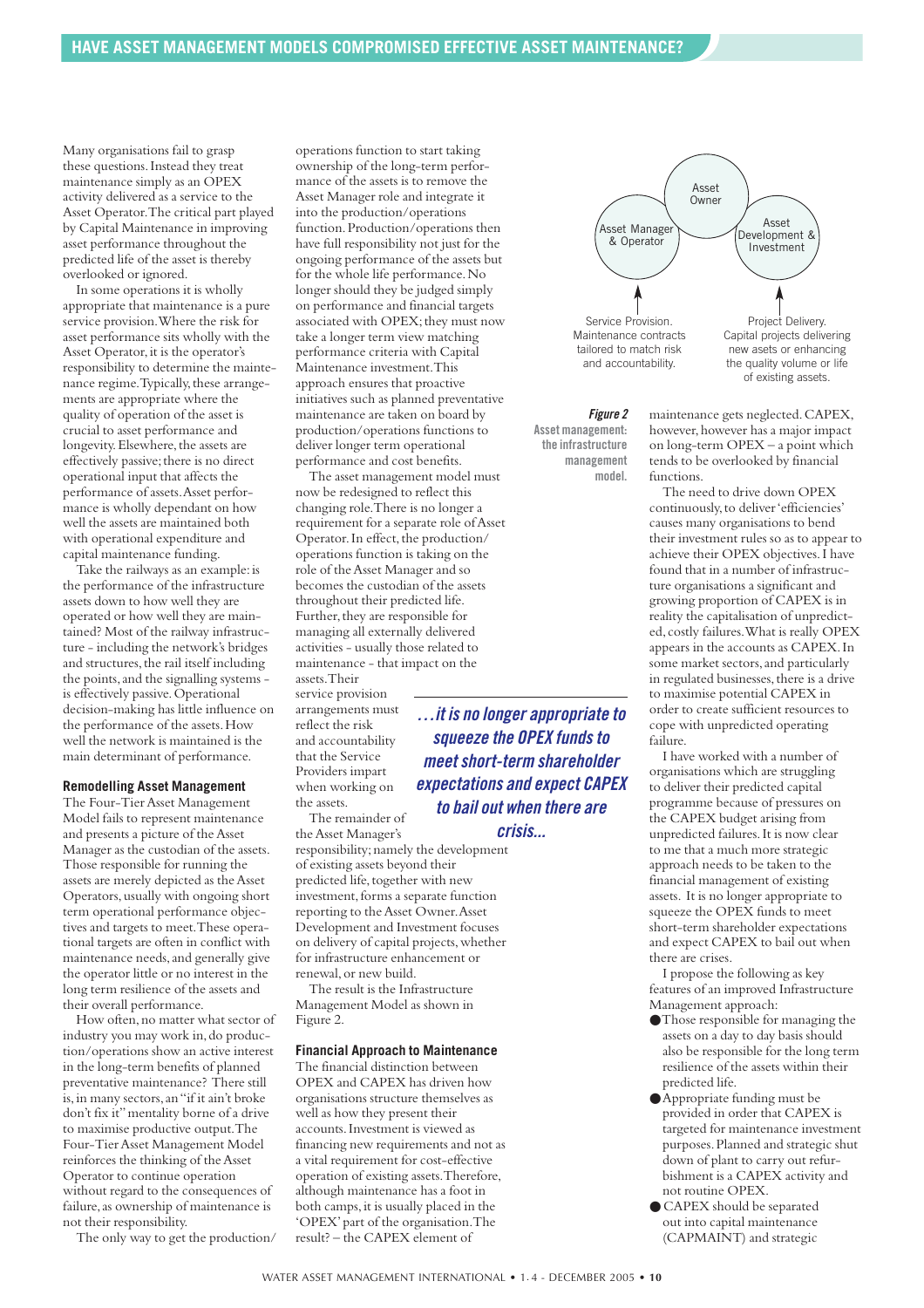investment (CAPSTRAT),with CAPMAINT being managed and controlled by the production/ operations function alongside their OPEX budget.The key components of CAPMAINT and CAPSTRAT are shown in Figure 3.

Further explanation follows using the water industry's water supply and sewerage networks as examples:

CAPMAINT is made up of two key elements:

1) Failure capitalisation involving the repair/replacement of failed assets falling outside the OPEX maintenance criteria. These are generally unpredictable failures requiring significant expenditure that has not been budgeted for.A capital block allocation is made to cover for such eventualities usually based on historical experience.Typical CAPMAINT expenditure would involve repairs to a burst strategic water main or repairing a collapsed trunk sewer.The cost of such repairs would usually be a five figure sum.

2) Minor capital repair/improvement involving repair/replacement of failing assets outside the OPEX maintenance criteria.Planned preventative maintenance is the key source for identifying this form of investment together with the necessary routine refurbishments associated with planned shut down activities.Typical minor capital expenditure would involve replacing a section of water main prone to excessive leakage, or a section of sewer which frequently blocks due to a partial collapse.Again the cost of repairs would be in the order of a five figure sum.

#### CAPSTRAT is also made up of two key elements:

1) Capital infrastructure involving planned investment to extend existing assets beyond their predicted life.The water industry spends significant sums on rehabilitation of its water supply and sewerage networks.This includes major relining or replacement – for example of trunk water mains, trunk

sewers,water supply zones,or sewer catchment networks.Capital infrastructure projects are generally of the order of six figure sums, with some projects running into the millions.

2) Capital enhancement involving new development to achieve quality and/or volume demands.The first ten years of water privatisation saw significant investment in improved water treatment processes to achieve high quality standards in the supply of potable water.Sewage treatment facilities were upgraded where they existed and new facilities built, particularly on coastal outfalls to meet EU bathing water standards.The majority of these schemes were multi-million pound civil and mechanical/electrical projects.

Any planned expenditure of CAP-MAINT should demonstrate through cost benefit analysis the impact on the OPEX budget as a result of this investment,with the necessary adjustments to OPEX for future years. In this way reductions in future OPEX are carried out in a structured way rather than being driven by fixed financial objectives.This naturally leads to a focus on asset performance, planned investment to resolve issues and reduced OPEX as an outcome.

#### **The Future**

Asset Management has made its first tentative steps into promoting the needs of the assets as the foundations underpinning an organisation's business model,but has made mistakes in applying generic business models in all situations.

There is, in my view, a case for developing a specific business model for infrastructure management organisations whether they be rail, water,gas or electricity.The drivers and principles are similar.There has to be a shift from the OPEX/CAPEX mentality to (OPEX + CAPMAINT)/ CAPSTRAT and the development of the Infrastructure Management Business Model which will deliver a much more robust and long-term solution to the operation and

maintenance of physical assets.

*Figure 3* **Allocating CAPEX funding.**

Can the financial systems cope with such a change? If financial markets can provide investment funding for 'not for profit'mutual organisations then Plcs should be able to determine shareholder returns based on a mixed OPEX and CAPMAINT approach to running their infrastructure assets.

#### **Summary**

Regulated infrastructure organisations are attempting to apply long term thinking through asset management in a short term environment which continuously drives down operating costs.The maintenance activity is caught in the middle – expected to contribute OPEX benefit whilst achieving improved performance and reliability in the long-term.

Asset Management Models are often applied generically,but for companies managing infrastructure assets an Infrastructure Management Model is required that recognises the importance of the asset operations function in the long term management of infrastructure assets.

Infrastructure Management changes financial management from an OPEX/CAPEX relationship to (OPEX + CAPMAINT)/ CAPSTRAT.

Building an infrastructure organisation based on the 'needs of the assets'is the key to ensuring the long term-viability of assets.Genuine reductions in OPEX and capitalised failure costs then become possible and profitable operation is secured for the future.●

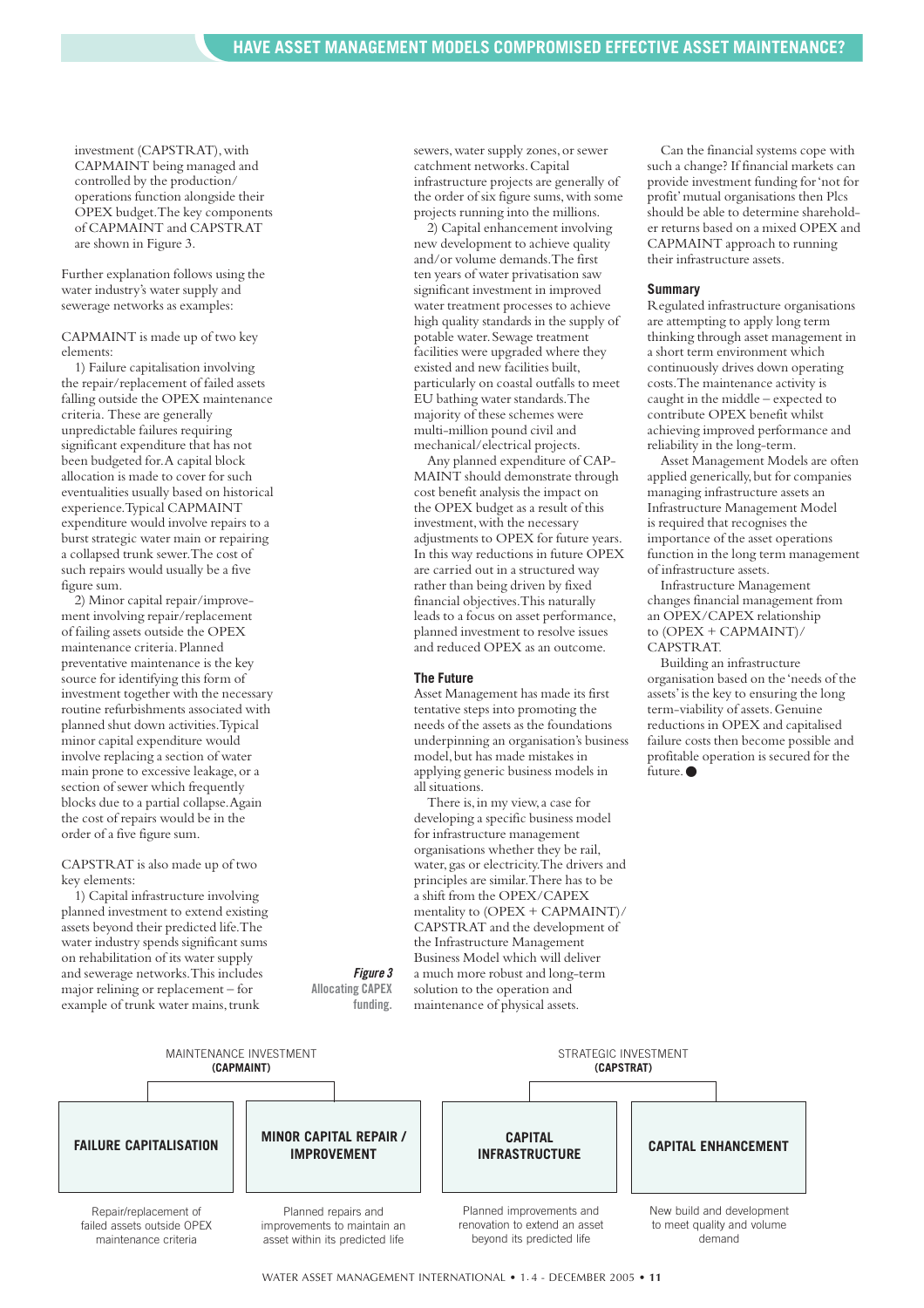### <span id="page-11-0"></span>**Water main rehabilitation prioritisation: getting the data together for OWASA**

The Orange Water and Sewer Authority (OWASA), in Orange County, North Carolina, is proactively prioritising mains in its 360-mile water system that may need to be replaced or rehabilitated (R&R). This paper describes the first phase of the project to create a dynamic water main R&R prioritisation model: data gap analysis and weighted service level criteria factors.

Baseline data was collected and input into OWASA's geodatabase, and Earth Tech assisted by populating specific fields such as date of installation, water quality concerns, number of breaks/leaks, and hydraulic performance. The final product will be an MS Access/ARCGIS model with detailed documentation.

**Kilmeny J Stephens** Earth Tech USA

© IWA Publishing 2005

WASA serves the Chapel Hill **area of Orange County. Encompassed in this service area are the town of Carrboro,the town of Chapel Hill, the western edge of the city of Durham, the University of North Carolina and the university hospital.The service area has a population of approximately 77,000.**

The project approach for this analysis has been developed by Earth Tech, in conjunction with OWASA,and is specifically for OWASA's use with their system.OWASA has identified through master and capital improvement planning several water distribution projects that need to be undertaken over the next 15 years in order to proactively manage its water system and maintain its high level of service.

The water distribution rehabilitation and replacement project list encompasses several million dollars and several budget cycles.Therefore,it is important that OWASA understands the level of re-investment that is required and how to prioritise this.The purpose of the water main replacement and rehabilitation prioritisation project is to:

- provide guidelines on the annual reinvestment required for water mains
- provide a dynamic model for the prioritisation of replacement/rehabilitation programme
- coordinate the replacement/rehabilitation programme with the existing

capital improvement plan The first step leading to the successful completion of this project involves analysing the level of data available – a data gap analysis.A certain amount of information is necessary for the analysis to be representative of the whole system.The ideal situation would be for the material,age and diameter of each water main to be known, without any uncertainty,and with such information as the breakage history of the pipe and other useful data.

To determine the prioritisation of replacement or rehabilitation of each pipe,it is necessary to know how critical it is in the system.The service level criteria and weighting factors used to identify system-critical pipes were developed in workshops with key OWASA management personnel. Some of the lessons learned during this project involve version/conversion issues, data transfer, and the level of detail necessary to complete objectives.

#### **Data gap analysis**

The data collected falls into the following categories:

- system inventory
- physical condition of water mains
- history of water main repairs
- water quality
- water main location
- water system characteristics
- soil condition
- planned construction activity



TENESSEE

Several different sources were reviewed for relevant data to input into the database.A summary of the information obtained and the associated source is provided in Table 1.

#### **System inventory**

A thorough and accurate system inventory is critical for completion of this project.The following information sources were used to create this:GIS geodatabase created by ITRE;water system grid sheets (1999 and 2000); asbuilt drawings (1926 to 2003); interviews with OWASA staff.

*Figure 2* **OWASA service area.**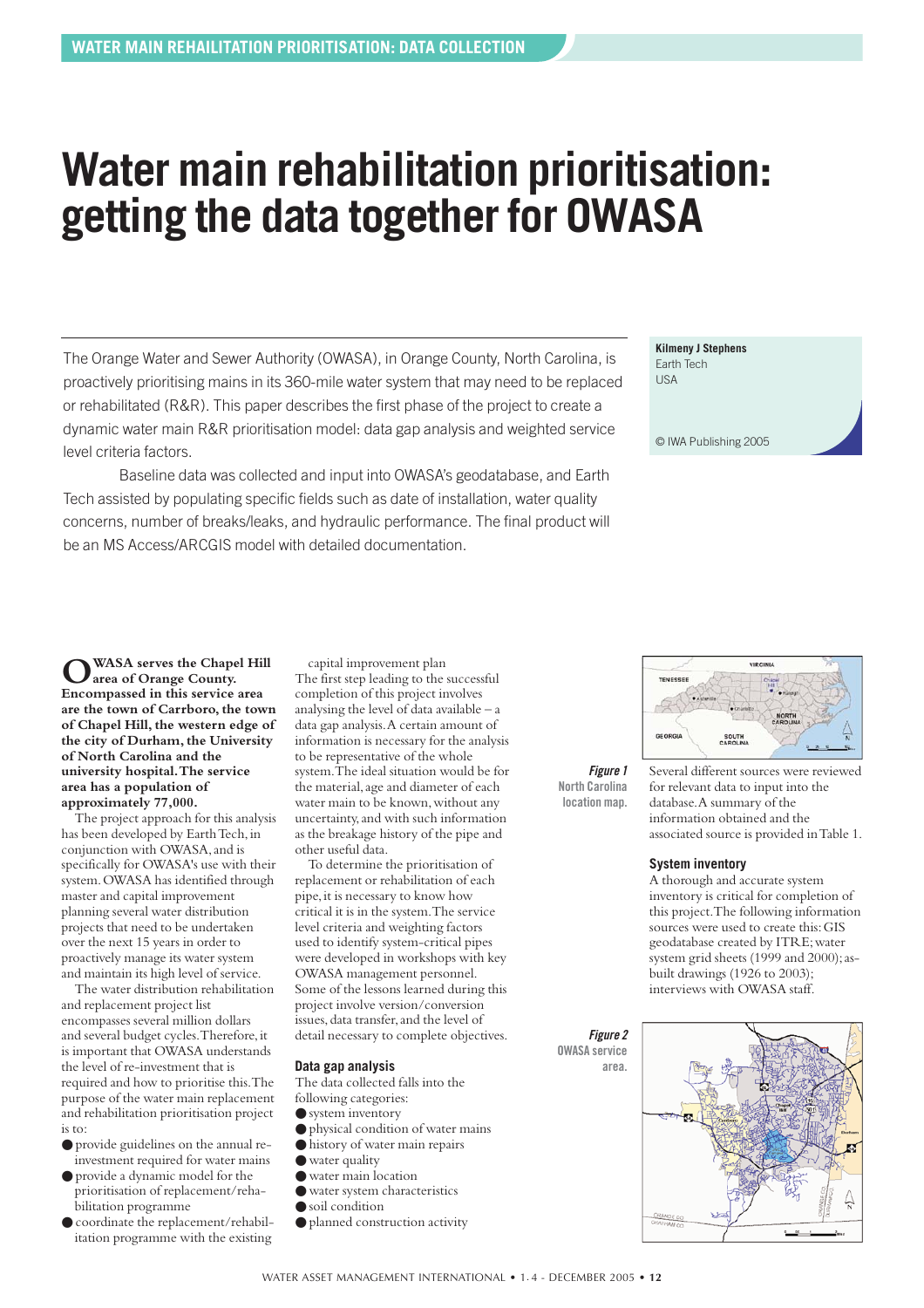#### *Institute for Transport Research and Education (ITRE)*

ITRE completed the conversion of the paper version of the OWASA water system to a geodatabase.The conversion was undertaken by digitising the OWASA water system grid sheets, shown in Figure 3, into a geographical information system (GIS).The key attributes in the ITRE GIS database included the age, material, diameter and length of each pipe segment.

The ITRE database contained 17,764 water main segments, to a total length of 581.9km.The water main replacement/rehabilitation prioritisation analysis addresses the core distribution system and does not include water mains less than 100mm in diameter and/or pipe segments less than 8.3m in length, fire hydrant legs or services lines.These water mains were selected using queries in the GIS, both by attributes (for instance *select* water lines ? 100mm), and by location (for instance,*select water lines that intersect hydrants*).Once these segments were removed,6,193 segments remained,a total of 514.5km (88% of the system, by length), for inclusion in the prioritisation database.Review of the key attribute data associated with these water main segments revealed that approximately 40% were missing the date of installation,and approximately 4% to 18% were missing water main diameter and material of construction, respectively.

#### *Water system grid sheets*

OWASA maintains over 150 paper grid sheets that illustrate the water main location, diameter, material of construction and date of installation for the water system, as shown in Figure 3.The grid sheets represent a compilation of historical system knowledge, developer as-built data, and OWASA system improvement data via hand-sketched maps.As the water system is modified, the grid sheets are updated.

Earth Tech created a set of 35 (11x17) sheets to use in completing the gaps in the ITRE data. ITRE data was colour-coded for size and material with the date of installation displayed adjacent to each pipe.Pipes without size, material or date information were highlighted on the plots,and compared to OWASA's year 2000 grid sheets to reduce the number of unknowns.By comparing the year 2000 grid sheets to the geodatabase created by ITRE (1999 version grid sheets) several areas were found that need updating or were incorrectly input.

Using this approach, incomplete data was reduced to less than 25% for





*Figure 4* **Unknown data highlighted.**

*Table 1* **Data description and information source.**

date of installation and less than 1% for the diameter and material of construction for the 6,193 water main segments.

*Staff interviews, as-builts and maps* The data gap was further reduced based on interviews with OWASA staff. Old water system field notebooks and as-built drawings were also reviewed. Additionally,Orange County tax maps and historical town of Chapel Hill

insurance maps were reviewed to help in determining the physical parameters of date of installation,material of construction and diameter.Following this effort, the incomplete data was further reduced to 9.1km for date of installation (2%),1.7km for the diameter (<1%) and 6.27km for the material of construction (1%).

#### *System inventory confidence level*

A level of confidence in terms of the accuracy of the data input in a prioritisation project is important.For each category of data, a confidence level was assigned to the data input.A three level system was used,with 1 being the most accurate and 2 or 3 indicating a lower level of confidence. If no confidence level integer exists or the value equals zero, the data was input by a source other than Earth Tech. Criteria for each of these confidence levels is described in Table 2.

*Summary of system inventory data* System inventory data relating to material and diameter were not as subjective or incomplete as date of installation.Therefore a confidence level value was not stored in the prioritisation database for these factors. The data stored in the prioritisation database for each system inventory

| <b>Category</b>                     | <b>Parameter Description</b>                                                                               | <b>Source</b>                                                                                                 |
|-------------------------------------|------------------------------------------------------------------------------------------------------------|---------------------------------------------------------------------------------------------------------------|
| System inventory                    | water main diameter<br>water main material<br>water main age<br>length of water main segments              | ITRE, grid sheets, as-built<br>drawings, tax maps                                                             |
| Physical<br>condition               | internal corrosion<br>external corrosion<br>tuberculation                                                  | Master plan,<br><b>OWASA</b> inspections                                                                      |
| History of<br>Repairs               | theoretical 'C-factor'<br>Location and date of breaks and leaks                                            | WaterCAD<br>Trouble card spreadsheet.<br>HiperPM database,<br>Work order MS Access<br>database                |
| Water quality                       | location, type (colour, odour) and date of water<br>quality complaints                                     | Trouble card spreadsheet.<br>HiperPM database,<br>Work order MS Access<br>database                            |
| Water system<br>characteristics     | measured static pressure<br>measured dynamic presssue<br>measured fire flow                                | Fire flow test reports                                                                                        |
|                                     | theoretical Headloss per 1000 ft<br>theoretical velocity                                                   | WaterCAD                                                                                                      |
| Soil condition                      | estimated static pressure<br>pH<br>resistivity<br>chloride<br>sulfate                                      | OWASA Topo & USGS Quads<br>Master plan field data                                                             |
| Planned<br>construction<br>activity | street resurfacing<br>streetscape construction<br>sidewalk construction                                    | Town of Chapel Hill and<br>Carrboro                                                                           |
|                                     | road construction<br>electric utility projects<br>natural gas projects<br>telephone and telegraph projects | NCDOT, Div. 7, Dist. 1 office<br>Duke energy<br>Public Service Company of NC<br>Bell South, TWC, MCI, level 3 |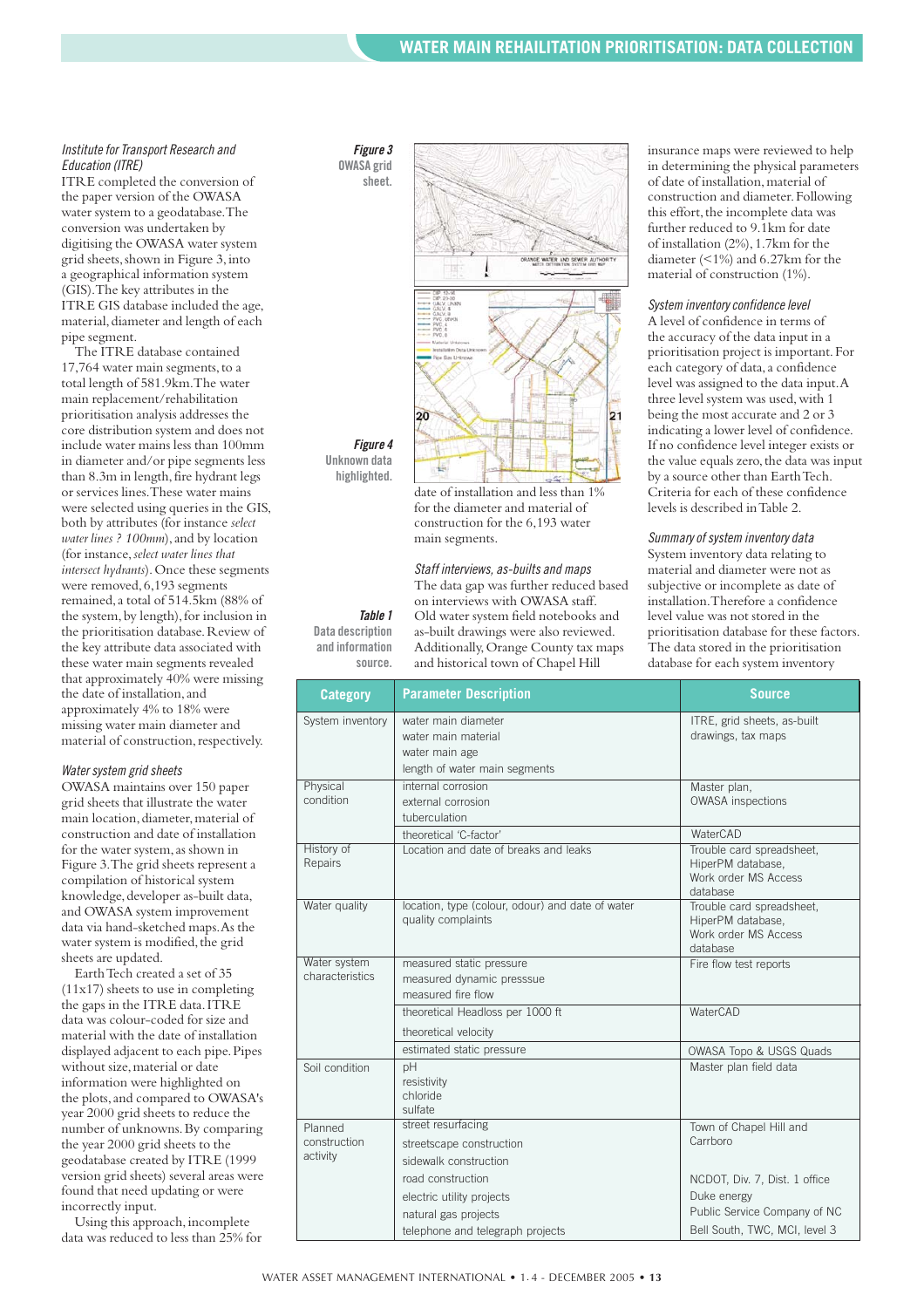| <b>Confidence</b><br><b>level</b> | <b>Description</b>                                                                                                                                                                                                                                                                          |
|-----------------------------------|---------------------------------------------------------------------------------------------------------------------------------------------------------------------------------------------------------------------------------------------------------------------------------------------|
| O                                 | Pipe segment or inventory attributes not populated or changed by Earth Tech                                                                                                                                                                                                                 |
|                                   | Highest level of confidence -a direct transfer of data from the grid sheet to the GIS maps<br>or a confident transfer of information from OWASA Stafff to Earth Tech.                                                                                                                       |
| $\mathcal{P}$                     | Direct transfer of one or more inventory attributes from grid sheets. However, an attribute<br>may be missing and several pipes in the area have similar attributes. Installation date<br>based on input from OWASA staff and other research. Accuracy of installation age: +/- 5<br>years. |
| 3                                 | Other scenarios that do not fit criteria above or the range of possible date of installation<br>are outside of range established in confidence level 2                                                                                                                                      |

category is summarised in Table 3.

#### **Physical condition**

The failure of a water main is directly related to its physical condition. Therefore,an indication of the physical condition of the water system is an important input to the prioritisation model.Unfortunately,due to a lack of extensive pipe core sampling data, direct information on the physical condition of OWASA's water distribution system is limited.The following were available information sources of relevant data that could provide indirect information on the physical condition of the water system:

- OWASA master plan and field inspections
- ●WaterCAD hydraulic model (comprehensive master plan,1999)
- Pitometer water distribution system study (1992)

*OWASA master plan and field inspections* During the preparation of the 1999 master plan 21 sites were selected for field inspection. OWASA staff conducted the field inspections during normal maintenance and repair duties. The field inspection records were input into the prioritisation database as points,and then the data joined to the closest pipe.The data input into the database consisted of an inspection record label (S01 through  $\overline{S21}$ ), and a

binary value representing the presence or absence of internal corrosion, external corrosion and/or tuberculation.

The exact location for some of the field inspections was indeterminate, and was therefore approximated based upon description of address, pipe size and pipe material.Confidence levels were assigned to the field inspection data as shown in Table 4.

#### *WaterCAD hydraulic model*

OWASA provided a hydraulic model of the water system completed as part of the 1999 comprehensive master plan. The model is skeletonised, as shown in Figure 5,and as such only represents a portion of the critical water distribution system mains.The OWASA water system was modelled using WaterCAD software by Haestad Methods.

Earth Tech used the base model configuration to simulate flows and pressures under peak hourly water demand scenario to obtain the theoretical hydraulic condition of the water mains represented in the model.

In order to transfer the information from the WaterCAD hydraulic model to the GIS prioritisation database,an automatic spatial join was attempted, with limited success.A shapefile was created from the exported coordinates of the model pipes and nodes.The

| <b>Description</b>                             | Length of<br>Percent by<br>pipe in<br>length<br>miles<br>(Number of<br>(Percent of |                  | <b>Confidence level by</b><br>length<br>(Confidence level by<br>number of records) |      |                |     |  |
|------------------------------------------------|------------------------------------------------------------------------------------|------------------|------------------------------------------------------------------------------------|------|----------------|-----|--|
|                                                | records)                                                                           | <i>records</i> ) | 0                                                                                  |      | $\overline{2}$ | 3   |  |
| <b>Total ITRE</b><br>segments                  | 361.6                                                                              | 100%             | 10,558                                                                             |      |                |     |  |
|                                                | (17, 764)                                                                          | $(100\%)$        |                                                                                    |      |                |     |  |
| <b>Prioritisation GIS</b><br>Database (subset) | 319.7                                                                              | 88%              | 4866                                                                               | 1366 | 660            | 35  |  |
| of ITRE data                                   | (6193)                                                                             | (35%)            |                                                                                    |      |                |     |  |
| Known date of<br>installation data             | 314                                                                                | 99%              | 67%                                                                                | 22%  | 10%            | 1%  |  |
|                                                | (5901)                                                                             | (97%)            |                                                                                    |      |                |     |  |
| Known material<br>data                         | 316                                                                                | 98%              | n/a                                                                                | n/a  | n/a            | n/a |  |
|                                                | (5988)                                                                             | (95%)            |                                                                                    |      |                |     |  |
| Known diameter<br>data                         | 318                                                                                | $>99\%$          | n/a                                                                                | n/a  | n/a            | n/a |  |
|                                                | (6093)                                                                             | (98%)            |                                                                                    |      |                |     |  |

schematic nature of the WaterCAD model and close proximity of several parallel and adjacent pipe segments prevented a complete data transfer.

Instead,Earth Tech used the GIS to simultaneously display the two files, and individually selected water mains that represented the hydraulic model and transferred the data to these water mains in the prioritisation database. Pipe labels (as referenced in WaterCAD) and C-factor data were taken from the model,which consisted of 692 unique segments,and input on 541 pipes in the prioritisation database (representing 139 unique values).

The manual method of data transfer was more time consuming, and therefore it was decided to only use data that would be relevant in the analysis portion of the prioritisation model, that is,if the Hazen-Williams C-factor was less than 100, the data was transferred.This explains the relatively small number of values transferred, compared to the complete model.This same process was used to transfer information on headloss, velocity, flows and pressures.

The segments of the water distribution system where C-factor testing had been conducted during Pitometer's 1992 study and during the recently (December 2002) completed UNC-Chapel Hill water and sewer masterplan were input with unique confidence levels.This helps to quickly identify which c-factors within the OWASA system have actually been field verified.

#### *WaterCAD data confidence level*

Confidence levels were again assigned to the water pipes, based on the accuracy of the data.See Table 5.

#### *Summary of physical parameter data*

Information relating to the physical parameters of the system is available with an even spatial distribution across the water main system, on about 10% of the pipes.Table 6 summarises the confidence level of the physical parameters.

#### **History of water main repairs**

OWASA has used the following tools to track the history of water main repairs: **Skeletonised**

*Table 3* **System inventory data summary.**

*Figure 5*

*Table 2* **System inventory confidence level descriptions.**



WATER ASSET MANAGEMENT INTERNATIONAL • 1. 4 - DECEMBER 2005 • **14**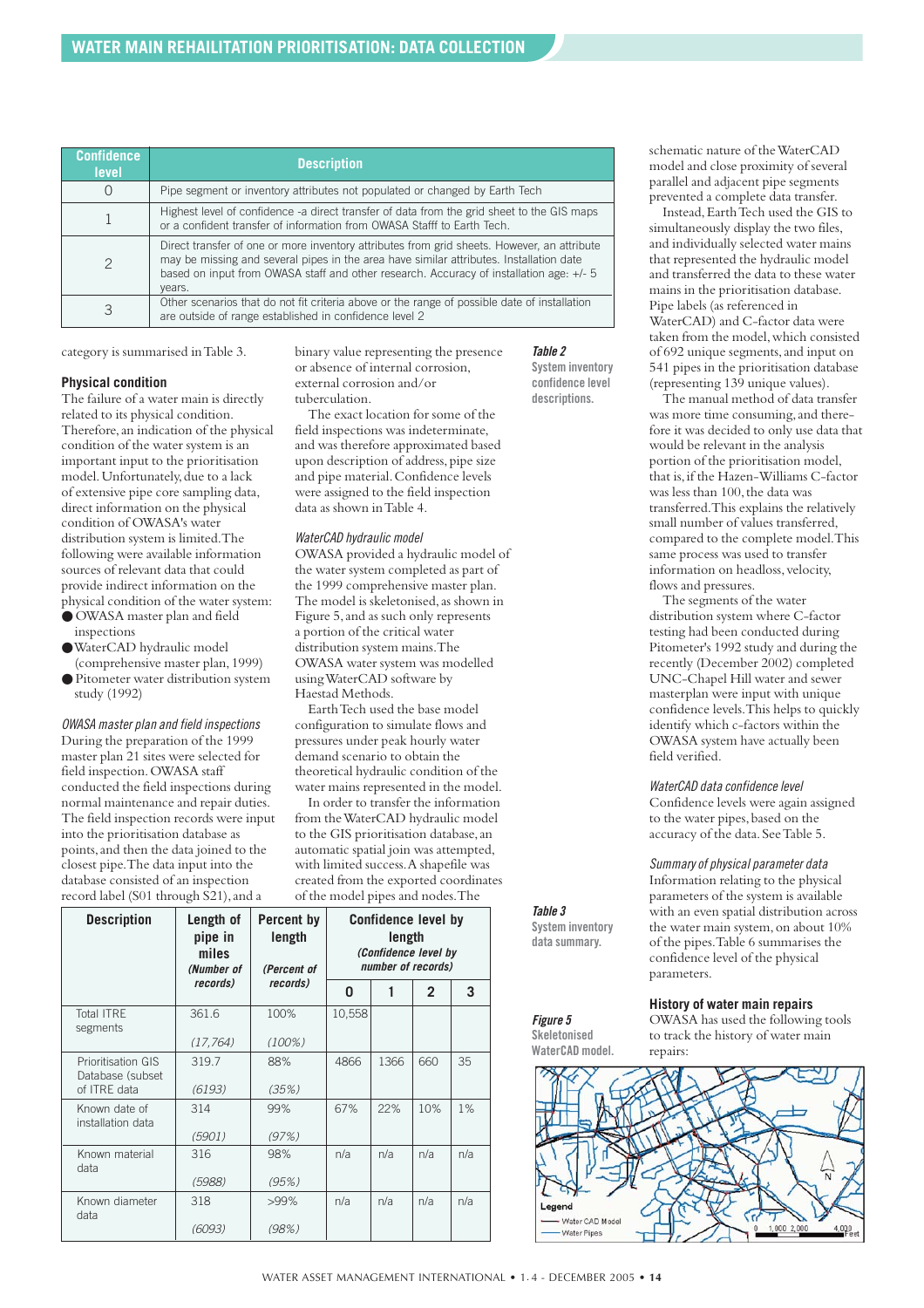- trouble cards
- HiperPM database

● work order MS Access database

#### *Trouble card spreadsheet*

Trouble card reporting was used by OWASA to document water system maintenance and repairs before any computerised system was installed. Several 'banker boxes'of the paper format documentation were input into a spreadsheet by OWASA staff , ranging from 1980 to 1999.The spreadsheet is a summary of OWASA trouble card data as it relates to system repairs.

Numerous categories were used to describe the type of problem.A few of these categories are:contractor, coupling, fitting, hydrant, main, meter, saddle, service and valve. Earth Tech sorted the 1,984 records to eliminate the smaller diameter pipes (less than 100mm) and the repairs that did not relate to the prioritisation analysis.

The data was further reduced by deleting records with duplicate dates, or with identical or similar addresses. The resulting spreadsheet contained 556 break and leak records.The spreadsheet provided by OWASA did not identify the specific details regarding the trouble reported or repair performed.

#### *HiperPM database*

HiperPM is a computerised maintenance management software (CMMS) system that was used by OWASA to track maintenance and repair of the water and sewer system from approximately 1997 to 2000.The software utilises a proprietary user interface to a SQL Server database.

OWASA provided a SQL backup file to Earth Tech that contained maintenance data in over 150 separate relational data tables.Earth Tech restored the SQL server database archive, converted it to MS Access, and filtered the information to obtain the data relevant to the prioritisation analysis.

The electronic work order (HiperPM) data was filtered based upon work order task descriptions such as water main repair, water main leak and water quality.The resulting file consisted of 585 records.Each of these 585 HiperPM entries contained a problem description and a work order closeout explanation.Earth Tech reviewed the 585 entries and further reduced the data by removing duplicate records and records unrelated to water main breaks and leak and water quality.The resulting file contained 247 'break/leak'records.

*Current work order MS Access database* In 2000,OWASA began utilising a

#### *Table 4*

**Field inspection data confidence level descriptions.**

| Confidence<br>level | <b>Description</b>                                                |
|---------------------|-------------------------------------------------------------------|
|                     | Confidence that data applied to correct water main: 90 to 100%    |
| $\mathcal{P}$       | Confidence that data applied to correct water main: 50 to 90%     |
| 3                   | Confidence that data applied to correct water main: less than 50% |

| <b>Description</b>                                                                                                                                                                                                                                                                                |
|---------------------------------------------------------------------------------------------------------------------------------------------------------------------------------------------------------------------------------------------------------------------------------------------------|
| Pipe segment not considered during WaterCAD database population.                                                                                                                                                                                                                                  |
| Pipes, street intersections and nodes match (GIS vs. WaterCAD) without<br>significant uncertainty. Pipe sizes in GIS and WaterCAD match 100%                                                                                                                                                      |
| Hazen-Williams 'C-factor' input from Pitometer Associates'<br>measured values.                                                                                                                                                                                                                    |
| Either of the following apply:<br>a) Pipes, street intersections and model nodes match, and the pipe<br>diameter in WaterCAD and the pipe diameter in GIS do not match.<br>or<br>b) Pipes, street intersections and nodes match reliatively closely and the<br>pipe diameter in GIS do not match. |
| Pipes, street intersections and nodes are significantly different, but<br>correlation to the GIS and model networks makes logical sense and the<br>diameter of the pipes in GIS and WaterCAD data match.                                                                                          |
|                                                                                                                                                                                                                                                                                                   |

*Table 5* **WaterCAD data confidence level descriptions.**

tracking system maintenance and repair records.The database file contained over 5,600 records on water and sewer system maintenance.Earth Tech reduced the data through a series of sorting and selective deletions to 66 relevant break/leak records.These records vary in date from July 2000 through May 2002.

#### *Geocoding and confidence levels for history of repairs*

Each of the three data sources for the history of repairs contained date, problem and address information.The address of the break/leak was used to create a point representing the incident, using geocoding. The geocoding process matches an address to a physical location along a street, using the street number and name.

The data being geocoded often contained incomplete or unrecognisable addresses that produced unreliable matches.For example,some records listed apartments as the location,so a list of apartment addresses in Chapel Hill and Carrboro was found on the internet,and the actual address typed in for the record to enable a geocoding match.A place name Excel spreadsheet was maintained throughout the project,which listed the street addresses of locations such as apartments, shopping centres, hotels

**Physical parameter data summary.**

*Table 6*

| Information source                | Available | <b>Usable</b> | <b>Confidence level</b> |    |    |  |
|-----------------------------------|-----------|---------------|-------------------------|----|----|--|
|                                   | data      | data          | 11                      |    |    |  |
| <b>OWASA field inspections</b>    | 21        | 20            |                         |    | 20 |  |
| Measured C-factor (1992 and UNCs) |           |               |                         |    |    |  |
| WaterCAD theoretical C-factor     | 692       | 139           |                         | 99 | 29 |  |

Each of the three sets of data was geocoded separately,and then the three were combined into one file, representing all of the break/leak incidents.Dates in the trouble card spreadsheet ranged from 8/17/1984 to 12/23/1999 and those in the HiperPM database ranged from 7/1/1997 to 6/1/2001,while those in the current work order database ranged from 7/20/2000 to 5/12/2002. There was some duplication of records, resulting from one incident having been present in more than one data source.Duplicates were removed.

Locations of the points were checked visually, and corrected if necessary.This might occur when the street file didn't have numbers for that particular street, and the point was placed arbitrarily half way along it. During the geocoding process a score of 0 to 100 is assigned to the point, dependent on the quality of the match. Matches of less than 80 were looked at individually.Sometimes descriptive information could be used to locate the problem.

If a point was manually corrected, the score was updated to reflect this. Additionally,where more than one water main was located at an address, the work order descriptions were referenced to verify that the point would be closest to the appropriate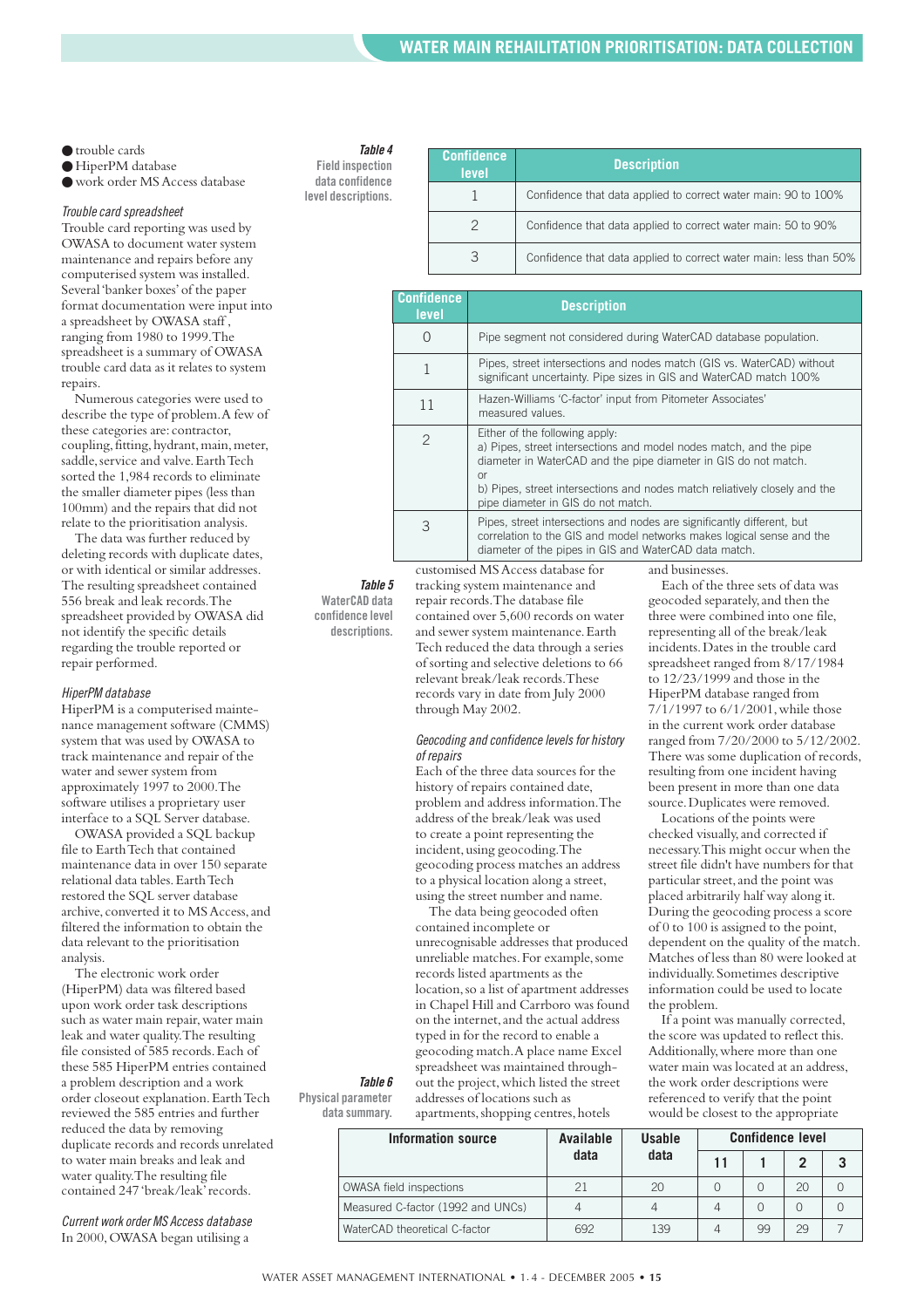pipe segment.The following confidence levels were assigned to the points,based on the geocoding score:

After the location of the points was verified, the data from them was spatially joined to the pipe segments, and data columns added multiple times, if there were multiple incidents for a particular pipe.The highest number of incidents for an individual pipe was six.See Figure 6 for the distribution and confidence levels of repair data.

#### *Summary of history of repairs data*

Data relating to the history of repairs was available for the entire system, with records dating back to 1980.Of these records,555 contained usable data,of which 72% had the highest confidence level.The data is summarised in Table 8.

#### **Water quality**

Water quality concerns were tracked by OWASA using the same tools as for the history of repairs:

- trouble cards
- HiperPM database
- work order MS Access database
- 

*Summary of water quality data*

Data relating to water quality concerns was available for the entire system, with records dating back to 1980.Of these records,419 contained usable data, shown in Figure 7.The data is summarised in Table 9.

#### **Water main location**

The effect on the community and system in the event of a failure of each water main is an important consideration during the prioritisation of water main replacement and rehabilitation.The service area was evaluated to develop general service location categories, which included: ● university/hospital

- 
- $\bullet$  downtown ● major commercial
- NCDOT roads
- other areas

Critical customers were also identified. It is important that water supply to emergency support services and medical facilities is not interrupted, for example.Addresses for critical customers were supplied by OWASA. These were geocoded,and the associated information added to the relevant pipe.

| <b>Information source</b> | Available | <b>Usable</b> | <b>Confidence level</b> |     |    |                                    |
|---------------------------|-----------|---------------|-------------------------|-----|----|------------------------------------|
|                           | data      | data          |                         | 2   | 3  |                                    |
| Trouble cards spreadsheet | 553       | 357           | 68%                     | 24% | 8% |                                    |
| <b>HiperPM</b>            | 471       | 143           | 78%                     | 16% | 6% | Table 8                            |
| Work order database       | 65        | 55            | 80%                     | 11% | 9% | <b>History of</b><br>repairs data. |

| <b>Information source</b> | Available | <b>Usable</b> | <b>Confidence level</b> |                |     |                          |
|---------------------------|-----------|---------------|-------------------------|----------------|-----|--------------------------|
|                           | data      | data          |                         | $\mathfrak{p}$ | 3   |                          |
| Trouble cards spreadsheet | 363       | 290           | 71%                     | 24%            | 5%  | Table 9                  |
| <b>HiperPM</b>            | 114       | 79            | 91%                     | 9%             | 0%  | History of               |
| Work order database       | 55        | 50            | 62%                     | 26%            | 12% | repairs data<br>summary. |



| <b>Confidence</b><br>level | <b>Description</b>                   |
|----------------------------|--------------------------------------|
|                            | Geocoding match score higher than 80 |
|                            | Geocoding match score 61 to 80       |
|                            | Geocoding match score 60 or lower    |

#### **Water system characteristics**

*Table 7* **Geocoding confidence level descriptions.**

One of the most critical criteria is the ability of the water system to provide the flows needed at the required pressure.The following information sources were available for review and input into the prioritisation database: ● fire flow test reports

- Carrboro and Chapel Hill zoning maps
- ●WaterCAD hydraulic model

#### *Fire flow test reports*

The OWASA water system is tested periodically to document the available fire hydrant flow and the associated water system pressures.Fire hydrant test reports are prepared at the time of testing.OWASA provided Earth Tech with copies of fire flow test reports dating from 1984 to 2002.Each report documented the date of test,location, flow measured,and residual pressure and static pressure observed.Duplicate or illegible reports were not considered.In the case of duplicate reports the most recent was used.Earth Tech populated the pipe segments with the following data: static pressure, residual pressure, flows and fire flow sheet number.

#### *Fire flow test reports confidence level criteria*

The data provided on the fire flow test reports was assumed to be accurate and values were input as indicated from each test report.Earth Tech established confidence levels to assist with indicating the relative difficulty of locating the data within the water system.Upon receiving the ITREcompleted geodatabase, the fire flow data was transferred and checked for relative accuracy.The confidence level criteria shown in Table 11 were applied during input of fire flow test reports.

#### *Fire flow requirements*

Fire flow requirements vary throughout the system and were determined based approximately on the zoning of areas being served.Existing zoning maps were used to determine the required fire flow.Five land use categories,shown in Table 12 with their proposed fire flow requirements, were delimited.

#### *WaterCAD hydraulic model*

The OWASA WaterCAD hydraulic model was used to simulate velocity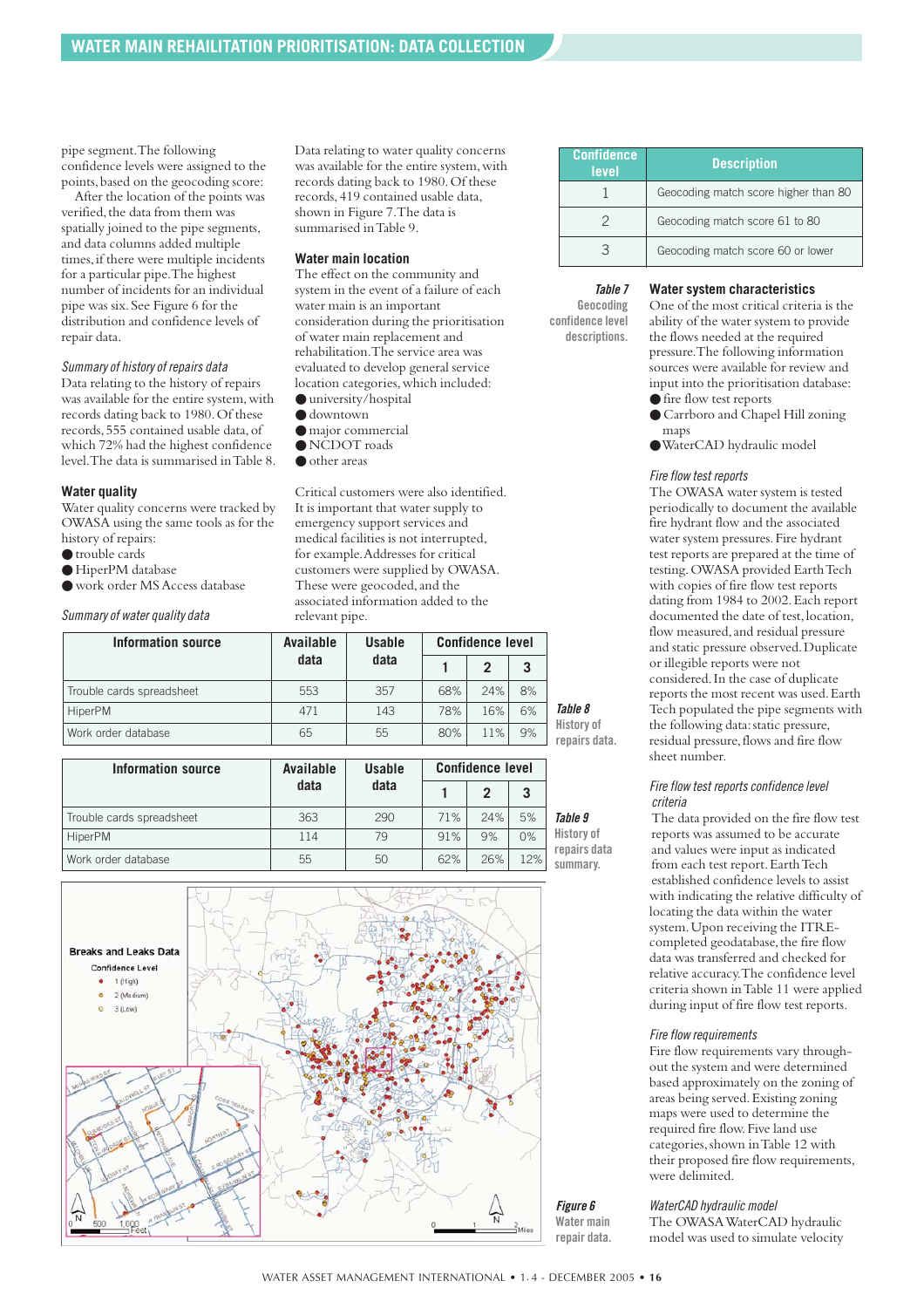

and headloss under the peak hour water demand scenario.Water velocity and theoretical pipe head loss (m/ 300m) as calculated from the model were assigned to the appropriate water main in the prioritization database. Water velocity and head loss per 300m of pipe are used as measures of pipe hydraulic performance and may indicate areas within the water system where level of service may be compromised due to inadequate pipe capacity The hydraulic model consists of 692 unique segments,and input on 541 pipes in the prioritization database (representing 139 unique values).The confidence level criteria detailed in Table 5 were applied to all data transferred from the WaterCAD model.

#### *Summary of service level data*

Service level data is representative of the system as a whole, being widely distributed, but less than around 5% of the pipes have data associated with them.Table 13 summarizes the service level data.

The usable data for the WaterCAD model reflects those records that were modeled during peak hourly demands to have velocity greater than 1.5m /sec or headloss greater than or equal to 3m/300m.

#### *Water pressure*

The sustained static pressure is a variable that can influence the failure of some water mains.Based on OWASA's experience, pipes in areas of higher pressure are more likely to fail. The OWASA water system has two pressure zones,one operating at a hydraulic grade of 225m and the other at hydraulic grade of 195m.It was originally decided to focus on the pipes with approximately 6.9 bar or greater static pressure as being more likely to fail.To globally locate these pipes an estimate of the location of the 510 elevation contour and 410 elevation contour was needed to

| Land use                         | <b>Required fire</b><br>flow |
|----------------------------------|------------------------------|
| Single family residential (SF)   | 1000                         |
| Multiple family residential (MF) | 2500                         |
| Commercial (COMM)                | 2500                         |
| Office/Institutional (OFF/INST)  | 2500                         |
| Industrial (IND)                 | 3500                         |

#### *Table 10*

**Critical customers data survey.**

| Information source             | Available | <b>Usable</b> | <b>Confidence level</b> |    |  |
|--------------------------------|-----------|---------------|-------------------------|----|--|
|                                | data      | data          |                         |    |  |
| Critical customers spreadsheet | 85        | 83            | 44                      | 39 |  |

**Description Confidence**

**level**

| <b>Figure 7</b> |
|-----------------|
| Water quality   |

| <b>Figure</b> 7<br>Water quality<br>data. | 1             | Streets, pipes and hydrants on paper map matched GIS map 100%,<br>pressure and flow numbers are legible.           |
|-------------------------------------------|---------------|--------------------------------------------------------------------------------------------------------------------|
|                                           | $\mathcal{P}$ | a) Pipe in GIS is on opposite side of the road from paper map.<br>Everything else matches.                         |
|                                           |               | b) One hydrant is not on GIS map, all other infomation matches.                                                    |
|                                           |               | c) All spatial information matches, but cannot read pressure<br>numbers                                            |
|                                           |               | d) All spatial information matches, two sets of data on sheet - one<br>chosen.                                     |
|                                           |               | e) Location is correct, but cannot tell extent of relevent information<br>along pipe.                              |
| Table 11<br><b>Fire flow test</b>         | 3             | Pipe location is uncertain, examples include:                                                                      |
| reports confidence<br>level criteria.     |               | a) Map is a sketch with no pipes marked. Enough information to get<br>location but no other verifiable information |
|                                           |               |                                                                                                                    |

*Table 13* **Service level data summary.**

| Information source       | Available<br><b>Usable</b> |                   | <b>Confidence level</b> |     |    |
|--------------------------|----------------------------|-------------------|-------------------------|-----|----|
|                          | data<br>(records)          | data<br>(records) |                         |     |    |
| Fire flow field reports  | 688                        | 342               | 42%                     | 53% | 5% |
| WaterCAD hydraulic model | 692                        | 139               | 71%                     | 21% | 8% |
|                          |                            |                   |                         |     |    |



*Figure 8* **PSI check.**

*Table 12*

**Land use categories.**

compare against the hydraulic grade of each pressure zone.

Topographic data came from two different sources.The first source was OWASA,which provided planimetric data for most of the service area that included topographic information. These 127 files were combined,and the 115m and 125m elevations extracted. In areas where planimetric data was not available,USGS Quadrangle maps were used to digitise the two required contours.

Following this,OWASA decided to estimate the pressure in more detail. Topographic contours were added every 15m across the entire area.A polygon was digitised,encompassing the whole area.The contour lines were used to make polygons, which were attributed with the elevation ranges. This was used to 'select pipes by location', and add the appropriate psi to each pipe.A quick check was made to verify the psi estimates, by comparing

the topography (representing the psi based upon hydraulic grade) to the measured static pressure during fire flow testing, as shown in Figure 8.

#### **Soil condition**

Information on the condition of the soil surrounding the water main can help to determine the effect the host environment could have on the external corrosion of the water main. Earth Tech researched several areas looking for soils information.The 1999 OWASA master plan contained soil analysis from eight sites.These points were input as points,attributed with associated laboratory results.

We also undertook research with the National Association of Corrosion Engineers (NACE), the Soil Survey Geographic database and the Ductile Iron Pipe Research Association. However no other data was found that would enable us to determine corrosive soil types in OWASA's service area.

#### **Planned construction activity**

To proactively manage OWASA's water system, the rehabilitation programme needed to consider construction activity within the service area.These activities could then be coordinated with OWASA's capital improvement plan and water main R&R activities. The following information sources were reviewed and input into the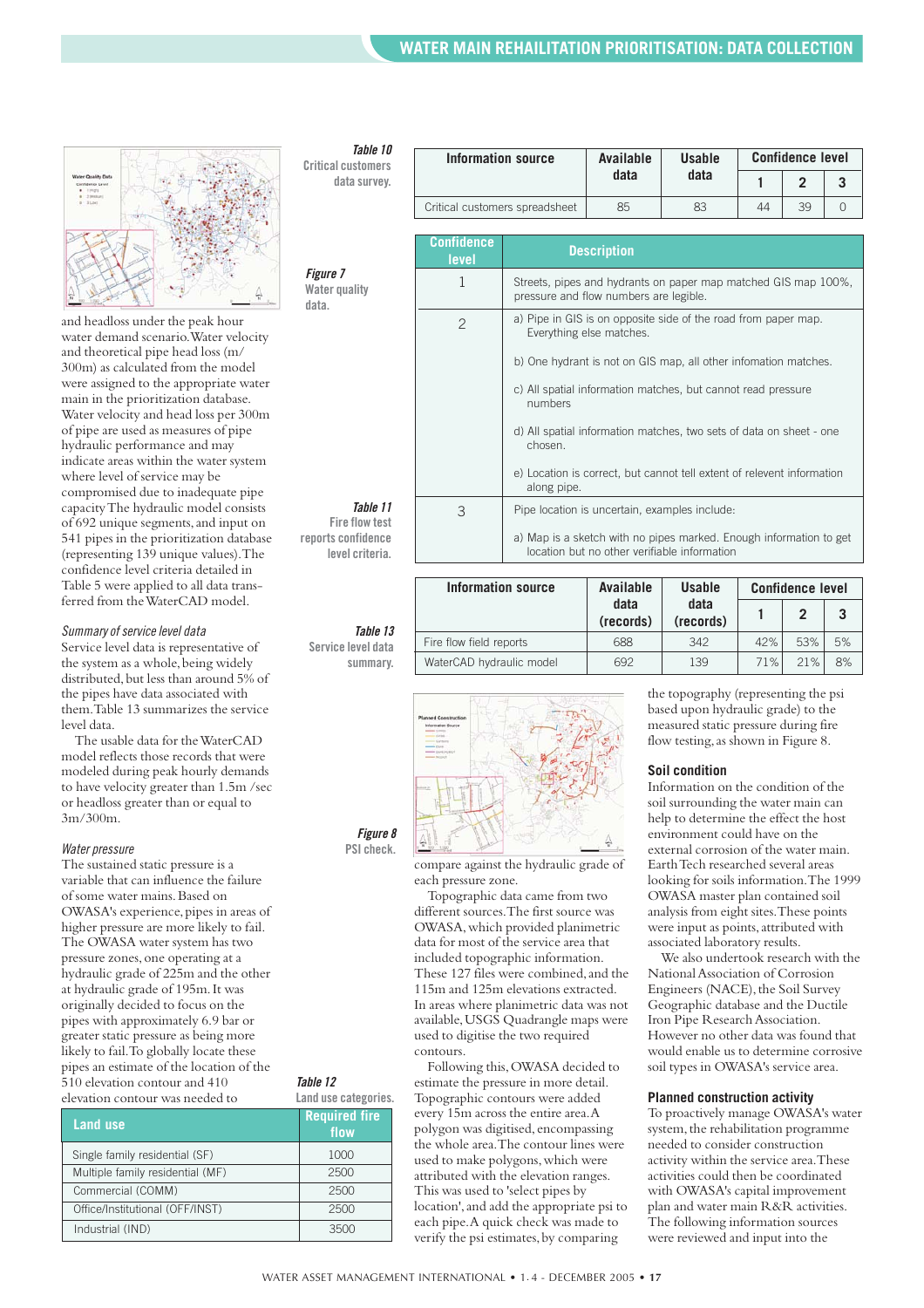prioritisation database:

- town of Carrboro
- town of Chapel Hill
- North Carolina Department of Transportation (NCDOT)
- Duke Energy electric service
- Public Service Company of North Carolina (PSNC) – gas service
- telephone and telegraph companies

The town of Carrboro had street projects listed in its capital budget plans for 2001 to 2006.The town of Chapel Hill has three different programmes with construction that could affect OWASA's rehabilitation/replacement schedules.These are the Streetscape programme, the street improvement programme, and the sidewalk programme.The NCDOT projects ranged in scope from bridge replacement to installation of bicycle lanes, planned between 2002 and 2010.

Details from these programmes were added to the relevant pipes. Descriptions of the locations of the projects were very detailed,so confidence levels were not assigned. Duke Power, PSNC and the telephone and telegraph companies were either planning above ground projects,or were undertaking installations on an 'as-needed' basis, so these were not added to the database.

#### **Service level criteria**

The methodology to systematically prioritise the OWASA water main rehabilitation and replacement programme is based on assigning a priority action number (PAN) to each service level criteria and the associated water main within the prioritisation database.

The PAN represents a varying value for specific service level criteria for each individual water main segment.A higher PAN will indicate reduced ability of the water main to meet the required service criteria.The water main segment with the highest PAN has the highest priority for replacement/rehabilitation.The PANs will range from 100 to 0 with 100 being a higher priority for rehabilitation or replacement.

Each service level criteria will be weighted by assigning a weighting factor of 5 to 1,with 5 being the highest.These weighting factors allow OWASA to decide which of the service level criteria should carry more significance during the prioritisation. The service level criteria include:

- water main age
- water main breaks and leaks
- water quality
- water main importance
- hydraulic performance
- water main corrosion
- water main material
- water system pressure
- location of water main
- critical customer impact

#### *Water main age*

In general,water mains deteriorate faster during the latter part of their expected service life.For this analysis a pipe is considered to be in its original structural condition up to 50% of its anticipated life span;for this reason the PAN is 0 until the remaining useful life of the pipe is less than 50%.As illustrated in Table 3 the PAN increases with decrease in useful life percentage.

#### *Water main breaks and leaks*

Guidelines for the industry-accepted number of breaks per mile include the following: - 0.25 to 0.3 breaks/mile/year

(AWWARF - Distribution system

| <b>Hydraulic criteria</b>                                                          | <b>PAN</b> |
|------------------------------------------------------------------------------------|------------|
| Headloss:<br>$\geq$ 10 ft/1000 ft of water main<br>$<$ 10 ft/1000 ft of water main | 20<br>Ω    |
| Velocity:<br>$\geq 5$ fps<br>$< 5$ fps                                             | 20<br>Ω    |
| Hazen-Williams C-factor:<br>$\geq 100$<br>< 100                                    | ∩          |

performance Evaluation,1995) - 0.15 to 0.2 breaks/mile/year - target level of some utilities The model converts the number of breaks for each water main segment to breaks/mile/year to calculate the individual PAN.OWASA has established target levels lower than most utilities and therefore considers it prudent to prioritise on a more stringent scale than industry standards.The PAN for breaks and leaks was determined based on the relationship

|                          | Water system pressure |                |                |                |
|--------------------------|-----------------------|----------------|----------------|----------------|
| <b>Description</b>       | $\geq 80$ psi         | $\geq 100$ psi | $\geq 120$ psi | $\geq 140$ psi |
| Asbestos cement          | 20                    | 40             | 80             | 100            |
| IPS PVC (iron pipe size) | 20                    | 40             | 80             | 100            |
| Cast iron                | 20                    | 40             | 60             | 80             |
| Galvanised iron pipe     | 10                    | 40             | 80             | 100            |
| Concrete                 | $\bigcap$             | 20             | 60             | 80             |
| <b>PVC</b>               |                       | 20             | 40             | 60             |
| Ductile iron             |                       | 15             | 25             | 4C             |

*Table 14*

**Age priority action number (PAN).**

| <b>Remaining useful life (%)</b> | <b>PAN</b> |
|----------------------------------|------------|
|                                  | 100        |
| $0 - 25$                         | $25 - 100$ |
| $25 - 50$                        | $0 - 25$   |
| > 50                             |            |

#### *Table 15* **Water main breaks**

| <b>Breaks &amp; leaks/mile/year</b> | <b>PAN</b> |
|-------------------------------------|------------|
| < 0.1                               |            |
| $0.1 - 0.15$                        | 50         |
| $0.15 - 0.2$                        | 80         |
| > 0.2                               | 100        |

| <b>Criteria</b>                                                                                 | <b>PAN</b> |
|-------------------------------------------------------------------------------------------------|------------|
| Static system pressure:<br>$\geq 40$ psi<br>$<$ 40 psi                                          | O<br>100   |
| Fire flows:<br>Available fire flow > Needed fire flow<br>Available fire flow < needed fire flow | Ω<br>100   |
| System critical water main<br>(10-inch diameter and aboove):<br>Yes<br>Nο                       | 50         |

#### *Table 16*

*Table 19* **Water system pressure.**

*Table 17* **Hydraulic performance PAN.**

**Water main importance PAN.**

#### *Water quality*

listed in Table 4.

OWASA staff considered that although water quality is a critical service level, there is not sufficient current data to reliably assign a PAN.It was therefore agreed that the prioritisation model will include provision to accommodate water quality information, but for this version a weighting factor of zero will be applied to water quality.

#### *Water main importance*

The determination of the water main importance PAN is assigned in accordance with Table 16.

#### *Hydraulic performance*

The following guidelines were used to determine the PANs for hydraulic performance.They provide an indication of whether individual water mains are reaching their hydraulic capacity to provide the needed flows.

- a headloss greater than 3m/300m of water main
- a velocity greater than 1.5m/sec
- Hazen-Williams C-factor of less than 100 (C-factor is either determined from field tests or as coded in the hydraulic model.

#### *Water main corrosion*

Similar to the water quality PAN, OWASA staff considered the water mains'external corrosion to be a critical service level,but accurate data was limited at this time.OWASA crews have begun documenting corrosion or tuberculation during field inspections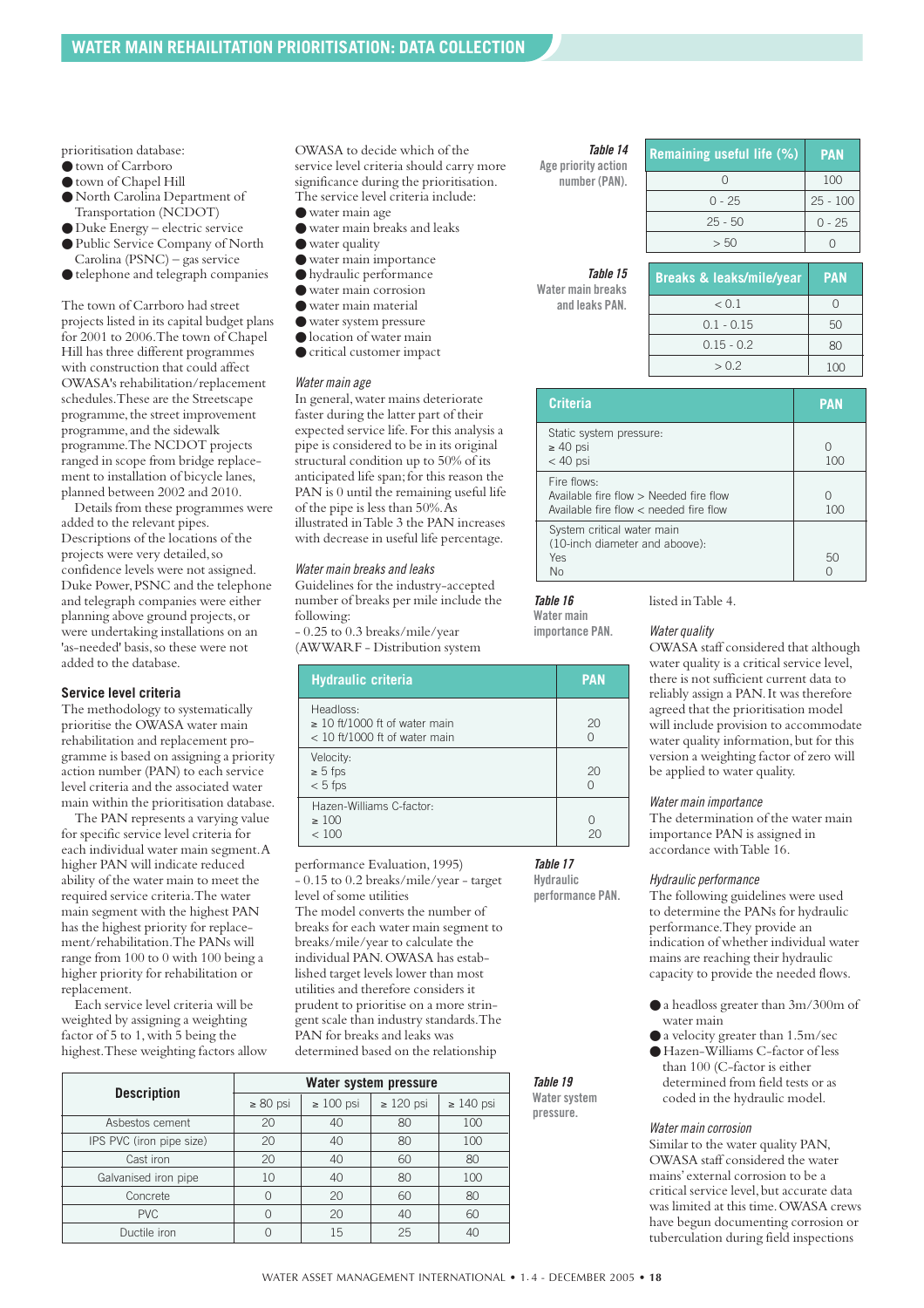for work order completion.It was agreed that the prioritisation model will include a provision to accommodate water main corrosion, but for this version a weighting factor of zero will be applied.

#### *Water main material*

Similar to water main age, the water main material of construction information has been collected previously during system inventory updates.Each water main segment has been assigned a PAN based on the type of material of construction.OWASA and the water industry as a whole are moving toward replacement of asbestos

| <b>Material of construction</b> | <b>PAN</b> |
|---------------------------------|------------|
| Asbestos cement                 | 100        |
| IPS PVC (iron pipe size)        | 90         |
| Cast iron                       | 80         |
| Galvanised iron pipe            | 80         |
| Concrete                        | 80         |
| <b>PVC</b>                      | 60         |
| Ductile iron                    |            |

| Location            | <b>PAN</b> |
|---------------------|------------|
| University/hospital | 100        |
| Downtown            | 80         |
| Major commercial    | 80         |
| NCDOT roads         | 50         |
| Other areas         | 20         |

cement pipes.Additionally,non AWWA C900 class PVC pipe,in OWASA's experience,is more likely to split or rupture than PVC bearing the C900 classification.These pipes will be labelled as iron pipe size (IPS) PVC for PVC pipes installed in 1977 or earlier. Table 18 summarises the proposed PANs relative to differing material of construction.

#### *Water system pressure*

Higher water system pressure can reduce the life expectancy of water mains.In OWASA's experience,

> Location of water main Critical customer impact

#### *Table 21* **Critical customer**

**PAN.**

| <b>Customer code</b> | <b>Customer description</b>                   | <b>PAN</b> |
|----------------------|-----------------------------------------------|------------|
| <b>MFD</b>           | Non-UNC Hospital/medical research/health care | 100        |
| <b>NH</b>            | Nursing homes                                 | 100        |

certain pipe materials such as asbestos cement and PVC are more susceptible to this than others.To account for higher water system pressure and the increased risk of failure, a PAN has been applied to water mains that experience pressures ranging from 5.5 bar to over 9.65 bar static pressure.

#### *Location of water main*

Community impacts are addressed in the relative locations of water mains, and are assigned the PANs listed in Table 20.

#### *Critical customer impact*

Another important consideration when prioritising water main replacement and rehabilitation is determining the effect on certain critical water services during a water main failure.To help in assigning a critical customer impact PAN to the water main system, the billing classification codes were consolidated and assigned a ranking based on health and safety.

The water mains serving these critical customers,based on classification codes,has been determined and assigned a customer impact PAN.The customer classification with associated PANs is presented in Table 21.

#### **Weighting factors**

Once the service level criteria have been established, the level of magnitude (weighting) of each service level criterion must be determined. The assignment of weighting factors is subjective and based on experience and staff knowledge.The prioritisation model allows the weighting factors to be changed for each category of water main.Based on previous discussions with OWASA staff, the weighting factors in Table 22 are currently included in the model.

#### **Lessons learned**

*Version/conversion and data transfer* Our data gathering/attribution efforts began before the ITRE geodatabase was available (finished and verified).We had a shapefile of OWASA's water system,which had been produced by OWASA in the course of their work. We decided to proceed with adding attribute data to the shapefile, knowing we would have to transfer the attributes to the geodatabase later.

This was not an ideal situation, but our time constraints dictated this approach.Transferring attributes (such as fire flow data) involved using the unique IDs of the pipes,which were generally consistent.In some areas, new pipes had been added,or the configuration of the pipes in the shapefile had been incorrect.In these cases,the data was transferred manually, rather than automatically.

We received an initial copy of the ITRE geodatabase,which was manually checked against the OWASA grid sheets while determining more complete diameter, age and material data.Inconsistencies in the location of pipes were identified during this procedure, and updates had to be made to the geodatabase.Multiple transfers of datasets should be avoided if possible.When this is necessary, procedures should be in place to verify that the most current data set is being used.

#### *Level of detail*

The labour involved in assembling the data for this project was significant.To thoroughly characterise a pipe's need to be replaced or rehabilitated,a certain level of detail is necessary.In order to add data efficiently, certain decisions were made regarding the level of detail. For example, data from the WaterCAD hydraulic model was added only if it would be relevant in the prioritisation analysis,as described in the section on the physical condition of the pipes.

There were some categories of data that were not complete enough to be representative of the whole system.This is obvious from Table 22, weighting factors.The water quality, hydraulic performance and water main corrosion categories are assigned a zero,until more data becomes available.

#### **Conclusion**

The water system data, service level criteria and the weighting factors were programmed into MS Access 2000 to automate the calculation of each pipe segment's overall PAN.ARC/GIS was used to provide the background data tables and to display the results of the calculation.The final product is being used to proactively prioritise the rehabilitation and replacement of OWASA's water system using a systematic, reproducible and policydriven approach. ●

#### **Acknowledgements**

Thanks to Larry W Mitchell, PE, Earth Tech, for his support and management of this project.

| Service level criteria      | <b>Weighting factor</b><br>(scale 1 to 5) |
|-----------------------------|-------------------------------------------|
| Water main age              | 4                                         |
| Water main breaks and leaks | 5                                         |
| Water quality               | O                                         |
| Water main importance       | 3                                         |
| Hydraulic performance       | ∩                                         |
| Water main corrosion        | O                                         |
| Water main material         | $\mathfrak{p}$                            |
| Water system pressure       | $\overline{c}$                            |
|                             |                                           |

WATER ASSET MANAGEMENT INTERNATIONAL • 1. 4 - DECEMBER 2005 • **19**

*Table 18* **Material priority action number.**

*Table 20* **Location of water main PAN.**

*Table 22* **Weighting factors.**

> 2 3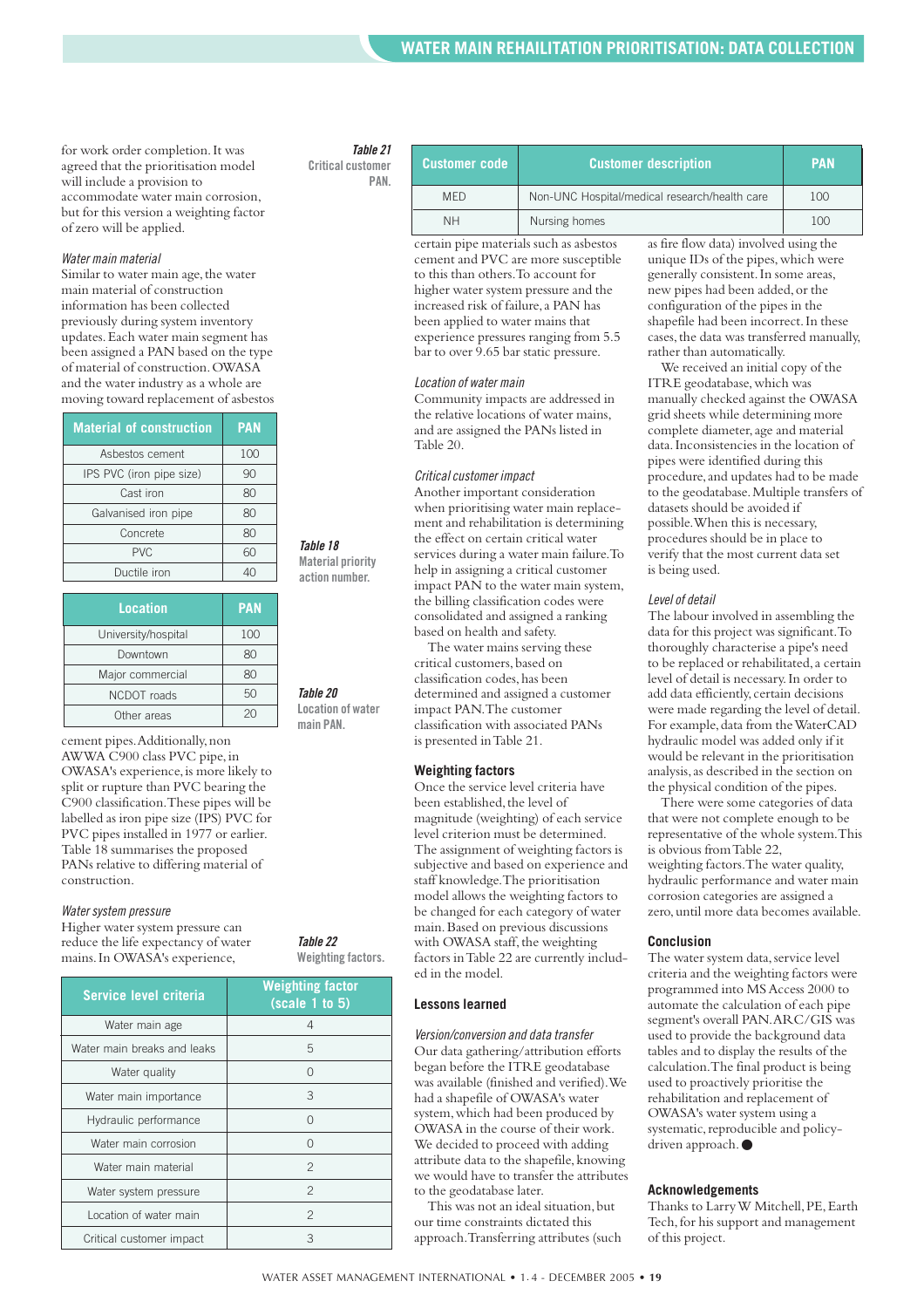### <span id="page-19-0"></span>**COST-S: a new methodology and tools for sewerage asset management based on whole life costs**

This paper discusses the development of a methodology and software tools aimed at assisting management decisions in order to provide acceptable performance at a minimum cost over the whole life of the sewerage system. Whole Life Costing (WLC) approaches have been shown to offer an ideal platform to provide investment and operational management tools that take account of the timing of interventions, system behaviour and performance all within a sensible economic and engineering framework. The need for such a methodology and the requirements for its useful implementation are introduced first. The paper then describes how research collaboration between the UK Water Industry and two UK research centres (Centre for Water Systems at Exeter University and Pennine Water Group at Universities of Sheffield and Bradford), and supported by the UK Engineering and Physical Sciences Research Council grant, resulted in an innovative, practical and auditable methodology with associated tools for better proactive management of ageing and rapidly deteriorating sewerage systems.

#### **Dragan A Savic, Slobodan Djordjevic, Gianluca Dorini**

Centre for Water Systems, University of Exeter **IIK** 

**Will Shepherd, Adrian Cashman, Adrian J Saul** Pennine Water Group, University of Sheffield UK

© IWA Publishing 2005

**Sewer performance, the maintenance of sewer assets, the flooding of properties by sewage and the costs associated with the provision of an acceptable level of sewerage services are matters of grave concern in the UK as well as in many other countries. Unlike many other infrastructure services the problems associated with their deterioration and the consequences of inadequate maintenance are far from obvious and it is often only when catastrophe strikes that such problems become manifest or visible – even to the service provider.**

The case for sewerage service providers to demonstrate that their sewer asset management plans can deliver robust performance that meet regulatory requirements and that investments are sustainable as well as economically,socially and environmentally justifiable has never been stronger.Although significant

progress has been made in the integrated assessment of different aspects of water distribution network performance that may be used to decide replacement and management strategies,by contrast sewerage systems performance has not until now received the same attention and is not as well understood in terms of its interrelationship of physical and economic behaviour, modelling, and the impact of different management strategies.An acknowledged priority is the need for funding faster improvement in sewerage services to reduce the risks and consequences of sewer flooding.At the same time service providers must demonstrate that their plans for asset management will deliver the robust performance required to meet regulatory requirements,and that such investments are sustainable as well as economically,socially and environmentally justifiable (WaterVoice, 2003). Furthermore in the future service providers will have to respond to changing public

perceptions and expectations (Ofwat, 2003).Hence there is a need to develop tools that take account of system behaviour, performance and regulation within a sensible economic and engineering framework, tools that cane be proven to be intellectually robust (Ofwat,2000).

#### **Whole Life Costing Approach**

Whole Life Costing (WLC) is a tool to assist in assessing the performance of a system, aimed at facilitating choices where there are alternative means of achieving the objectives and where those alternatives differ, not only in their initial costs (CAPEX) and in their subsequent operational costs (OPEX), but also in the relative timing of the potential interventions.These tools have been shown to offer an ideal platform for delivering better investment decision making within a single framework for water distribution system management (Engelhardt et al.2002,Skipworth et al.2002).By taking a long-term, holistic approach WLC is able to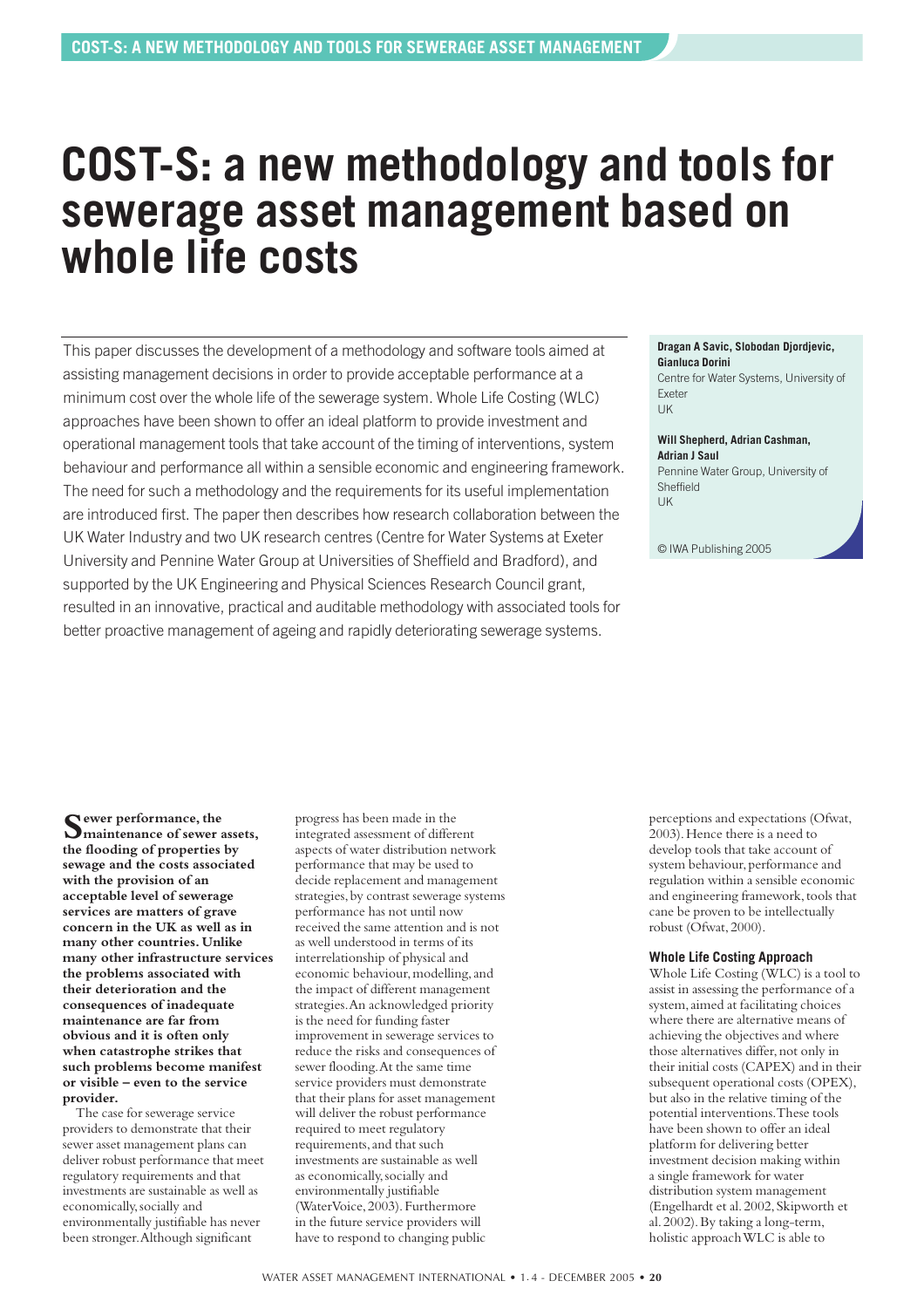demonstrate the cost effectiveness of any regime of operation and intervention for a given set of internal and external constraints.Changes in performance,efficiency gains and regulatory goals over time can also be accommodated.The development of a WLC approach to sewer asset management that links system performance, cost and decision making is of particular interest for a number of reasons:

- ●The need to better understand performance using the available existing data and to model integrated performance such that changes in one aspect of performance can be tracked across all the other aspects.
- Socio-demographic changes across the urban landscape,which hold major implications for the usage, performance and fitness-forpurpose of existing sewer assets, must be included if investment and performance are to be optimised.
- ●The EU Water Framework Directive with its support for full-cost pricing (operational,capital and environmental) means that more holistic and comprehensive approaches are a necessity rather than a luxury.

However, there are several difficult questions that need resolving before implementing WLC, including:

- How to explicitly assign the costs at the appropriate decision level?
- How to define risk in monetary terms only?
- How to adequately predict the performance of the system over an extended time horizon?
- How to determine social and environmental costs and link them to an analysis of cost drivers.

The collaborative project between the UK Water Industry and two UK research centres (Centre for Water Systems at Exeter University and Pennine Water Group at Universities of Sheffield and Bradford), and funded by the UK Engineering and Physical Sciences Research Council,has answered those questions by developing the methodology and the tool for WLC management of sewer systems – COST-S.

#### **The COST-S Methodology**

A key feature of the methodology is how it incorporates the different aspects of system behaviour and performance, their inter-related nature, how they affect each other as well as how changes manifest themselves across the system's performance.The efficient and effective management of urban



*Figure 1* **COST-S components.**

drainage systems should be based on a number of prerequisites. These include a proper and adequate knowledge of the assets,and an understanding of their system performance, the level of service provided and required, the management intervention options available and their impacts, the costs associated with system performance,failure and interventions and, the consequences of service failure for the service provider, the environment and society.

A key element in the COST-S methodology is the integration of the hydraulic modelling platform with system performance models of collapse, blockage, sedimentation, CSO/storage and interventions as predictive tools. This allows the impact of different scenarios on hydraulic performance and flooding to be evaluated in terms of both performance and cost and couples system hydraulic inadequacy to the cost modelling of flooding impacts.

An important aspect of this work is the development of a specific set of Key Performance Indicators (KPIs) based on indicators that are either currently in use or have been suggested (IWA,2003). The KPIs are generated by the modelling and that are used to both evaluate performance and act as a mechanism to initiate intervention options.This approach allows the impact of decisions on physical

performance and performance indicators, through the hydraulic platform and also the costs associated with performance to be investigated across the whole life of the system in terms of serviceability indicators and capital and operational expenditures. This must implicitly recognises the long lived nature of the assets and the fact that any fair and proper evaluation of performance must allow all the impacts arising from interventions to become manifest such that a proper trade-off between the short- and longterm effects of capital and maintenance strategies can be made. In this respect WLC approaches have been proven to offer an ideal platform for integrating such aspects within a single framework (Cashman et.al.,2004).

#### *Architecture*

The COST-S methodology has three components:network definition which includes modelling,whole life cost accounting,and a decision toolkit (Figure 1).This approach recognises that any urban drainage system comprises a network of assets which should provide an efficient service whilst meeting a variety of performance requirements.The complexity of dealing with these requirements leads to the need for a clear delineation of functions within the WLC framework.

#### *Network definition*

Network definition encompasses current and future network configuration and performance and the effect on performance of interventions at any given time horizon.The urban drainage network must be defined in a manner that is compatible with the accounting module over the selected period of analysis,which necessitates that all aspects of performance that have a cost impact should be considered holistically and be capable of being quantified. A distinction is made between hydraulic performance related features and asset performance related modelling.In the first instance



#### *Figure 2* **A distinction is hydraulic**

**made between performance related features and asset performance**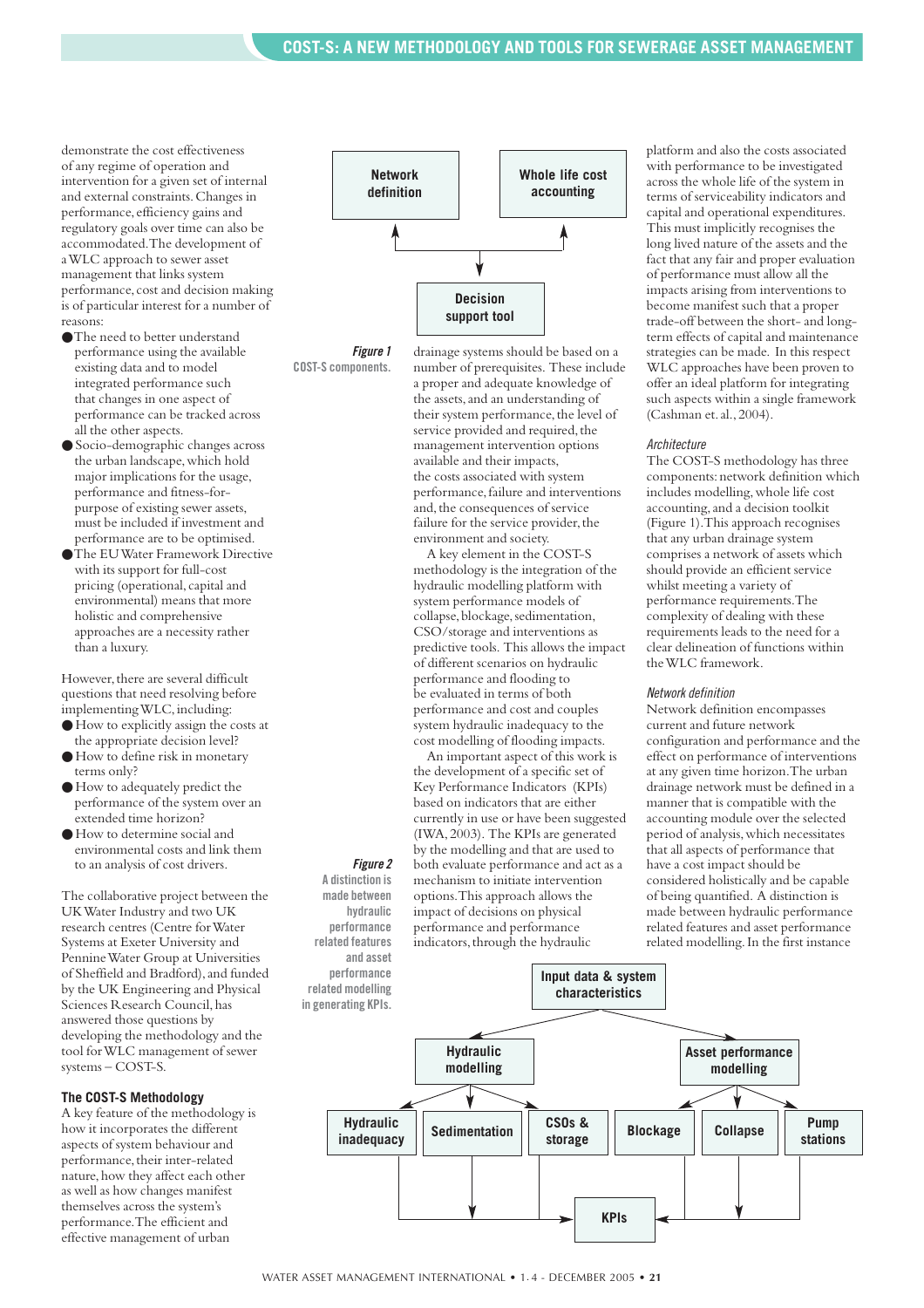aspects such as sedimentation, hydraulic adequacy and CSOs are included and through them flooding behaviour whilst under asset performance modelling blockage, collapse and pump station failures are considered.Together these aspects are reflected in the generation of KPIs as indicated in Figure 2.

#### *Performance modelling*

Performance modelling involves computing of indicators based on hydraulic modelling and asset modelling.

Hydraulic KPI – wet weather flow Hydraulic modelling is used to assess system performance in terms of Dry Weather Flows (DWF),Wet Weather Flows (WWF) and sedimentation.A major operational concern for urban drainage systems is their performance under WWF and especially the onset of hydraulic incapacity in system and any resultant flooding.This issue is being approached by reference to a series of design events with a range of return periods with the ability to alter the duration of the events.The proposed performance measure for hydraulic incapacity under WWF is based on a modified performance assessment system (Cardoso et al,2002) expressed either in terms of discharge (Q) or water level (H) (hydraulic head), Figure 3 shows this in terms of water level.The Hydraulic KPI (HKPI) is considered to be satisfactory (100%) for water levels up to a certain value H\* below pipe soffit (pipe nearly full) which corresponds to discharges up to Q\*  $(Q^{\star})$  smaller than the full pipe flow), falling to X% at surcharging (full pipe flow), and further falling to 0% when hydraulic head reaches the ground level and flow rate reaches some Qflood (start of flooding).This function represents different levels of performance of an asset under WWF: satisfactory / acceptable / nonacceptable,at a moment in time.The extent of incapacity or flooding is introduced by computing a 1-hour moving average of HKPI, i.e. by averaging over the 'worst' one hour, for a rainfall event – hence, flooding that took place for 15 minutes with a moderate flood volume would still result in some small positive KPI value, whereas only flooding longer than one hour would give zero KPI.For one return period, this is done for a series of design events so that critical storm duration (ie,the one which gives smallest KPI) is used for each pipe. Further aggregation is done by summing up thus obtained KPIs with their probabilities.The described procedure results in a set of KPIs values for every individual pipe,which comprehensively describe system

functioning under a wide range of relevant conditions.Values of H\*/Q\* and X\* are dependent on pipe size, category,condition grade and possibly other factors.

#### *Sewage Available to Transport (SATT) – dry weather flow*

Dry weather performance is determined by reference to the system's ability to transport dry weather flows, referencing the total available capacity with the required capacity of the system.The derived indicator is akin to determining the available 'headroom'in the system, either at an individual asset level or system level. The SATT score (Figure 4) is calculated as a difference between the available (non-occupied) pipe volume and the total volume, divided by the total volume, based on 24-hour simulation with diurnal variation of dry weather flows

#### *Sedimentation*

The flow simulations are also used to determine 'actual'velocities in the system and to reference these against critical or self-cleaning velocities according to the CIRIA Design Manual Report 141 (Ackers et al, 1996).Sedimentation KPI is calculated as a percentage of time (during 24 hour simulation) during which the velocities in a pipe are smaller than self-cleansing velocity.This is then used as an indicator of likelihood of sedimentation problems in the system, with pinpointing the likely locations.Further details of definition of hydraulic based KPIs are described by Djordjevic et al (2005).

#### *Asset Performance modelling*

Asset performance modelling aims to describe the performance of assets over the whole life horizon.Currently the Cost-S asset performance models predict blockage, collapse and deterioration.These models are derived from historic data, thus the primary limitation is quantity and quality of data.It is planned to expand asset performance modelling to include other parts of the sewerage system, such as CSOs and Pumping stations.

#### *Deterioration modelling*

An important feature of the WLC approach is the ability to make predictions of future performance of the system. Over these longer periods of time, deterioration will become







|                       | ICG at $t_{i+1}$ |                |                |                |      |      |  |  |  |  |
|-----------------------|------------------|----------------|----------------|----------------|------|------|--|--|--|--|
|                       |                  |                | $\overline{2}$ | 3              | 4    | 5    |  |  |  |  |
| ICG at t <sub>i</sub> |                  | p1,1           | p1,2           | p1,3           | p1,4 | p1,5 |  |  |  |  |
|                       | $\overline{2}$   | $\overline{O}$ | p2,2           | p2,3           | p2,4 | p2,5 |  |  |  |  |
|                       | 3                | $\overline{O}$ | $\circ$        | p3,3           | p3,4 | p3,5 |  |  |  |  |
|                       | 4                | $\overline{O}$ | $\circ$        | $\overline{O}$ | p4,4 | p4,5 |  |  |  |  |
|                       | 5                | $\overline{O}$ | 0              | $\Omega$       | 0    | p5,5 |  |  |  |  |

*Table 1* **Transition probabilities for internal condition grade (ICG).**

important.The deterioration model has been developed through the analysis of repeat CCTV data, such that the condition of a sewer is known at two fixed points in time.Following previously published work (Micevski et al (2002),Wirahadikusumah et al  $(2001)$ ), deterioration is applied to the system based on a Markov transition at each timestep.Transition probabilities (pj,k) in Table 1 have been derived from repeat CCTV data.

*Blockage and collapse modelling* Blockage and collapse models have been developed from the analysis of incident records and sewer asset databases.The models have been developed to predict numbers of blockages and collapses within pipe sub-groups over the catchment, rather than actual locations of incidents.

To develop successful models,it was necessary to consider the various factors which affect the risk of blockage and collapse incidents occurring.These include the physical properties of the pipe,including condition and surrounding soil, as well as the properties of the sewage conveyed and location of the pipe. Further discussion on sewer blockage is reported in Shepherd et al (2005). Figure 5 illustrates the blockage model,which predicts the number of blockages per Km of sewer per year in each asset category.The categories are defined by the internal condition grade of the pipe, and the relative velocity (RV) multiplied by the pipe length.The relative velocity is a function of pipe diameter and gradient.It can be seen that blockage risk decreases with increasing RV x

*Figure 4* **Dry weather flow -**

**SATT.**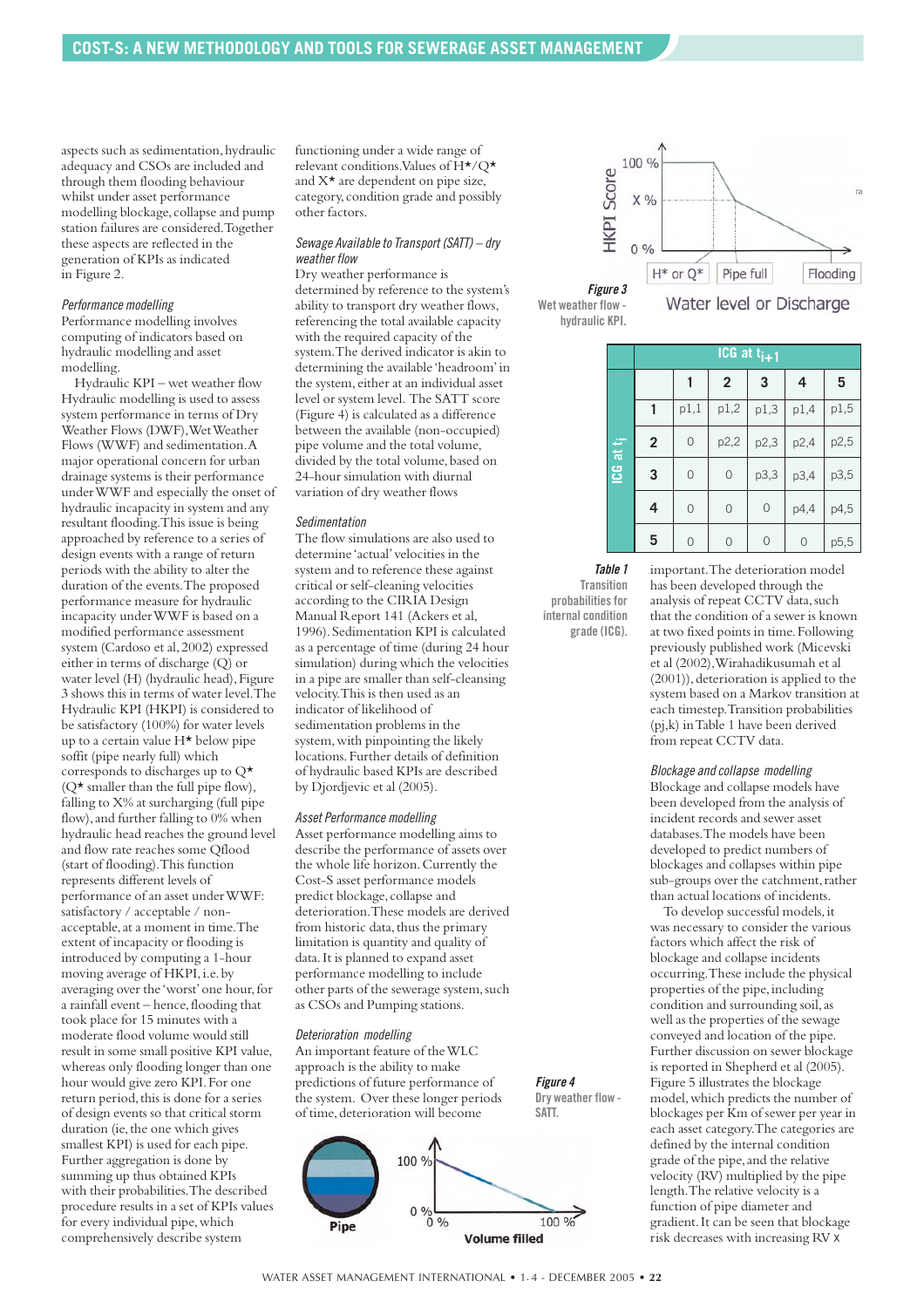

Length, and increases with ICG.

As collapses are far less frequent than blockages, there is a correspondingly smaller quantity of data from which to build a model.This has led to the collapse model, shown in Figure 6, considering a smaller number of contributory parameters.This model suggests that depth of cover is an important factor, with variation in ICG only becoming significant when sewers are in grade 5 (poorest condition).It might be expected that at very small depths, collapse rates would increase due to live loading becoming significant; this is not shown in the model as the dataset does not include a significant number of pipes with small depths of cover.

.<br>The models are based on the available data and the factors which were shown to most significantly affect blockage and collapse risk.It is anticipated that as data quality and availability improves, these models will be improved upon, however they do present a good starting point.

#### *Cost accounting*

The accounting module provides a methodology whereby the costs arising from the operation, maintenance and management of a network are identified and coupled with the performance of the network.Cost identification utilises an activity-based costing approach (Innes and Mitchell, 1990) in order to relate activities to their contingent costs rather than

simple measures of output. Sewerage networks may be regarded as systems transforming external inputs into outputs that also have unintentional discharges and emissions (flooding) – system losses.The results of which add to the cost of operating the network and in fact represent a significant source of operational expenditure.An objective should therefore be to reduce to a minimum such waste of resources.

However, there is not a simple relationship between a particular cause, such as a blockage, and the actions needed to address it.The approach adopted is that for each particular causal loss, eg, blockage, collapse, equipment failure or hydraulic inadequacy,a probabilistic approach to the range of available responses,impact and consequential costs is adopted in order to determine the range of expected costs associated with a range of incidents.These are based on actual practice and analysis of incident data in order to derive realistic probabilityconsequence models.Costs are broadly associated with one of three cost categories:planned,unplanned-reactive and, planned-proactive, that reflect the level of activity occurring in the drainage system.The characterisation of the distribution of activities and costs has been based on both analysis of incidents and expenditure and institutional knowledge to provide a methodology for the redistribution of costs that is able to trace consequent costs back through an organisational hierarchy.

#### *Decision support tool*

The COST-S decision support tool (DST) represents the integration of the accounting and network definition modules onto a software platform.This consolidates the network data required



*Figure 8* Decision tree Cost and

Intervention sets

Performance

Indicators

**The policies explorer.**

**Collapse prediction**

**model.**

for physical representation, in order that its performance can be modelled, and cost data as identified by the accounting module.The tool's Graphical User Interface (GUI) has two modules:DST Builder and Policies Explorer.A feature of the approach is the inclusion of performance based cost drivers linked to the KPIs as well as the cost of rule based management intervention strategies that can be adjusted over different time periods. Interventions,whether reactive or proactive, represent actions that can be undertaken that will have an effect on the performance of the system, eg, structural relining. The performance effects impact on the cost drivers over the period of analysis and the updated values of the cost drivers are picked up by the cost relationships identified in the accounting module.The updated cost values ultimately accrue to the WLC account.Different scenarios and strategies can be investigated through the decision support tool.

A comprehensive mathematical framework for a generalised modular DST for assets management has been developed and implemented within a software tool.This framework consists on four units:

- 1.A discrete-time dynamic system unit 2.Space and time aggregation and
- selection unit
- 3.Interventions selection unit
- 4.Multi-criteria decision analysis unit

The purpose of each unit is to embed standard interfaces for certain types of services, eg, modelling, optimisation and multi-criteria decision analysis.

The first unit encompasses all the performance models discussed above. The structure is developed as a discrete-time dynamic system,which evolves through a sequence of stages.At each stage the system is in a particular state and a set of interventions is specified.Based on available information the models then compute the state at the next stage and generate a set of indices that quantifies impact of the interventions taken over the assets (generally in terms of cost or KPIs). The integration of various models is implemented in such a way that allows easy replacement of each of them, for example if one wanted to replace the built-in hydraulic model it would be easy to replace it with another model and produce the same set of KPIs.

The purpose of the second unit is to provide the user with a GIS-based tool for the analysis of simulation results. Such a unit is embedded within the DST builder (Figure 7).The indices (cost or KPIs) can then be viewed, selected and aggregated in space and/or in time.

The third unit allows the selection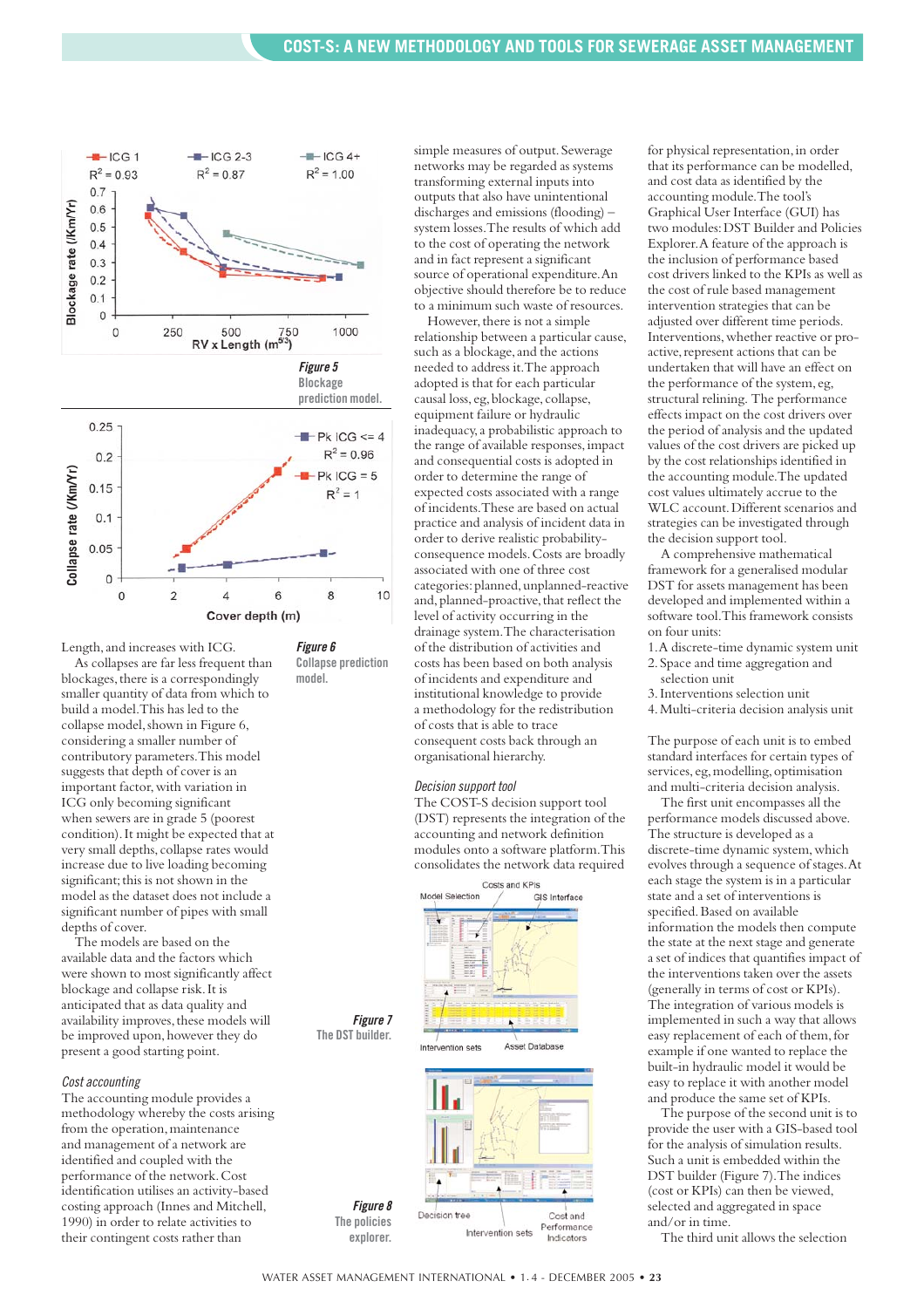of suitable intervention solutions for local problems (eg, selection of pipe replacements and/or relining for improving hydraulic performance,or selection of pipes to be cleaned to reduce cost of repeated blockages) through the DST builder. Selection of assets for a particular intervention is performed through the GUI by the user. Intervention parameters (eg, new pipe diameters for pipe replacement or new storage volumes in providing new storage) are set manually, allowing the user to run the models and select interventions of interest.However, the software is designed so that, such operation can be performed automatically by any optimisation technique,such as genetic algorithms. The selected interventions for each sub-problem are saved as an options set thus allowing further analysis of each of the sets.

The Policies Explorer includes units three and four and allows the user to assess the cost and performance associated with different intervention sets over both a single and multiple stages (Figure 8).

For each stage interventions over a period of time can be selected from the created options sets and then the behaviour of the system simulated and compared with other interventions in terms of costs and KPIs.This allows sequences of decision to be made and compared.Similarly to operations within unit three, this operation is performed manually by the user, but it can be easily automated, by including dynamic-simulation-based optimisation techniques.

Since interventions or intervention sequences are generally compared on the basis of more than one criterion, multi-criteria decision analysis techniques are needed and the software includes a generic interface for a variety of such technique to be plugged-in.

#### **Conclusions**

Sewerage service providers need to demonstrate that their sewer asset management plans will deliver robust performance that meet regulatory requirements and that investments are sustainable as well as economically, socially and environmentally justifiable. The development of the COST-S methodologies and tools demonstrates that sewerage systems performance has finally received the same attention as the integrated assessment of different aspects of water distribution network performance that may be used to decide replacement and management strategies.The new tools improves understanding of sewer system interrelationships, of physical and economic behaviour, modelling,

and the impact of different management strategies.●

#### **Acknowledgements**

The authors would like to acknowledge the generous support of EPSRC (Project No.GR/M16122/01 and GR/R98617/01) as well as that of the industrial collaborators;AWG, Northumbrian Water,Thames Water Services,United Utilities and Yorkshire Water Services.

#### **References**

*Ackers,J.C.,Butler,D.,May,R.W.P. (1996) Design of sewers to control sediment problems Report 141.CIRIA.*

*Cardoso,M.A.,Coelho,A.C.,Praça,P., Brito,R.S.and Matos,J.(2002).Technical performance assessment of urban sewer systems,9th International Conference on Urban Drainage,Portland.*

*Cashman,A,Savic,D.,Saul,A.,Ashley, R.,Walters,G.,Blanksby,J.,Djordjevic,S., Unwin,D.and Kapelan,Z.(2004) Whole life costing of sewers (Cost-S):Developing a sustainable approach to sewer network management,5th International Conference on Sustainable Technologies and Strategies in Urban Water Management,Lyon.*

*Djordjevic,S.,Cashman,A.,Kapelan,Z., Shepherd,W.,Dorini,G.,Saul,A.J.,Savic D. and Walters,G.A.(2005) Hydraulic based performance indicators within a whole life costing approach to sewerage,submitted to Water Resources Planning and Management,ASCE.*

*Engelhardt,M.O.,Skipworth,P.J.,Savic, D.A.,Cashman,A.,Walters,G.A.and Saul,A.J.(2002) Determining maintenance requirements of a water distribution network using whole life costing. Journal of Quality in Maintenance Engineering Vol.8,No.2,pp.152-164.*

*Innes,J.and Mitchell,F.(1990) Activity Based Costing:A Review with Case Studies,Chartered Institute of Management Accountants,London.*

*IWA (2003).Operations & maintenance committee.Performance indicators for wastewater services.Draft March.*

*Micevski,T.,Kuczera,G.and Coombes,P., 2002. Markov Model for Storm Water Pipe Deterioration.Journal of Infrastructure Systems,8 (2),49–56.*

*Ofwat (2003) High service levels meeting customers'expectations.PN33/03, Birmingham.*

*Ofwat (2000) MD161:Maintaining serviceability to customers.*

*http://www.ofwat.gov.uk/lettersmd/md1 61.htm Birmingham.*

*Shepherd,W.J.,Cashman,A.,Djordjevic, S.,Dorini,G.,Saul,A.,Savic,D.and Lewis,L.,2005. Investigation of blockage relationships and the cost implications for sewerage network management.In:Proceedings of 10th International Conference on Urban Drainage,Copenhagen,Denmark,21-26 August 2005.*

*Skipworth,P.J.,Engelhardt,M.O., Cashman,A.,Savic,D.A.,Saul,A.J.and Walters,G.A..(2002) Whole life costing for water distribution network management.Thomas Telford,London.*

*WaterVoice (2003). Customers matter most in government's policies on review of water prices. WV5/03,Birmingham.*

*Wirahadikusumah,R.,Abraham,D.and Iseley,T.,2001. Challenging Issues In Modeling Deterioration Of Combined Sewers. Journal of Infrastructure Systems, 7 (2),77–84.*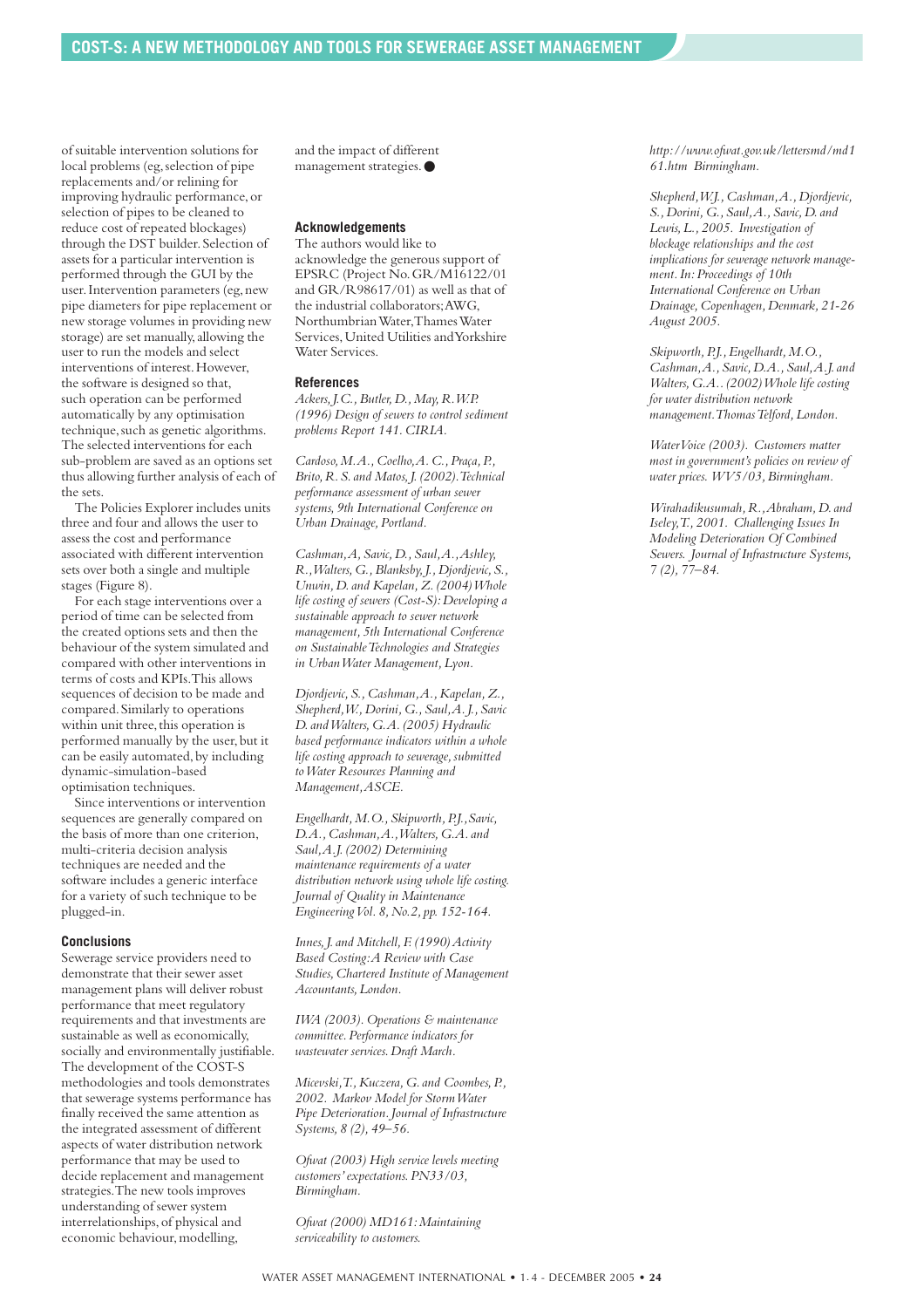## <span id="page-24-0"></span>**Integrating sustainability into asset management programmes**

Life cycle cost analyses using whole system design and the ecological footprint

Effective asset management is about ensuring that service levels are met, risks minimised, and costs optimised. A critical aspect of successful asset management is that future, not only current, requirements are anticipated and planned for. In other words, the concept of sustainability is integral to long-term asset management thinking. This paper focuses on the sustainability aspects of asset management, and considers some of the ways in which leading-edge industrial ecology theory and practices can be applied to asset management, in order to achieve goals of sustainable standards of service and maximum efficiency.

**Priscilla Bloomfield and Steve McDonald** Carollo Engineers **IISA** 

© IWA Publishing 2005

**Asset management programmes are designed to improve decision-making about assets in order to manage both existing and future assets more effectively.Effective asset management ensures that service levels are met; risks, including public health, safety,financial, and environmental, are minimised; and costs optimised.**

Sustainability can be defined as meeting '…the needs of the present without compromising the ability of future generations to meet their own needs'.1 It is based on the recognition that when resources are consumed faster than they are produced or renewed, the resource is depleted and eventually used up.In a sustainable world,society's demand on nature is in balance with nature's capacity to meet that demand.2 Global and US trends toward more sustainable practices, emerging contaminants of concern and future regulations, rising energy costs and other natural resource limits, climate change, financial considerations,and public pressure are driving the water industry to consider sustainability in their decision-making. Sustainability requires decisionmaking criteria be expanded to include social and environmental impacts,as well as broader economic impacts;and to consider those impacts over generations,a longer period of time than considered for most decisions made today.

Better decision-making is crucial to achieve both asset management and sustainability goals.One key to making better decisions is having the right information available at the right time to support the decision-making process.Energy efficiency expert Joseph Romm reports that for a typical building,by the time '1% of the project's up-front costs are spent,up to 70% of its life cycle costs may already be committed'.<sup>3</sup> Clearly, there is a need to understand the impacts of alternatives on life cycle costs before any decisions are made.

One analysis method used for asset management that facilitates long-term cost optimisation is the use of life cycle cost analyses (LCCAs).A typical life cycle cost analysis (LCCA) includes evaluating the costs incurred by an asset over its useful life to find the least cost solution.These costs generally

include acquisition, installation, operations,maintenance,and disposal costs.However,since the goals of asset management also include meeting level of service (LOS) standards and reducing risk, the solution with the lowest life cycle cost (LCC) is frequently not the optimal solution.

The 'critical'LCCA meets asset management goals by incorporating LOS, condition, criticality, vulnerability, risk, and remaining useful life into the analysis.The goal of a critical LCCA is not merely the least cost solution but the least cost solution that meets the asset management goals, or the 'optimal'cost solution.In order to incorporate LOS goals into the critical LCCA, the existing condition and desired LOS of an asset must be compared to determine if any gap exists.This gap identification provides the basis for determining which assets need to be improved to meet the target LOS and, conversely, which assets can potentially sustain a decrease in their LOS target. Incorporating risk, a combination of criticality and vulnerability,and managing its reduction involves identifying assets that need to have their current risk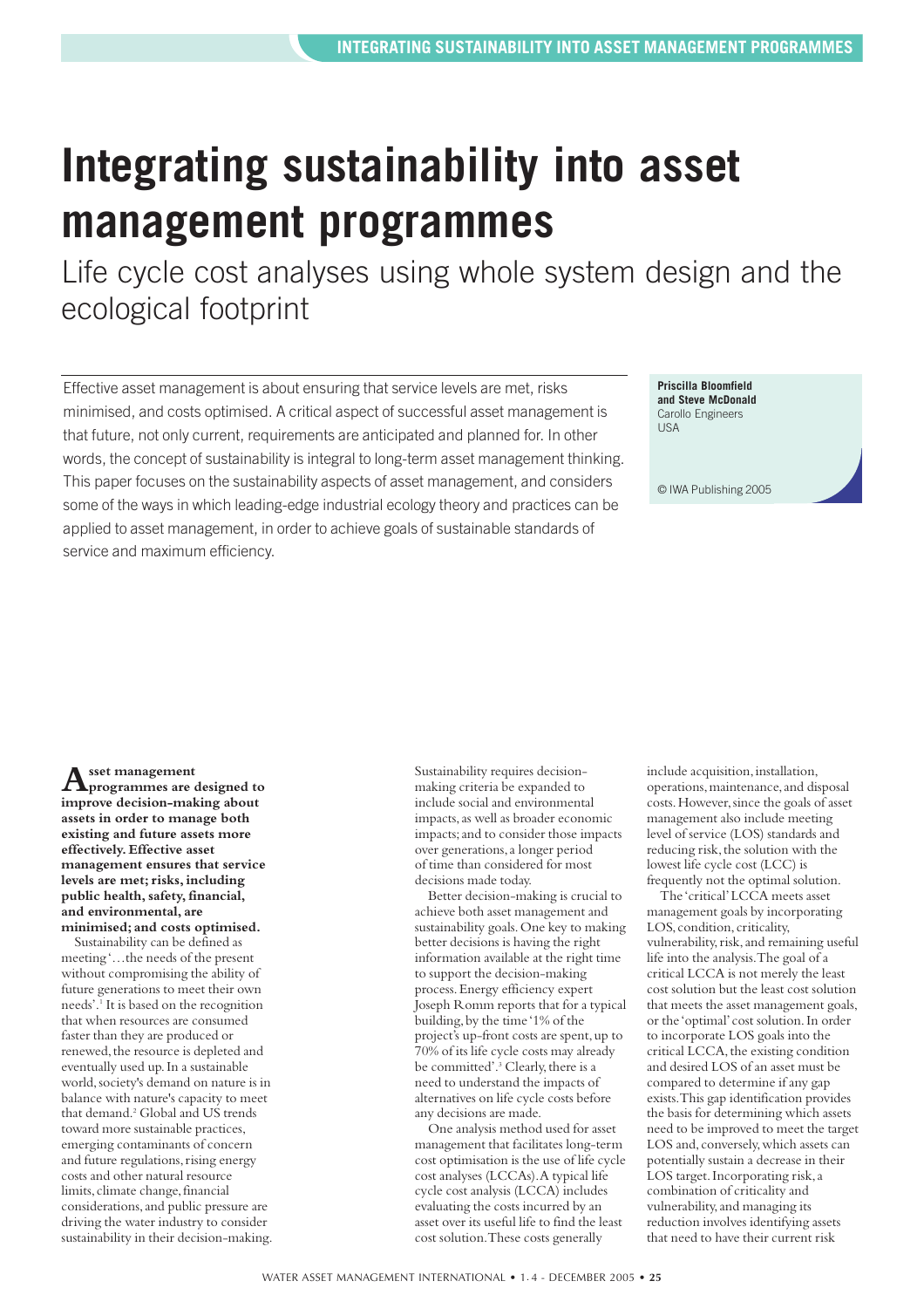levels reduced and, conversely, assets that can potentially sustain an increase in risk level.Analysing risk and LOS goals allows priority assets to be identified.The assets with the greatest gap between LOS and condition and those assets with the highest risk are the highest priority.

While critical LCCAs address asset management goals beyond least cost, they do not consider potential costs or benefits to the environment or society. In order to make the critical LCCA as robust as possible, environmental and social costs and benefits should be considered with the economic,LOS, and risk management goals.A more robust critical LCCA may lead to significantly different decisions in an asset management programme.

Sustainability is the concept of managing natural resources in a manner that does not cause harm to the ecosystem and allows it to be as fruitful as possible,while permitting human activity to be productive and long lasting as well.Consider this:'if everyone in America integrated these…technologies (premium efficiency motors and electronic ballasts) into all existing motor and lighting systems in an optimal way,the nation's \$220-billion-a-year electric bill would be cut in half'.4And 'only 1% of the energy consumed by today's cars is actually used to move the driver', and through the use of low priced but less efficient transformers, \$1 billion is wasted each year.<sup>5</sup>

Additionally,'every day…US farmers and ranchers draw out 20 billion more gallons of water from the ground than is replaced by rainfall'and only about 5% of the waste Americans produce is recycled.<sup>6</sup> Including sustainability goals such as zero waste, zero toxics, and energy and water efficiency,into an asset management programme can lead to cost savings and innovative solutions.

Sustainability is a simple idea and should not be thought of as a separate or stand-alone discipline, but rather the concepts and goals should infuse all aspects of planning and design activities.There is a variety of sustainability conceptual frameworks, metrics,and design guidelines that can help exist, including The Natural Step, ecological design, industrial ecology, Leadership in Energy and Environmental Design Green Building Rating System (LEED), eco-effectiveness/Sustainable Design Protocol, Natural Capitalism, and the Ecological Footprint, that are designed to integrate sustainability into decision-making.

The Natural Step is a sustainability methodology that focuses on 'building awareness and understanding',

conducting a 'Sustainability Analysis', developing 'a strategy and action plan', and supporting 'step by step implementation'.7 It has four system components:

- ●'substances from the Earth's crust must not systematically increase in nature',
- ●'substances produced by society must not systematically increase in nature',
- ●'the physical basis for the productivity and diversity of nature must not be systematically diminished',
- 'just and efficient use of energy and other resources'8

The Natural Step is based on the concept that as demand increases and resources decrease,a funnel is created where productivity will be limited by the walls of the funnel.Many states, counties, cities, and governmental organisations across the US are adopting and implementing this framework.Ecological design principles include:

- ●'solutions grow from place'
- ●'make nature visible'
- ●'design with nature'
- ●'ecological accounting informs design'
- 'everyone is a designer'<sup>9</sup>

By understanding the local geography and conditions,designs can complement and cause no harm to the natural environment.Making nature visible allows for a better understanding of the ecosystem and human impacts to it.By designing with nature, natural diversity is sustained and protected,and the ecosystem continues to function as it should, returning all 'waste'back into the natural elements. Understanding the material and energy flow provides the opportunity to develop ecologically sustainable designs.

The goal of industrial ecology is to 'incorporate the cyclical patterns of ecosystems into designs for industrial production processes that will work in unison with natural systems'. $\rm ^{10}The\ US$ Department of Energy has outlined six principal elements, including:

- industrial ecosystems
- balancing industrial input and output to the constraints of natural systems
- dematerialisation of industrial output
- improving the efficiency of industrial processes
- development of renewable energy
- supplies for industrial production ● adoption of new national and
- international economic development policies

These principles are targeting a closed-

loop system among industries to produce no waste,a decrease in the amount of materials and energy consumed, the redesign of industrial processes,and the identification of non-harmful interactions with the ecosystem.

Developed by the US Green Building Council,LEED is a framework for developing high quality, sustainable buildings, whose goals are to develop a common 'green' measurement system, promote whole building design, recognise leadership, and raise awareness.11 LEED has developed standards for commercial, institutional,and residential buildings, including new construction and renovations.The measurement system awards credits for each 'green'feature under the following categories:

- ●'sustainable sites'
- ●'water efficiency'
- ●'energy and atmosphere'
- ●'materials and resources'
- ●'indoor environmental quality'
- ●'innovation and design process'

Based on the points earned,'green' buildings are awarded different levels of certification.

Eco-effectiveness is a concept of sustainability where both humans and the environment are productive and regenerative ' within cradle-to-cradle life cycles'.12 Its formative strategy is that waste equals food and that biological nutrients'return to the organic cycle and 'technical nutrients' recycled in technical processes that allow them to maintain their physical integrity and quality.'Biological nutrients'are substances that do 'not contain mutagens, carcinogens, heavy metals, endocrine disrupters, persistent toxic substances,or bio-accumulative substances'.'Technical nutrients'could be provided as a service, rather than a product,where the customer purchases the use of the product and the manufacturer takes back the product at the end of its useful life for recycling, saving the manufacturer from having to purchase additional raw materials.Additional strategies include:

- respecting diversity ● using solar energy
- restoring accountability
- making prices reflect costs
- 
- making conservation profitable  $\bullet$  getting business out of government<sup>13</sup>

A proprietary tool, the McDonough Braungart Index of Sustainability, 'evaluates a product's materials and processes so that redesign for sustainability can take place'.<sup>14</sup>

Natural Capitalism lays out four principles to achieve sustainability. They are:

● Increase natural resource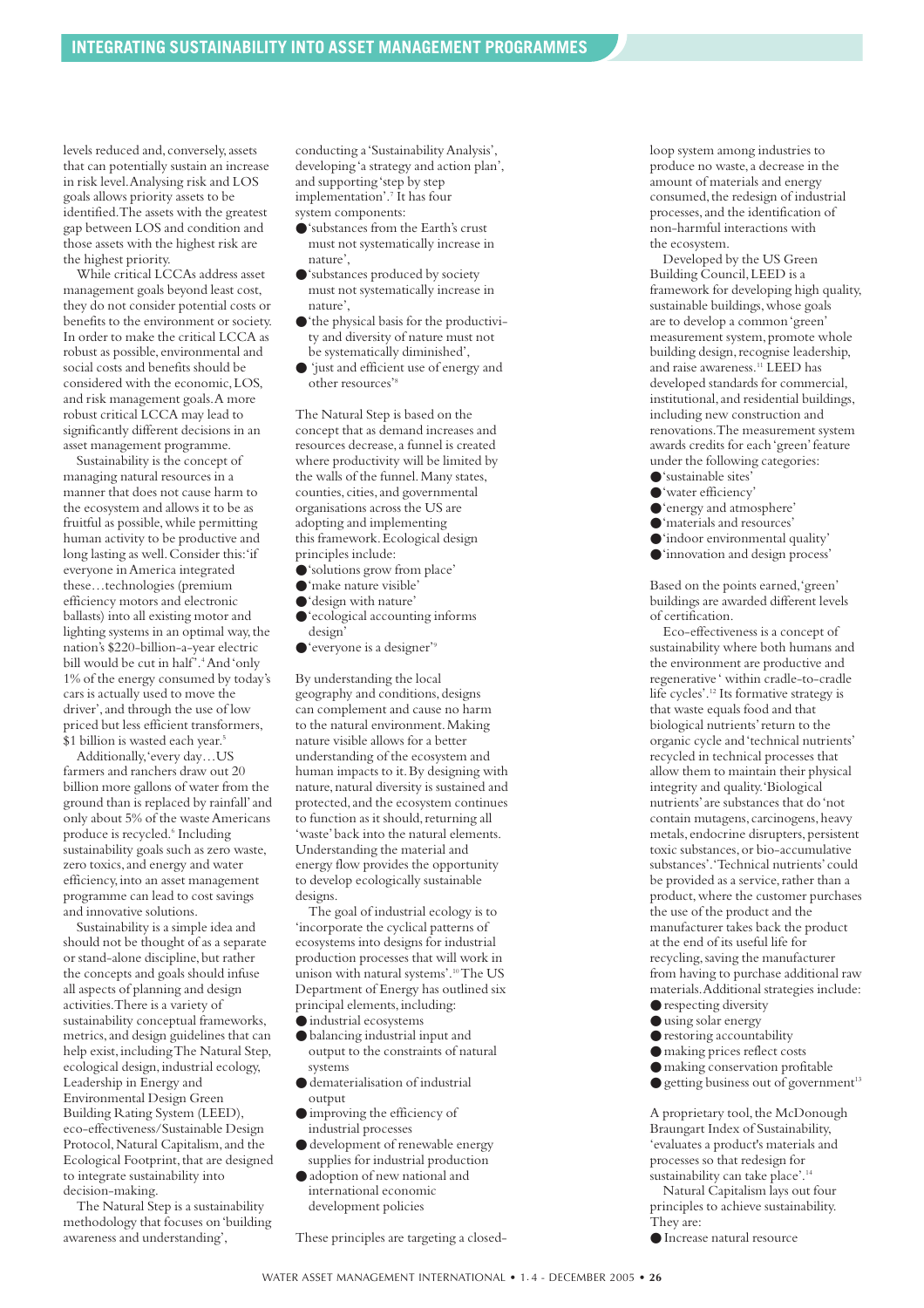productivity

- Biologically inspired models
- Solutions based model
- $\bullet$  Invest in natural capital<sup>15</sup>

Strategies to increase natural resources productivity include: changing the design perspective to a 'whole-systems' design process;counting all 'multiple' benefits;taking the right steps at the right time and in the correct order;and incorporating new technologies.16 For example,shifting to biological-inspired production models involves using methods such as closed-loop manufacturing to prevent waste production or in other words,any material that is left over as waste is completely reused in the next production cycle.<sup>17</sup> A solutions-based model is one where a service, rather than a product, is supplied to the customer. For example, a pesticide company would provide crop protection to a farmer rather than sell pesticides,and be responsible for maintaining the absence of pests with the incentive of making greater profit by using fewer chemicals.Investing in natural capital is,simply,'…restoring, sustaining, and expanding…natural habitat and biological resource base'.<sup>18</sup>

The Ecological Footprint (EF) measures many external and difficult to quantify costs to the environment,and thus society as well.The EF measures the bioproductive area required to produce all the resources consumed, and absorb all the wastes produced, by a person,group,or process,expressed in standardised acres and normalised by biological productivity.19This metric allows comparison of the relative ecological impacts of differing alternatives,accounting for the life cycle impacts of construction materials, transportation energy, chemicals and energy for operations, and emissions, such as methane and carbon dioxide.20

These sustainability frameworks all work towards developing and sustaining a system where the use of resources is restorative and nonharmful, allowing both humans and the ecosystem to thrive.They strive to accomplish this goal by creating little or no damage to natural ecosystems, sustaining natural resources and increasing their productivity, understanding the environmental impacts of different choices, creating little or no waste, and rethinking current design practices.A few of these ideas can specifically be integrated into critical LCCAs that are applicable to the water and wastewater industry.

Based on these frameworks, two potential methods will be discussed for incorporating sustainability principles in a critical LCCA.The first method is to change the way a critical LCCA is

developed – by looking not just at one asset but at a whole system design,as outlined by Natural Capitalism.For example, rather than analysing and optimising just one pump, the analysis would include the entire pumping  $system - pumps, motors, piping,$ valves,etc.The second technique is to quantify environmental cost, through specific use of the Ecological Footprint,and integrate it into the critical LCCA.

The theory of whole system design contradicts the concept of diminishing returns and is, to a large part, based on expanding returns, the idea that it can actually cost less to save a greater amount of resources than a smaller amount, referred to as 'tunneling' through the cost barrier'.<sup>21</sup> For example, building a house with thicker insulation and more efficient windows can eliminate the need for a furnace,as well as its ongoing operations and maintenance costs, such as fuel and electricity,which saves substantially more money than the additional capital cost of the insulation and the windows.<sup>22</sup>Typically, each asset or component of a system is optimised for cost,energy use,and performance in isolation,rather than optimising an entire system as a unit and considering all resulting benefits,which tends to make the entire system less efficient and optimal, and at the same time more expensive.This concept of rethinking design processes can be achieved either when designing new infrastructure, or through rethinking or piggybacking on planned renovations or improvements.<sup>23</sup>

Two specific examples of the benefits of whole systems design applicable to the water and wastewater industry involve reducing friction and changing the order in which equipment layout is developed.In 1997,Interface Corporation,a commercial flooring manufacturer, was building a new factory.Before construction began, Jan Schillham, an Interface engineer, made two changes to the plans. First, he redesigned the pumping system, choosing fatter pipes and smaller pumps, resulting in reducing power requirement from 95 horsepower to 7 horsepower,a 92% power reduction.The fatter pipes create less friction and therefore need less pumping energy,which translates into smaller pumping equipment.The reason this design was originally overlooked was that the higher capital cost of the fatter pipe was compared only to the savings in energy use.When the lower capital cost of the smaller pumping equipment was included in the comparison, it was a less expensive alternative.When Schillham optimised the whole system, the additional capital cost of the fatter pipe was offset by the lower capital cost of the pumping system equipment, making the new design not only less expensive to operate,but also less expensive to build than the original design.<sup>24</sup>

The other change Schillham made was to reverse the order of pipe and equipment layout.He laid out the pipe system as straight as possible in the building before positioning the equipment, resulting in shorter length of pipe and fewer fittings and lower capital costs.Friction was further reduced due to the shorter pipes and fewer bends/fittings,which again resulted in smaller pumping equipment and less pumping energy,and therefore both capital and operating savings.The pipes were faster to install because the lengths were shorter and there were fewer fittings,which reduced labour costs.Finally,the pipes were easier to insulate,which resulted in lower capital and operating costs as well.The new design was less expensive to build and operate than the original,easier to build,used less floor space,was easier to maintain, had fewer parts to fail, was more reliable to operate,and had overall better performance.It should be noted that laying out pipe before placing equipment and whole system evaluation of using fatter pipe and smaller pumps are two steps that can be taken to reduce friction in pipes, and friction is only one of the forces that must be overcome by a pumping system.Similar ideas can be incorporated into R&R decisions as well.25

Changing the design framework to consider whole systems can support good decisions about where to spend resources, such as on fatter pipes, to realize multiple benefits.This requires that the ' right steps be taken in the right order'.26 Downstream changes can create much larger upstream savings,' for example, saving one unit of liquid flow or friction in an exit pipe saves about 10 units of fuel, cost, and pollution at the power station'. Developing critical LCCAs by looking at a whole system rather than just one asset can result in less expensive systems that are more efficient and use fewer materials.By looking at a whole system design, the 'optimal' cost solution is quite often more sustainable, with fewer negative impacts to society and the environment.

By quantifying costs through an EF,a critical LCCA can result in a more robust analysis by including environmental and societal costs.The premise of an EF is that it quantifies the impacts of resource consumption and waste production assimilation for given populations or activities.It covers renewable resources only,as well as the greenhouse gas impacts of burning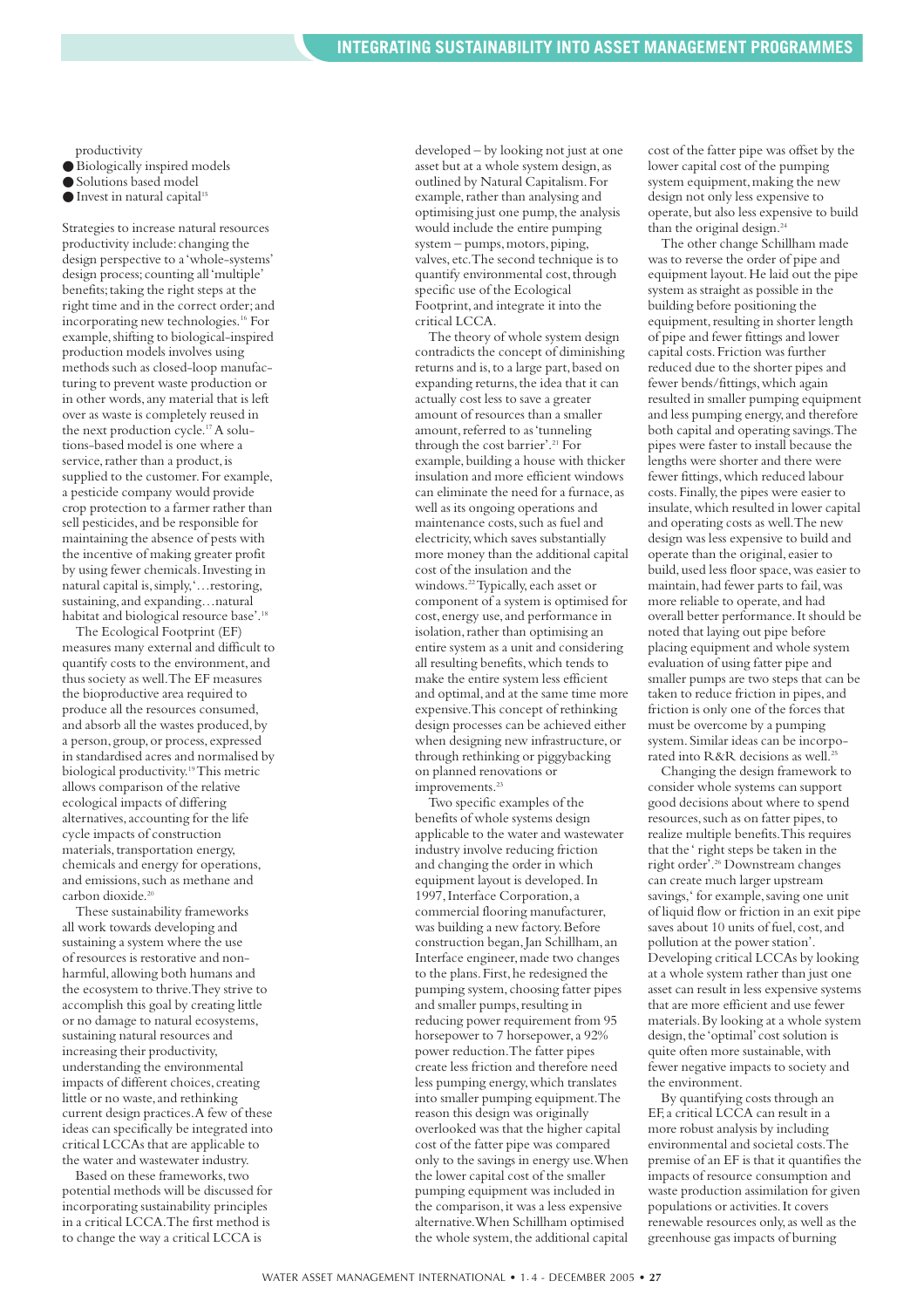fossil fuels.It does not address toxicity, biodiversity loss,or depletion of nonrenewable resources.The EF is based upon five major assumptions:

- ●'it is possible to keep track of most of the resources people consume and the wastes people generate'
- ●'most of these resource and waste flows can be converted into biological productive area that is required to maintain these flows'
- ●'these different areas can be expressed in the same units (hectares) and … scaled proportionally to their biomass productivity'
- ●'these areas stand for mutually exclusive uses,and each standardised acre represents the same amount of biomass productivity,and they can be added
- ●This area for 'total human demand can be compared with nature's supply of ecological services, since it is also possible to assess the area on the planet that is biologically productive'<sup>27</sup>

These assumptions allow the EF to be put into strict mathematical terms, based on readily available data,by allocating land to biologically productive uses.The three major components are total food and fiber (crop demand,forest products,grass fed animals, and fish), total energy (fuel wood, nuclear, hydro, and CO2 from fossil fuels), and built up land.<sup>28</sup>These categories are added to get an EF value in global acres or acres per year.

While the EF value is not in monetary terms, it can be used to compare different projects or decisions. For example, if a critical LCCA completed for several projects and two have the same life cycle cost,an EF value can be calculated for each alternative and then compared to allow the more sustainable project,with the lower EF value, to be chosen.

The City of Petaluma, CA recently incorporated EF methodology into their decision making process for selection of treatment alternatives for their new water recycling plant.The EF was considered in addition to more traditional evaluation criteria, such as lifecycle costs and reliability, to select a treatment process.The City is environmentally aware and based their final decisions on both cost and sustainability.EF values were calculated for each alternative, and categorized based on materials, chemicals, and energy consumption,for construction and operation, required for each alternative, as shown in Figure 1.<sup>29</sup>

Alternative 5,extended aeration, was chosen because of its lower EF, even though it was the second most expensive alternative.30Vegetated treatment wetlands and ultraviolet



disinfection were also chosen instead of Dissolved Air Flotation and chlorine disinfection, respectively, based on their sustainability factors, expressed by EF values.It should be noted that the results of this study cannot be extrapolated to other situations, since local factors such as sources of energy, and transport distances for materials, supplies and biosolids disposal affect calculation of the EF.

King County,WA has used EF analysis in a slightly different way to answer the question 'Does this water reuse project increase overall sustainability?'for decisions regarding the design and construction of their Sammamish Reclaimed Water Production Facility.<sup>31</sup> By directly incorporating both the costs and the benefits into a decision with an EF, King County was able to consider more comprehensive environmental impacts in their decision analysis.

As shown in Figure 2,the EF cost of building a recycled water facility to the EF benefits of increasing water supply locally are roughly equal with the assumption that a typical energy supply of coal,natural gas,and hydroelectric power would be supplied.32 In this figure, the costs are approximately equal to the benefits, but, if King County is able to obtain 'green'power (ie,small-scale hydro,solar,wind,etc), as expected, the operational energy costs decrease from over 500 to 17 global acres. In this case, the EF benefits greatly outweigh the EF costs, indicating that reuse may be the best



(1) Assuming conventional WA power mix. King County is interested in pursuing<br>green power supply which drops EF of operational energy to 17 global acres

alternative from an ecological standpoint.

Critical LCCAs that integrate whole system engineering and EF methodologies, can provide more comprehensive information on which to base decisions.Applying the hidden synergies leading to efficiency improvements possible through whole systems design, coupled with the relative ecological impact assessments provided by the EF to asset management programmes can help agencies make better 'optimal' cost decisions that are also more sustainable.The implementation of these decisions can help agencies not only meet LOS goals, reduce risk and costs,but also meet environmental goals to sustain our ecosystems for current and future generations. ●

#### **References**

*<sup>1</sup> Bruntland Commision of 1987.(1992) UN Conference for Environment and Development. <sup>2</sup> www.globalfootprint.com 3,16,21,22,24,25 Hawken,P.,Lovins,A.,and Lovins,L.H.(1999) Chapter 6 - Tunneling through the cost barrier.Natural Capitalism.Little,Brown and Company. 111-124. 4,5,15,17,18,23,24,25,26 Lovins,A.,Lovins,H., and Hawken,P.(1999) A road map for natural capitalism.Harvard Business Review.May-June:145-158. 6,8The natural step to sustainability.(1997) Wingspread Journal.Spring:4-8. <sup>7</sup> www.naturalstep.org <sup>9</sup> www.ecodesign.org <sup>10</sup> www.sustainable.doe.gov/business/parkintro.shtml <sup>11</sup> www.usgbc.org <sup>12</sup> McDonough,W.,and Braungart,M. (1998) The next industrial revolution.The Atlantic Monthly.October.* <sup>13</sup> McDonough, W., and Hawken, P. *(1993) Seven steps to doing good business. Inc.com.November.Available on the Internet at http://pf.inc.com/magazine/19931101/3770.html. <sup>14</sup> www.mbdc.com <sup>19</sup> Baumberger,L.,and Hansel,M.(2004) Sustainability - opportunities and challenges in the water/wastewater industry. Florida State American Water Works Association Fall Conference. 20 www.rprogress.org 27,28 www.redefiningprogress.org 29,30,31,32 Holmes,L.,Ban,M.,Fox,T., Hagstrom,J.,and Stutz-McDonald,S.*

*(2004) Implementing sustainability in water recycling.Water Environment Federation Technical Exhibition and Conference.*

# ng Liv Dis *Figure 1*

**Ecological footprint (EF) for different water treatment alternatives.**

*Figure 2*

**Ecological footprint set against offsets or benefits.**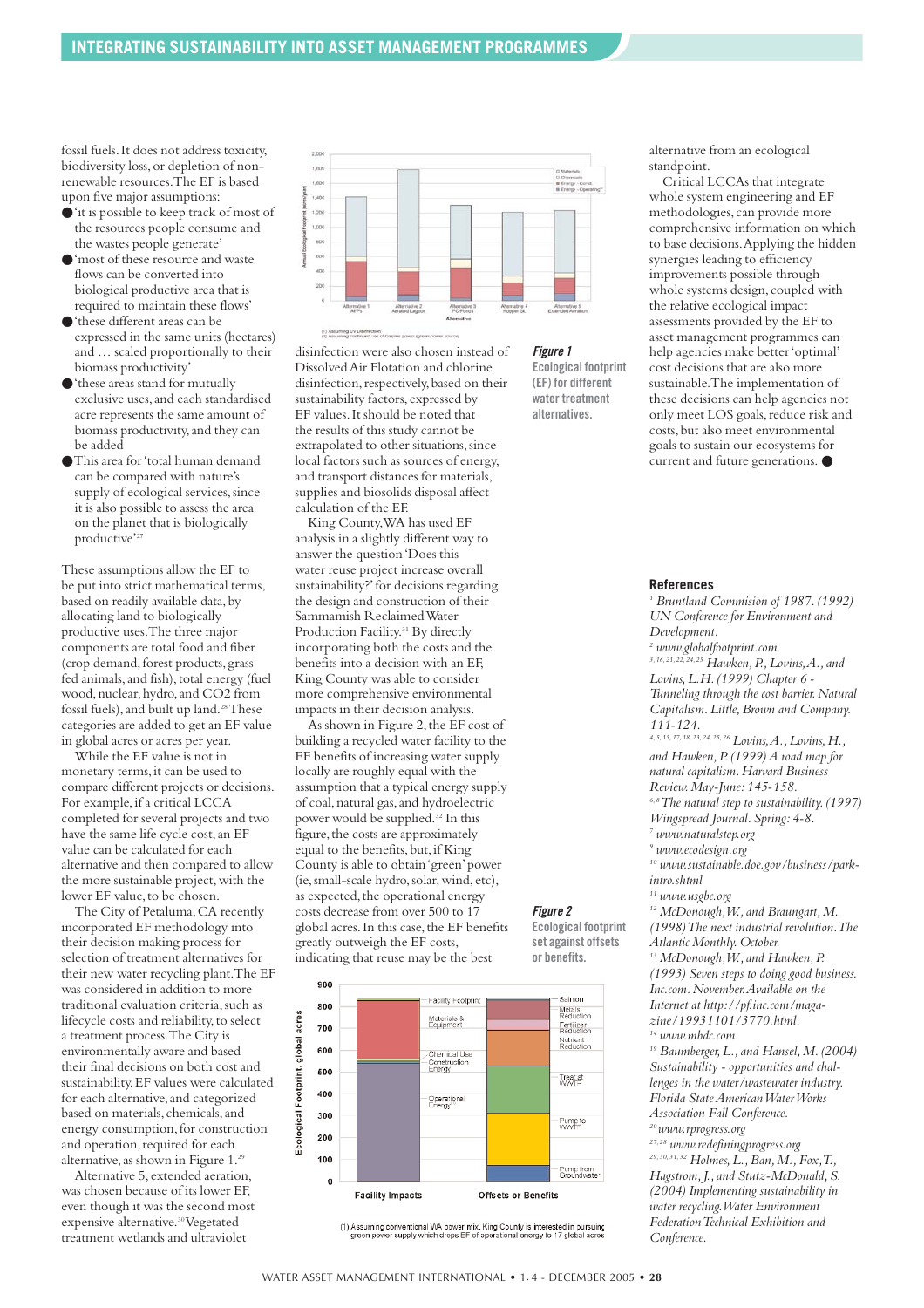# <span id="page-28-0"></span>**Network management choices**

● A recent conference in Chile provided a strong focus on asset management. Water Asset Management International takes a look at the papers presented at the event. Report by **LIS STEADMAN**.

**Asset management was a prominent topic, either directly or indirectly, of the** *Efficient Use and Management of Urban Water Supply* **conference in Chile held earlier in 2005. One notable paper on optimal long-term planning model for improving water distribution networks by sub-zoning was presented by Chun-Woo Baek, Seok-Woo Kim, Joong King, Eung-Seok Kim, Moo-Jong Park, Woojin Lee, Jeehyeong Khim and Seung Hong.**

In this, the authors noted that water distribution systems in many countries are sufficiently developed, and the main focus of water service is moving from constructing new pipelines to improving the performance of the existing system.

Older systems suffer from increasing demand and decreasing capacity, and improvements in performance can be achieved by replacing, repairing and rehabilitating some of the network – replacing it all would be unrealistic and unnecessary.

In most cases, the order and way in which pipes are replaced or rehabilitated should be chosen to ensure water quality and demand requirements can be maintained through the planning periods. Decisions need to consider economic and hydraulic constraints, about which many studies have been undertaken.

The paper presented at the conference assigned rehabilitation priority to each sub-zone in a network, not to each pipe, allowing the model to be used for capital improvement projects. The practical use of the model was increased by adding a graphical user interface (GUI).

The new algorithm is derived from an artificial process used to search for better harmonies in musical performance processes, such as a jazz trio, hence the name. There are three basic parameters used to find near-global optima. HM (harmony memory) memorises the best sets of harmony; HMCR (harmony memory considering rate) is used to get beyond local optima, and PAR (pitch adjusting rate) is used to improve the solution by searching nearby regions.

The model was developed for pipe network decision-making based on economic analysis and an examination of the system's hydraulic reliability (using KYPIPE). The economic analysis included pipe break history, pipe repairs, rehabilitation and replacement costs and benefits from reduced pumping costs and lower leakage.

The model uses the economic analysis to choose the best improvement plan, maximising

cost-benefit while satisfying the hydraulic reliability of the network. The new system has been demonstrated in Daegu, South Korea, with a network consisting of 198 nodes and 260 pipes, divided into eight small zones.

Two plans, with 20-year and eight-year horizons, were tested. In both, rehabilitation was shown to be a suitable choice. The total cost for the 20-year plan was less than for the eight-year plan but in a country with significant inflation, this must be taken into account.

#### **Aguas Andinas**

Enrique Cruzat spoke about asset management at Aguas Andinas. In his paper he explained that Spanish utility Agbar took control of Aguas Andinas, the largest water treatment operation in Chile, in September 1999. The corporation produces, distributes, treats and collects water for six million inhabitants of the 600km<sup>2</sup> Santiago basin.

The maintenance sub-management group, created in 2003, was tasked with preparing a maintenance plan that would efficiently create, implement and manage Aguas Andinas' water treatment infrastructure. The plan is working well and should be concluded by the end of 2006.

Successfully implementing the SAP-PM maintenance management system at the company meant, firstly, undertaking a comprehensive stock take and bar coding over 10,000 water treatment system parts, which took from July to October 2003. Second, a robust IT system was integrated with the rest of the corporation, allowing support and management of information on each piece of equipment in the same way that work orders are generated during maintenance.

The corporation also developed a training programme for maintenance staff that will enable, over a two-year period, multi-task workers that understand mechanics, electricity and instrumentation. Staff maintenance is restrictive and prevents speedy fulfilment of work orders.

Setting up SAP-PM also meant applying technology to many processes, or the management system would not have been updated and would have become unreliable. SAP does increase the administrative workload – at present, over 30% of maintenance staff time is taken up with this. To avoid continued loading of the SAP-PM system with data obtained manually by pen and paper in the field, digital data capture is required.

Current maintenance plans at water treatment works and booster plants are not set according to equipment hour-meters but for a fixed amount of time following the last maintenance work. This is far from ideal but the only possible method for the corporation at the moment because of the costs of assigning maintenance staff to obtain data on equipment working hours.

Self-maintenance commits the operator to the equipment and makes them able to spot possible faults first. The time taken for maintenance staff to go from their office to the location of the equipment is inefficient; it is thought having operator-maintainers on site would improve efficiency and empower the operators.

Eighteen months after beginning to implement the programme the corporation already enjoys world-class standards. In future the barriers developed to slow new competition will come not from adapting to market changes and demands but rather from corporations' in-depth knowledge about how things are done.

#### **The Canberra study**

A Turner, S White and G Bickford presented a paper on the Canberra least-cost planning case study. This looked at a preliminary least-cost planning assessment carried out for Australia's capital city as part of its 50-year water resources strategy.

Canberra is likely to need another major water supply source before 2020 due to population increases, drought security issues, climate change and catchment regeneration due to major forest fires. However, the local government has indicated that building dams for a further supply must be avoided if possible and has identified demand management targets of 12% and 25% reduction in per capita demand by 2013 and 2023 respectively.

Similar targets have been set for re-use and stormwaters, so a suite of demand management, source substitution and re-use options have been developed to find out whether such targets could be met and to enable comparison of these options against supply options being developed by water service provider ACTEW.

First, a reference case demand for water over the 50-year planning horizon under consideration had to be determined. The timescale of the development of the water resources strategy, released in April 2004, was too short to develop a full end-use model so data on water demand by sector, indoor and outdoor demand, information on current and future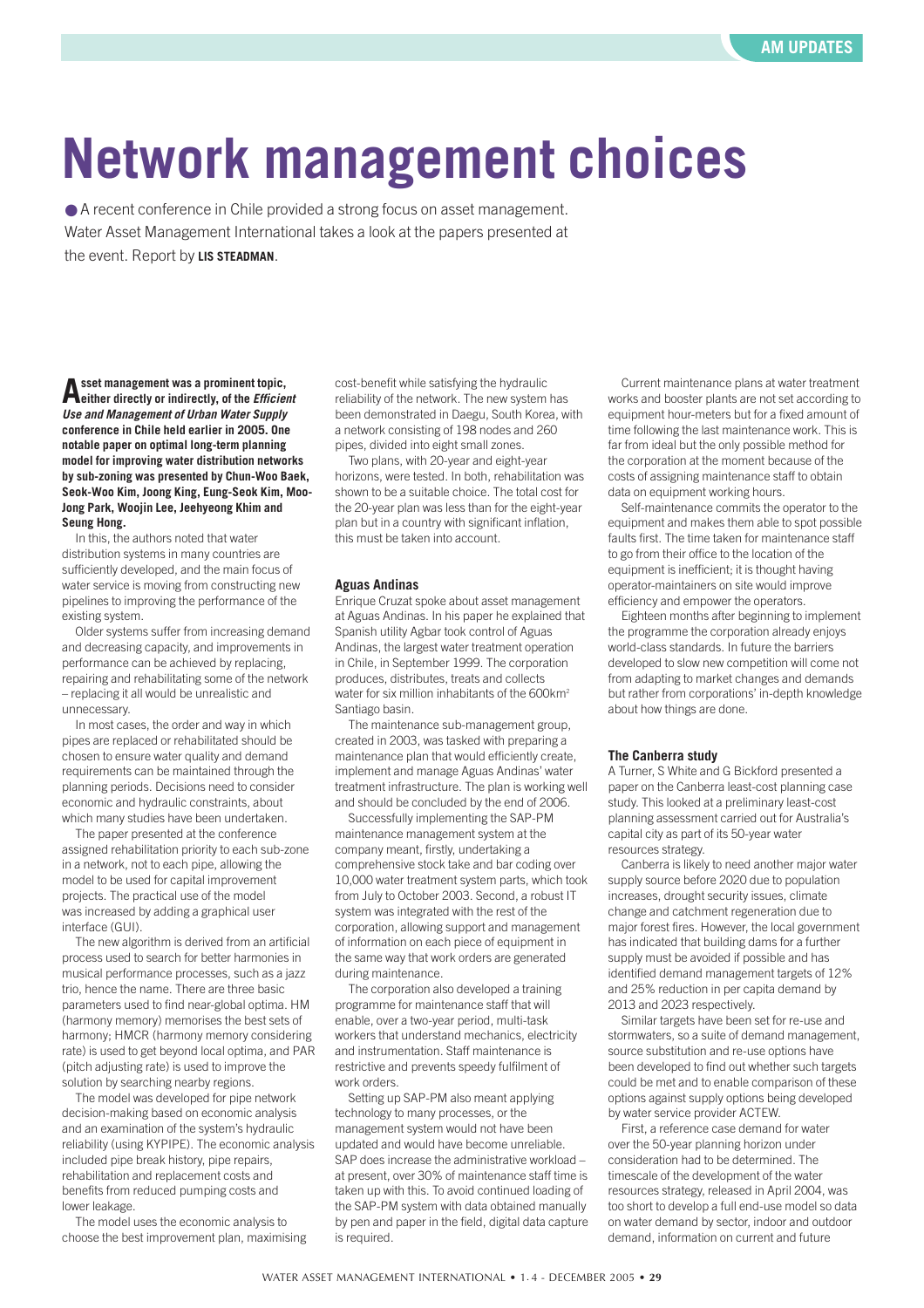proportions of single and multi-residential dwellings, occupancy ratios and the number of non-residential properties were collated and analysed to determine the reference case demand.

Potable water demand is expected to grow from over 63,000ML/year to over 83,000ML/year with the single residential and top 150 nonresidential high water users continuing to dominate demand.

To achieve the government targets, a selection of options was considered, grouped under demand management, source substitution, measures for the neighbouring town of Queanbeyan and re-use, and compared against a selection of supply options. The water savings were obtained, where possible, from evaluations of similar programmes.

The results showed that demand management alone could achieve the 2013 demand management target for a cost of AUD45 million (\$34M). By 2023, demand management options would be providing a saving of 12,500ML/year, equivalent to a 16.5% reduction in demand rather than the proposed 25% reduction target. To achieve that target a similar programme of source substitution and demand management will have to be applied in Queanbeyan, and reuse options with a higher cost than the suite of demand management options developed will be needed.

The low-cost demand management options will buy time for a more detailed assessment of the situation. Since the assessment, a water efficiency team has been created to begin implementing the programmes developed. These could defer supply augmentation requirements for many years.

#### **Avoided cost analysis**

Thomas Chesnutt and Gary Fiske presented a paper on avoided cost analysis in integrated planning for water efficiency: methodology, concepts and theory.

AWWARF and CUWCC sponsored research on water efficiency programmes for integrated water management that addressed the issue of avoided cost analysis, some of which was summarised in this paper.

The concept is relatively new and there is not enough consensus about its relevance and use as yet. Comparing resource options requires a methodology for measuring costs or savings. If demand management or conservation strategies are in the mix of options, as least-cost planning dictates, the concept of avoided cost is very relevant.

Avoided-cost analysis can be used to evaluate the benefits of resource alternatives, leak detection and repair programmes, water purchases and treatment options as well as for complex management issues such as the benefits of regionalisation through partnerships and utility mergers.

Concepts such as fixed and variable costs, assignable and joint costs and data quality and availability are important to understanding the costing methods needed to estimate avoided costs.

It is also important to define marginal costs –

the cost of producing – or not producing – another unit of water supply. Calculating marginal costs involves projecting capacity and operating costs, and water demand over a specific time period.

Two important components of marginal costs are the change in operating costs caused by a change in the use of existing capacity (short-run marginal operating costs) and the cost of expanding capacity (long-run marginal capacity cost)

MOC can be calculated by forecasting the annual operating expenses for the first year that a capacity increment is due to become operational then divide that cost estimate by the forecast revenue-producing output for that year. The main advantage of this technique is its low data requirement; its main disadvantage is that it produces an estimate of average, not marginal operating costs, strictly speaking.

A recent study (Bishop and Weber, 1996) used three years of monthly historical cost data to develop statistical estimates of marginal operating costs. This allows comparison of average operating cost methods with methods that control other factors.

Most of the marginal cost capacity (MCC) estimation techniques used are variations of two basic approaches: the avoided cost due to system expansion deferral and the average incremental cost used to estimate a change in capacity requirement. Depending on the method used, other information may be required.

The avoided capital cost calculated directly by this method applies directly to valuing the worth of conservation programmes, which attempt to affect the growth of demand. Variations of the approach have been proposed to produce a seasonal estimate of MCC. Several applications have stressed quantifying future demand and linking changes to the size of the deferrable facilities.

The average incremental cost (AIC) approach to estimating MCC involves annualising the average incremental cost. All of the approaches shed light on issues that have to be addressed in estimating marginal costs, but none is sufficient as a method to be used by utilities given realworld resources and analytical constraints.

#### **Pipe bursts and leakage**

A series of papers also examined the important subject of pipe bursts and leakage. Delius Misiunas, Martin Lambert, Angus Simpson and Gustaf Olsson looked at burst detection and location in water distribution networks.

Losses in distribution systems can be divided into two major elements – apparent and real losses. Apparent losses are due to unauthorised consumption and meter inaccuracy; real losses include leakage and overflows.

Although background leakage is often the main contributor to volumetric loss, pipe bursts' overall costs can be significantly larger and include the repair of damaged surrounding infrastructure, flooded properties and customer complaints.

The losses associated with bursts can be reduced by minimising the time of burst detection and location., which can be quite long. Most network monitoring approaches focus on assessing the leakage present in the system, the most common concept being the district metering area (DMA).

A simple mass balance analysis of the flow entering the DMA can allow an estimate of leakage levels. For sudden pipe bursts of medium to large size with potentially dangerous consequences, the proposed technique is based on a combination of continuous monitoring of the pressure at a number of points in the network and hydraulic transient theory.

In a sudden pipe burst, a transient wave is generated and propagates through the network away from the burst point. If the pressure is continuously measured at two or more points in the network, the arrival times of the burstinduced wave at these points can be used to derive its location.

The cumulative sum (CUSUM) change detection test can be used to monitor the measured pressure for a negative burst-induced pressure wave and has been extensively applied for change detection in different time series analysis problems.

A real distribution network was used to verify the proposed method for detection and location. Around 250 houses are connected to it, fed from a fixed-head reservoir. A network model was built containing 108 pipes and 79 nodes to calculate theoretical transient wave travel times and transmission coefficients.

All the bursts were successfully located, including one where the transient wave was detected at only two monitoring stations.

Jae Chan Ahn, Su Won Lee, Gyu Seong Lee and Ja Yong Koo presented a paper on predicting water pipe breaks using neural networks. This examined the relationship between pipe breaks in service pipes and mains and the various factors involved. Historical pipe breaks and water and soil temperatures were modelled using an artificial neural network to propose a new method of predicting pipe breaks to enable efficient management and maintenance of networks.

Seoul city is in the west central area of the Korean peninsula, and has an area of 605km<sup>2</sup> and ten million inhabitants. The potable water system has six intakes along the Han river providing raw water to six treatment works.

The average number of pipe breaks per kilometre was 1.9 in 2002, with 14 per kilometre in galvanised steel pipes and five per km for PVC, with 1.5 per km for cast iron. Causes of breaks were classified, the main one being ageing, mostly in steel and cast iron pipes. Pipes were also classified according to the break position and water and soil temperature.

Neural network models focus on finding repeated, recognisable and predictable patterns between causes and effects from past operation data records. The approach does not require a description of how the processes occur, only knowledge of important factors that govern the process. There is no mathematical algorithm required, the network simply learns from the sample data and generates a black box-type relationship.

The data were randomly separated into two sets on a monthly basis from January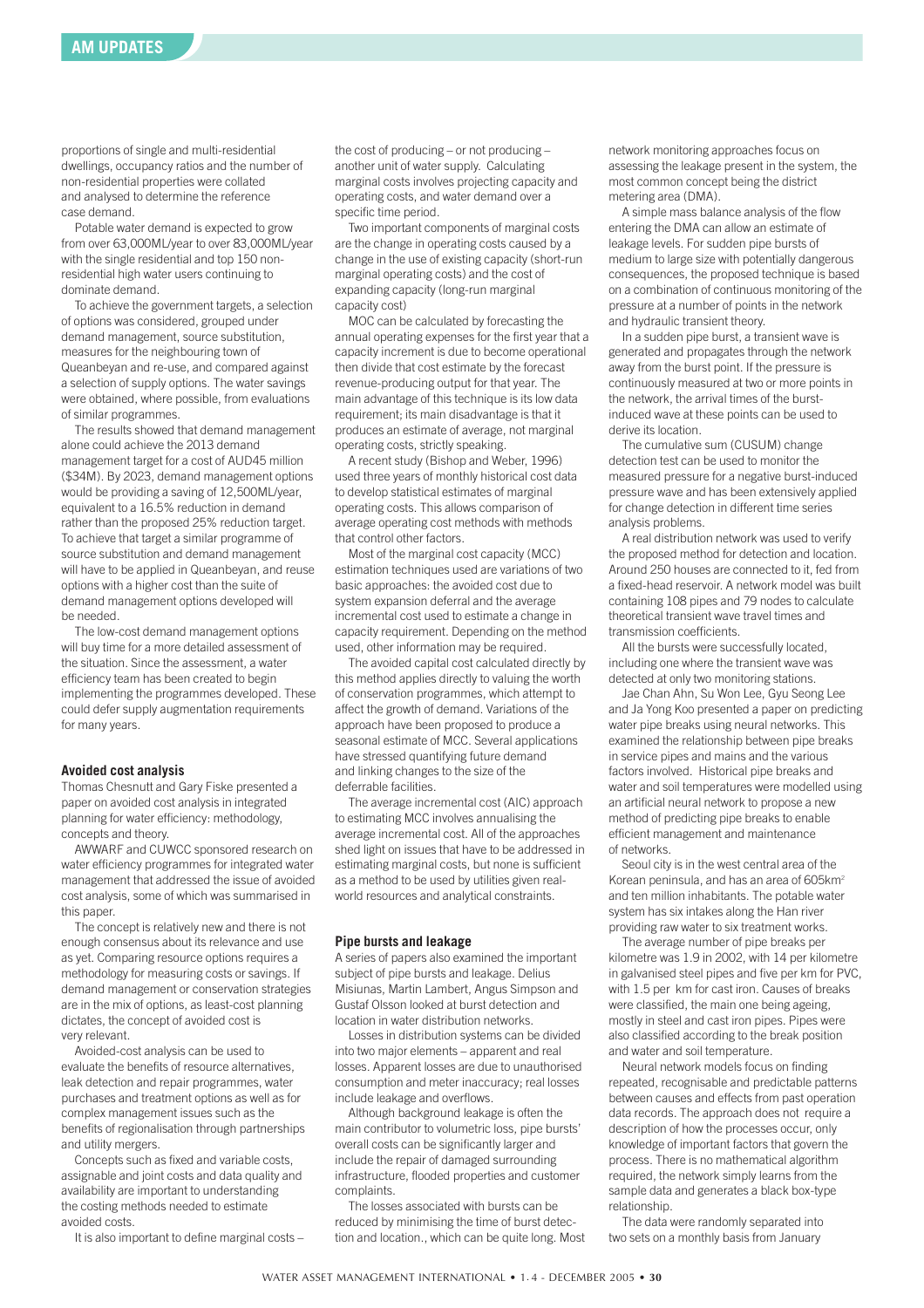1995 to May 2004, the training set having 91 observations and the verification set 22 observations.

The sensitivity was not good when the pipe breaks rapidly increased or decreased, but the model gave a good performance and will be useful to predict pipe break patterns on a seasonal basis.

Andrea Mangano and Dewi Rogers looked at the leak detection programme in San Pedro Sula, in Honduras, which is subject to water shortages and low pressures. These are caused by the high level of non-revenue water. A detailed study showed that 85% of this was due to leakage.

A mathematical simulation model (EPANET) was applied to the network, which was divided into 15 permanent zones, each supplied by a single pipe. In this way it was possible not just to continuously quantify the leakage levels so that leak location activities are always directed to the worst parts of the network at the most appropriate time, but also to control the pressure so that lower leakage rates occur in future.

The model identified many previously unknown partially-closed valves and was also used to identify the natural hydraulic boundaries of the existing network, which could be closed without affecting the system's current operation. It was also used to design selective reinforcement needed to increase the network's hydraulic capacity.

Another paper, by Jaime Bonilla, Hernando Leal and Juan Carlos Gil looked at the success experienced by the city of Palmira in Colombia in controlling water losses.

Acuaviva operates water services in Palmira, which lies in the south west of Colombia, with the support of French group Safege. It designed a master plan for potable water that divided the city into four district management zones.

The plan also involved drilling new deep wells, installing flowmeters at the outlets of the treatment works, undertaking a pipe replacement programme, implementing leakage control, replacing domestic meters, and installing pressure reducing stations.

These actions reduced the amount of unaccounted-for water from 39% to 26% over six years. This figure placed Acuaviava among the best performers in Colombia. This plan exhausted economic alternatives for improving the level of unaccounted-for water, at least on the technical side.

Further pressure reduction was not thought possible: one problem was that although the pressure at the outlet of the pressure reducing station was mainly constant, it varied at some critical points, making it impossible to reduce the pressure further.

International leakage reduction company Fluidis, which had been working with the best performing utilities in the country, had been testing eequipment and developing procedures to successfully install its CAP-D system, which is based on active pressure control – a concept that involves controlling the amount of water flowing

through leaks by reducing the pressures.

Since most domestic dwellings in Colombia have internal storage tanks, only 50% of the consumption of a typical house is affected by supply pressure. In residential zones, the night flows should be almost zero and the flow that there is will be due to leakage.

With this in mind, Acuaviva acquired and installed CAP-D systems for the three existing pressure reducing stations and built a fourth, with the intention of reducing pressure at night and increasing it during the day, ensuring that client service was not disturbed.

The system was commissioned and calibrated in under a week in 2003. The results showed a total reduction of 47 litres/sec at the four stations, from 652 litres/sec before the programme to 605 litres/sec after its implementation.

The project was successful because of the choice of a compact and reliable yet affordable system, which provided its own energy and was protected against the humid, corrosive environment of the site. The system was also easy to program and provided the ability to analyse how the system was performing, with data on inlet and outlet pressures.

The monitored sectors remained within the pressure criteria chosen, even if the operator or other elements caused mistakes. The active pressure control technology has now been successfully implemented in six differing Colombian cities, with similar results. ●

#### **Diary**

**A listing of upcoming asset management-related events and conferences. Send event details to WAMI for inclusion.**

*The Adam Smith Institute's 11th Annual Conference: The Future of Utilities* **27 & 28th March 2006, London,**

**UK** Building on the success of ten years, this conference has become the industry-leading event in the utilities sector, offering an excellent platform for the senior decision-makers to come together and examine the

pertinent issues facing the industry. Confirmed water industry speakers are:

- Jeremy Pelczer, Chief Executive Designate, RWE Thames Water
- Philip Fletcher, Director General, Ofwat
- Katharine Bryan, Chief Executive, Water Service Northern Ireland

Key questions to be addressed at the event include:

● How can utility companies

operate successfully in a time of rising prices?

- What role do governments, markets and regulators play in the utility sector?
- How can companies minimise the impact of wholesale price increases on the customer?
- Can adequate efficiencies be gained through effective asset management?
- What is the investment challenge facing utilities? For more information visit: **www.marketforce.eu.com/utilities**

#### *Water Loss Task Force Visit to Italy*

#### **13-21 May 2006, Genoa, Ferrara, Italy**

This week-long visit to Italy takes in two main events: on the Monday, delegates will atttend the Workshop for Water Industry Representatives in Genoa, followed by the H20 Fair - Ferrara International Fair, which runs from Wednesday through to Friday. On the Tuesday and Saturday visitors will take in the sights with a boat tour of the scenic coast and a day in Venice. For more information, contact

#### Marco Fantozzi: **marco.fantozzi@email.it**

#### *1st World Congress on Engineering Asset Management (WCEAM)* **11-14 July 2006, Queensland,**

**Australia**

The objective of WCEAM is to bring together leading academics, industry practitioners and research scientists from around the world to:

- Advance the body of knowledge in engineering asset management
- Strengthen the link between industry, academia and research
- Promote the development and application of research
- Showcase state of the art technology

This will be a refereed congress, with all final papers peer reviewed in full by a panel of international experts. Industry case studies will also be featured. The Congress will also host selected short courses in Asset Management on July 14 2006. Delegates will attend from all parts of the world and will

include professionals from many areas of government (including policy makers), academia and industry.

The Congress will consist of keynote presentations, oral submitted presentations and poster submitted presentations. Suggested topics include:

- Strategic asset management
- Risk management in asset management
- Asset data warehousing, data mining and fusion
- Asset condition monitoring and intelligent maintenance
- Intelligent sensors and devices ● Fault diagnosis and
- prognostics ● Deterioration and preservation
- models for assets ● Human dimensions in
- integrated asset management ● Design and life-cycle integrity
- of physical assets ● Maintenance strategies in asset management
- Asset performance and level of service models
- Information systems and knowledge management For more information and to apply, visit: **www.wceam.com**